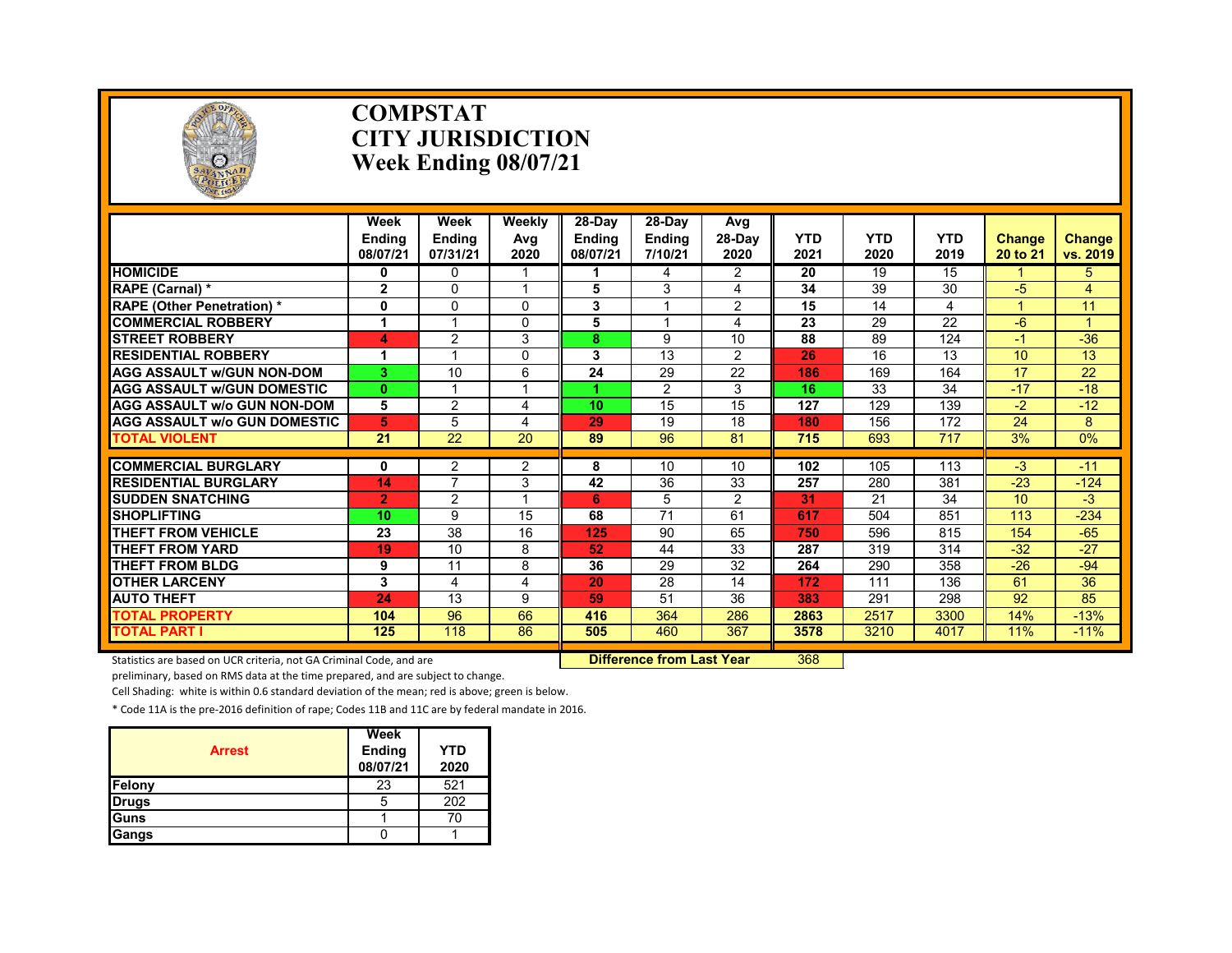

#### **COMPSTATNORTH PRECINCTWeek Ending 08/07/21**

#### **PRECINCT COMMANDER:**

**CAPT. SHAMONICA BADIE**



|                                     | Week<br><b>Endina</b><br>08/07/21 | Week<br><b>Ending</b><br>07/31/21 | Weekly<br>Avg<br>2020 | 28-Day<br><b>Ending</b><br>08/07/21 | 28-Day<br><b>Ending</b><br>7/10/21 | Avg<br>$28-Dav$<br>2020  | <b>YTD</b><br>2021 | <b>YTD</b><br>2020 | <b>YTD</b><br>2019 | <b>Change</b><br>20 to 21 | <b>Change</b><br>vs. 2019 |
|-------------------------------------|-----------------------------------|-----------------------------------|-----------------------|-------------------------------------|------------------------------------|--------------------------|--------------------|--------------------|--------------------|---------------------------|---------------------------|
| <b>HOMICIDE</b>                     | 0                                 | $\Omega$                          | 0                     | 0                                   |                                    |                          | 3                  | 3                  | 4                  | 0                         | $-1$                      |
| <b>RAPE (Carnal) *</b>              | 1                                 | $\Omega$                          | $\Omega$              |                                     |                                    |                          | 8                  | 12                 | 6                  | $-4$                      | $\overline{2}$            |
| <b>RAPE (Other Penetration) *</b>   | $\mathbf{0}$                      | $\Omega$                          | 0                     | 4                                   |                                    | $\Omega$                 | 5                  | 3                  |                    | $\overline{2}$            | $\overline{4}$            |
| <b>COMMERCIAL ROBBERY</b>           | 0                                 |                                   | 0                     | 2                                   | 0                                  |                          | 6                  | 3                  | 3                  | 3                         | 3                         |
| <b>STREET ROBBERY</b>               |                                   | 0                                 |                       | 3                                   | $\Omega$                           | 3                        | 35                 | 28                 | 36                 | $\overline{7}$            | $-1$                      |
| <b>RESIDENTIAL ROBBERY</b>          | $\mathbf 0$                       | $\Omega$                          | 0                     |                                     | 12                                 | $\Omega$                 | 3                  | 3                  | 3                  | $\Omega$                  | $\Omega$                  |
| <b>AGG ASSAULT w/GUN NON-DOM</b>    | 1                                 | 0                                 | $\overline{2}$        | 4                                   | 9                                  | $\overline{\phantom{a}}$ | 37                 | 48                 | 39                 | $-11$                     | $-2$                      |
| <b>AGG ASSAULT W/GUN DOMESTIC</b>   | $\mathbf{0}$                      | $\mathbf 0$                       | 0                     | $\bf{0}$                            | 0                                  |                          | 5                  | $\overline{7}$     | 3                  | $-2$                      | $\overline{2}$            |
| <b>AGG ASSAULT w/o GUN NON-DOM</b>  | 1                                 |                                   |                       | 4                                   | 4                                  | 4                        | 44                 | 41                 | 48                 | 3                         | $-4$                      |
| <b>AGG ASSAULT W/o GUN DOMESTIC</b> | $\mathbf{0}$                      |                                   |                       | 6                                   | 5                                  | 4                        | 37                 | 26                 | 40                 | 11                        | $-3$                      |
| <b>TOTAL VIOLENT</b>                | 4                                 | 3                                 | 5.                    | 22                                  | 33                                 | 22                       | 183                | 174                | 183                | 5%                        | 0%                        |
|                                     |                                   |                                   |                       |                                     |                                    |                          |                    |                    |                    |                           |                           |
| <b>COMMERCIAL BURGLARY</b>          | 0                                 | 0                                 |                       |                                     | 3                                  | 2                        | 25                 | 31                 | $\overline{27}$    | $-6$                      | $-2$                      |
| <b>RESIDENTIAL BURGLARY</b>         | 3                                 | $\Omega$                          |                       | 5                                   | 5                                  | $\overline{7}$           | 35                 | 57                 | 56                 | $-22$                     | $-21$                     |
| <b>SUDDEN SNATCHING</b>             | 4                                 |                                   | <sup>0</sup>          | 3                                   | 2                                  |                          | 20                 | 12                 | 11                 | 8                         | 9                         |
| <b>SHOPLIFTING</b>                  | $\mathbf{2}$                      | $\overline{2}$                    | 2                     | 10                                  | 4                                  | 8                        | 69                 | 83                 | 91                 | $-14$                     | $-22$                     |
| <b>THEFT FROM VEHICLE</b>           | 4                                 | 10                                | 4                     | 22                                  | 23                                 | 15                       | 252                | 115                | 188                | 137                       | 64                        |
| <b>THEFT FROM YARD</b>              | 6                                 | $\Omega$                          | 2                     | 13                                  | 16                                 | 9                        | 85                 | 88                 | 78                 | $-3$                      | $\overline{7}$            |
| <b>THEFT FROM BLDG</b>              | 5                                 | 4                                 | 2                     | 15                                  | 5                                  | 7                        | 77                 | 50                 | 81                 | 27                        | $-4$                      |
| <b>OTHER LARCENY</b>                | 1                                 | $\overline{2}$                    |                       | 6                                   | 5                                  | 4                        | 33                 | 21                 | 20                 | 12 <sup>2</sup>           | 13                        |
| <b>AUTO THEFT</b>                   | 5                                 | $\overline{2}$                    | 2                     | 16                                  | 13                                 | $\overline{\phantom{a}}$ | 114                | 64                 | 48                 | 50                        | 66                        |
| TOTAL PROPERTY                      | 27                                | 21                                | 14                    | 91                                  | 76                                 | 59                       | 710                | 521                | 600                | 36%                       | 18%                       |
| <b>TOTAL PART I</b>                 | 31                                | $\overline{24}$                   | 19                    | 113                                 | 109                                | 81                       | 893                | 695                | 783                | 28%                       | 14%                       |

Statistics are based on UCR criteria, not GA Criminal Code, and are **Difference from Last Year** 198

preliminary, based on RMS data at the time prepared, and are subject to change.

Cell Shading: white is within 0.6 standard deviation of the mean; red is above; green is below.

| <b>Arrests</b> | Week<br>Ending<br>08/07/21 | <b>YTD</b><br>2020 |
|----------------|----------------------------|--------------------|
| <b>Felony</b>  |                            |                    |
| <b>Drugs</b>   |                            |                    |
| Guns           |                            |                    |
| <b>Gangs</b>   |                            |                    |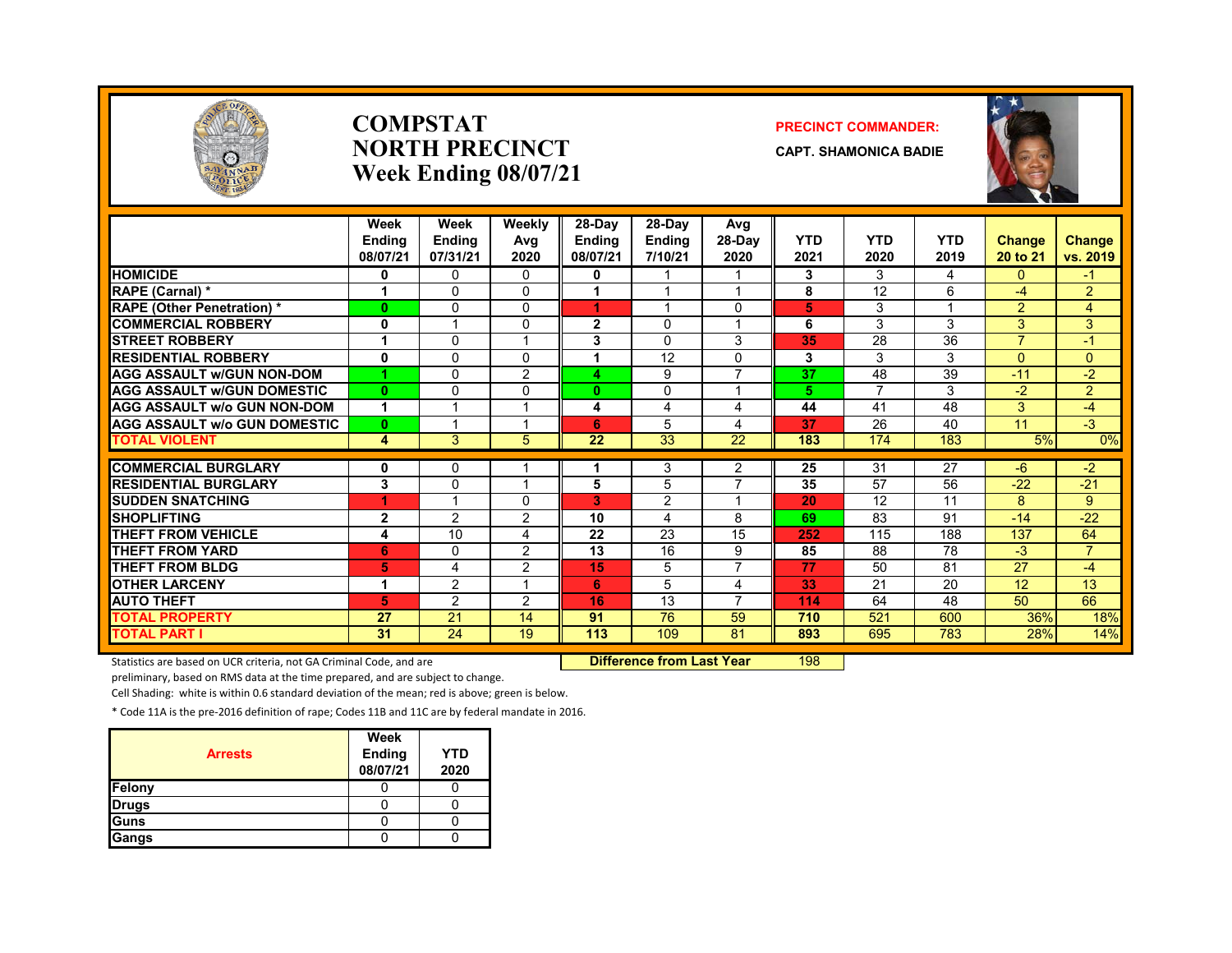

#### **COMPSTATCENTRAL PRECINCTWeek Ending 08/07/21**

#### **PRECINCT COMMANDER:**

**CAPT. TONYA REID**



|                                     | Week<br><b>Endina</b><br>08/07/21 | Week<br><b>Ending</b><br>07/31/21 | Weekly<br>Avg<br>2020 | 28-Day<br><b>Ending</b><br>08/07/21 | 28-Day<br><b>Ending</b><br>7/10/21 | Avg<br>28-Day<br>2020 | <b>YTD</b><br>2021 | <b>YTD</b><br>2020 | <b>YTD</b><br>2019 | <b>Change</b><br>20 to 21 | <b>Change</b><br>vs. 2019 |
|-------------------------------------|-----------------------------------|-----------------------------------|-----------------------|-------------------------------------|------------------------------------|-----------------------|--------------------|--------------------|--------------------|---------------------------|---------------------------|
| <b>HOMICIDE</b>                     | 0                                 | $\mathbf{0}$                      | $\mathbf{0}$          | $\mathbf{0}$                        | $\mathbf{0}$                       |                       | 5.                 | 10                 | 3                  | $-5$                      | $\overline{2}$            |
| <b>RAPE (Carnal) *</b>              | 0                                 | $\Omega$                          | $\Omega$              | $\mathbf{2}$                        | $\Omega$                           |                       | 7                  | 14                 | 6                  | $-7$                      | $\overline{A}$            |
| <b>RAPE (Other Penetration)*</b>    | 0                                 | $\mathbf{0}$                      | $\Omega$              |                                     | $\mathbf{0}$                       | 0                     | 4                  | 3                  |                    |                           | 3                         |
| <b>COMMERCIAL ROBBERY</b>           | 0                                 | $\Omega$                          | $\Omega$              | 0                                   |                                    |                       | 4                  | 5                  | 8                  | $-1$                      | $-4$                      |
| <b>STREET ROBBERY</b>               | $\overline{2}$                    |                                   |                       | 3                                   | 4                                  | 3                     | 21                 | 28                 | 36                 | $-7$                      | $-15$                     |
| <b>RESIDENTIAL ROBBERY</b>          | 0                                 | $\mathbf{0}$                      | $\Omega$              | 0                                   | $\Omega$                           |                       | 4                  | 6                  | 3                  | $-2$                      | и                         |
| <b>AGG ASSAULT W/GUN NON-DOM</b>    | $\mathbf{2}$                      | 6                                 | $\overline{2}$        | 13                                  | 12                                 | 6                     | 74                 | 37                 | 52                 | 37                        | 22                        |
| <b>AGG ASSAULT w/GUN DOMESTIC</b>   | $\bf{0}$                          | $\Omega$                          | $\Omega$              | $\mathbf{0}$                        |                                    |                       | 5                  | 7                  | 9                  | $-2$                      | -4                        |
| <b>AGG ASSAULT w/o GUN NON-DOM</b>  | 3                                 |                                   |                       | 4                                   | 6                                  | 4                     | 26                 | 25                 | 32                 |                           | $-6$                      |
| <b>AGG ASSAULT W/o GUN DOMESTIC</b> | $\overline{2}$                    | 4                                 |                       | 12                                  | 4                                  | 5                     | 45                 | 45                 | 45                 | $\overline{0}$            | $\overline{0}$            |
| <b>TOTAL VIOLENT</b>                | 9                                 | 12                                | 6                     | 35                                  | 28                                 | 24                    | 195                | 180                | 195                | 8%                        | $0\%$                     |
|                                     |                                   |                                   |                       |                                     |                                    |                       |                    |                    |                    |                           |                           |
| <b>COMMERCIAL BURGLARY</b>          | 0                                 |                                   |                       | 5                                   | 5                                  | 4                     | 35                 | 31                 | 29                 | 4                         | 6                         |
| <b>RESIDENTIAL BURGLARY</b>         | $\overline{2}$                    |                                   |                       | 15                                  | 9                                  | 11                    | 91                 | 86                 | 124                | 5                         | $-33$                     |
| <b>SUDDEN SNATCHING</b>             | 4                                 | $\Omega$                          | $\Omega$              |                                     | 2                                  |                       | 5                  | 4                  | 6                  |                           | $-1$                      |
| <b>SHOPLIFTING</b>                  | 3                                 | 3                                 | 3                     | 10                                  | 12                                 | 12                    | 100                | 98                 | 146                | $\overline{2}$            | $-46$                     |
| <b>THEFT FROM VEHICLE</b>           | 9                                 | 10                                | 4                     | 41                                  | 17                                 | 16                    | 156                | 137                | 197                | 19                        | $-41$                     |
| THEFT FROM YARD                     | 5                                 | 3                                 | 3                     | 13                                  | 12                                 | 11                    | 85                 | 101                | 116                | $-16$                     | $-31$                     |
| <b>THEFT FROM BLDG</b>              | 1                                 | 5                                 | $\overline{2}$        | $\overline{7}$                      | 12                                 | 8                     | 52                 | 73                 | 80                 | $-21$                     | $-28$                     |
| <b>OTHER LARCENY</b>                | $\bf{0}$                          |                                   |                       | 9                                   | 10                                 | 5                     | 57                 | 34                 | 49                 | 23                        | 8                         |
| <b>AUTO THEFT</b>                   | $\overline{7}$                    | 6                                 | 3                     | 18                                  | 11                                 | 12                    | 98                 | 89                 | 79                 | 9                         | 19                        |
| <b>TOTAL PROPERTY</b>               | 28                                | $\overline{30}$                   | 18                    | 119                                 | 90                                 | 80                    | 679                | 653                | 826                | 4%                        | $-18%$                    |
| <b>TOTAL PART I</b>                 | 37                                | 42                                | 24                    | 154                                 | 118                                | 104                   | 874                | 833                | 1021               | 5%                        | $-14%$                    |

Statistics are based on UCR criteria, not GA Criminal Code, and are **Difference from Last Year** 41

preliminary, based on RMS data at the time prepared, and are subject to change.

Cell Shading: white is within 0.6 standard deviation of the mean; red is above; green is below.

|                | Week               |                    |
|----------------|--------------------|--------------------|
| <b>Arrests</b> | Ending<br>08/07/21 | <b>YTD</b><br>2020 |
|                |                    |                    |
| Felony         | 15                 | 337                |
| <b>Drugs</b>   |                    | 113                |
| Guns           |                    | 57                 |
| Gangs          |                    |                    |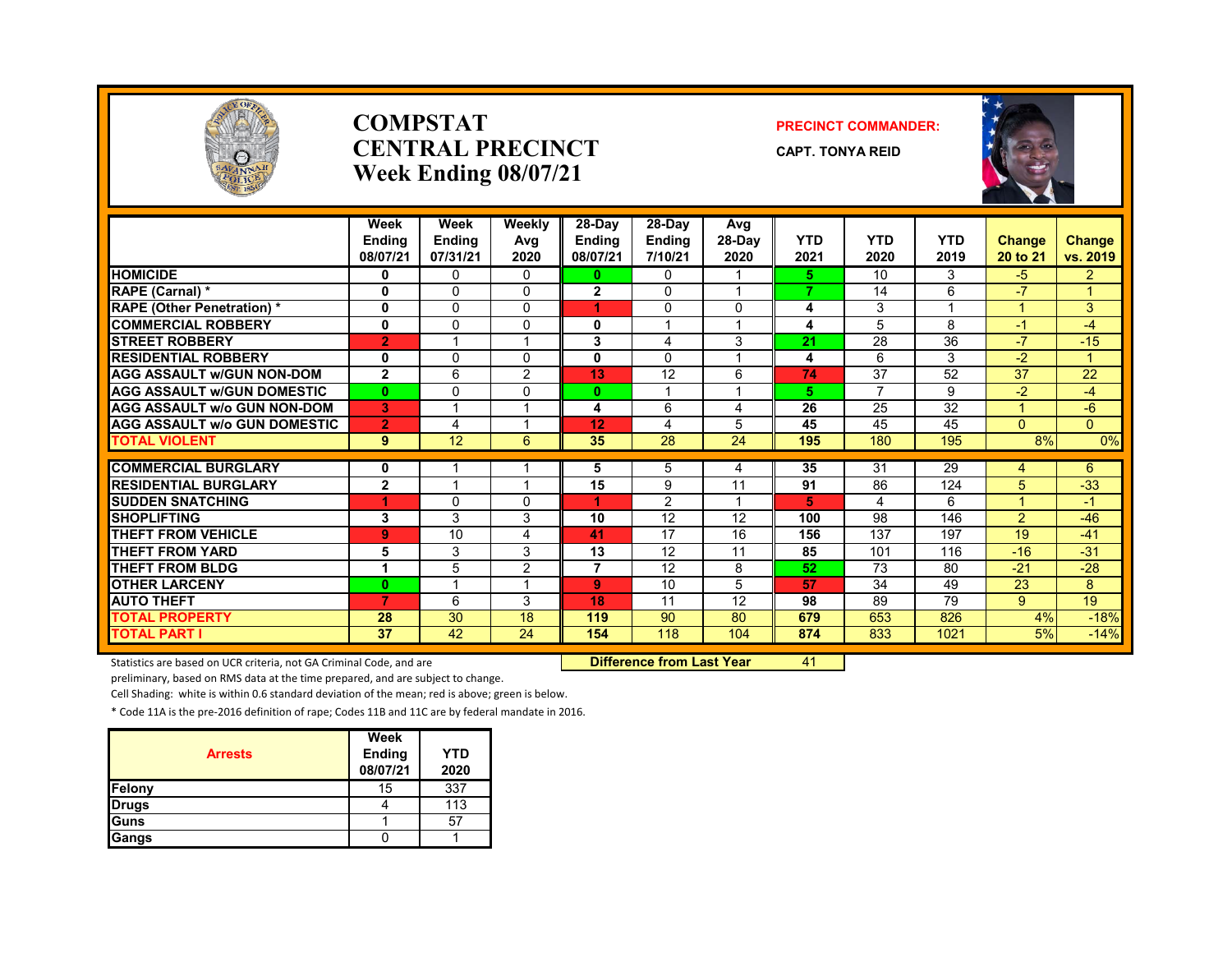

#### **COMPSTATSOUTH PRECINCTWeek Ending 08/07/21**

#### **PRECINCT COMMANDER:**

**CAPT. ALEX TOBAR**



|                                     | Week<br><b>Endina</b><br>08/07/21 | Week<br><b>Ending</b><br>07/31/21 | Weekly<br>Avg<br>2020 | $28-Dav$<br><b>Endina</b><br>08/07/21 | 28-Day<br><b>Ending</b><br>7/10/21 | Avg<br>$28-Dav$<br>2020 | <b>YTD</b><br>2021 | <b>YTD</b><br>2020 | <b>YTD</b><br>2019 | <b>Change</b><br>20 to 21 | <b>Change</b><br>vs. 2019 |
|-------------------------------------|-----------------------------------|-----------------------------------|-----------------------|---------------------------------------|------------------------------------|-------------------------|--------------------|--------------------|--------------------|---------------------------|---------------------------|
| <b>HOMICIDE</b>                     | 0                                 | $\mathbf{0}$                      | $\mathbf{0}$          |                                       | 0                                  | $\mathbf{0}$            | 5                  | 3                  | 5                  | $\overline{2}$            | $\Omega$                  |
| RAPE (Carnal) *                     |                                   | $\Omega$                          | $\Omega$              | $\overline{2}$                        |                                    |                         | 10                 | 13                 | 8                  | $-3$                      | $\overline{2}$            |
| <b>RAPE (Other Penetration)*</b>    | $\bf{0}$                          | $\Omega$                          | 0                     | 0                                     | $\Omega$                           |                         | 4                  | 5                  |                    | $-1$                      | 3                         |
| <b>COMMERCIAL ROBBERY</b>           | 0                                 | $\mathbf{0}$                      | 0                     | 0                                     | 0                                  |                         | 5                  | 16                 | 9                  | $-11$                     | -4                        |
| <b>STREET ROBBERY</b>               |                                   |                                   |                       | $\mathbf{2}$                          |                                    | $\overline{2}$          | 16                 | 17                 | 24                 | $-1$                      | -8                        |
| <b>RESIDENTIAL ROBBERY</b>          |                                   |                                   | $\Omega$              | $\overline{2}$                        | $\Omega$                           |                         | 10                 | 4                  | 3                  | 6                         | $\overline{7}$            |
| <b>AGG ASSAULT w/GUN NON-DOM</b>    | $\bf{0}$                          | $\overline{c}$                    |                       | 3                                     | 5                                  | 3                       | 32                 | 41                 | $\overline{27}$    | $-9$                      | 5                         |
| <b>AGG ASSAULT W/GUN DOMESTIC</b>   | $\mathbf{0}$                      |                                   | $\Omega$              |                                       |                                    | 0                       | 4                  | $\overline{7}$     | 10                 | $-3$                      | $-6$                      |
| <b>AGG ASSAULT w/o GUN NON-DOM</b>  | 1                                 | $\Omega$                          | и                     |                                       | 3                                  | 3                       | 26                 | 20                 | 19                 | 6                         | $\overline{7}$            |
| <b>AGG ASSAULT w/o GUN DOMESTIC</b> | 1                                 | 0                                 | ۰                     | 7                                     | 6                                  | 3                       | 58                 | 28                 | 33                 | 30                        | 25                        |
| <b>TOTAL VIOLENT</b>                | 5                                 | 5                                 | 4                     | 19                                    | 17                                 | 16                      | 170                | 154                | 139                | 10%                       | 22%                       |
|                                     |                                   |                                   |                       |                                       |                                    |                         |                    |                    |                    |                           |                           |
| <b>COMMERCIAL BURGLARY</b>          | 0                                 | 0                                 |                       |                                       | 2                                  | 2                       | 32                 | 25                 | 43                 | $\overline{7}$            | $-11$                     |
| <b>RESIDENTIAL BURGLARY</b>         | $\mathbf{2}$                      | $\overline{2}$                    |                       | 4                                     | 5                                  | 6                       | 34                 | 55                 | 64                 | $-21$                     | $-30$                     |
| <b>SUDDEN SNATCHING</b>             | $\mathbf{0}$                      |                                   | 0                     |                                       |                                    | $\Omega$                | 5                  | 3                  | 9                  | $\mathcal{P}$             | $-4$                      |
| <b>SHOPLIFTING</b>                  | 4                                 | 3                                 | 6                     | 36                                    | 34                                 | 25                      | 284                | 177                | 427                | 107                       | $-143$                    |
| THEFT FROM VEHICLE                  | $\mathbf{2}$                      | 4                                 | 5                     | 19                                    | 24                                 | 19                      | 180                | 196                | 234                | $-16$                     | $-54$                     |
| <b>THEFT FROM YARD</b>              | 3                                 | $\overline{2}$                    | $\overline{2}$        | 12                                    | 3                                  | 6                       | 53                 | 57                 | 45                 | $-4$                      | 8                         |
| <b>THEFT FROM BLDG</b>              | $\mathbf{0}$                      |                                   | $\overline{2}$        | 7                                     | 5                                  | 9                       | 73                 | 76                 | 105                | $-3$                      | $-32$                     |
| <b>OTHER LARCENY</b>                | 1                                 |                                   |                       | 3                                     | 10                                 | 3                       | 48                 | 25                 | 31                 | 23                        | 17                        |
| <b>AUTO THEFT</b>                   | 5                                 |                                   | 2                     | 10                                    | 8                                  | 8                       | 75                 | 80                 | 82                 | $-5$                      | $-7$                      |
| <b>TOTAL PROPERTY</b>               | 17                                | 15                                | 19                    | 93                                    | 92                                 | 79                      | 784                | 694                | 1040               | 13%                       | $-25%$                    |
| <b>TOTAL PART I</b>                 | 22                                | 20                                | 23                    | 112                                   | 109                                | 95                      | 954                | 848                | 1179               | 13%                       | $-19%$                    |

Statistics are based on UCR criteria, not GA Criminal Code, and are **Difference from Last Year** 106

preliminary, based on RMS data at the time prepared, and are subject to change.

Cell Shading: white is within 0.6 standard deviation of the mean; red is above; green is below.

| <b>Arrests</b> | Week<br><b>Ending</b><br>08/07/21 | <b>YTD</b><br>2020 |
|----------------|-----------------------------------|--------------------|
| Felony         | Õ                                 | 184                |
| <b>Drugs</b>   |                                   | 89                 |
| Guns           |                                   | 13                 |
| Gangs          |                                   |                    |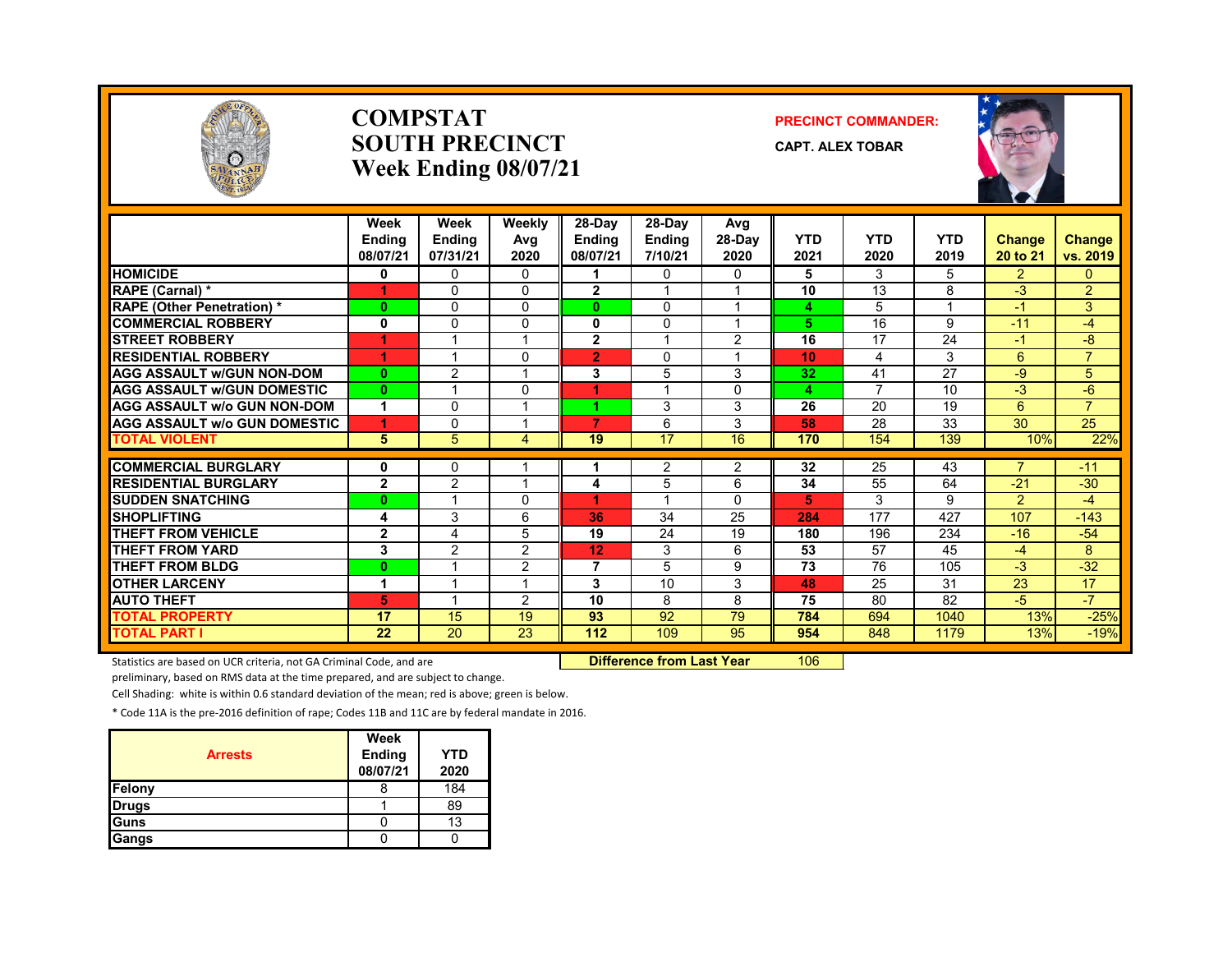

#### **COMPSTATEAST PRECINCTWeek Ending 08/07/21**

#### **PRECINCT COMMANDER:**

**CAPT. SHINITA YOUNG**



|                                     | Week<br><b>Ending</b><br>08/07/21 | Week<br><b>Ending</b><br>07/31/21 | Weekly<br>Avg<br>2020 | $28-Day$<br><b>Ending</b><br>08/07/21 | $28-Dav$<br><b>Ending</b><br>7/10/21 | Avg<br>$28-Dav$<br>2020 | <b>YTD</b><br>2021 | <b>YTD</b><br>2020 | <b>YTD</b><br>2019 | <b>Change</b><br>20 to 21 | <b>Change</b><br>vs. 2019 |
|-------------------------------------|-----------------------------------|-----------------------------------|-----------------------|---------------------------------------|--------------------------------------|-------------------------|--------------------|--------------------|--------------------|---------------------------|---------------------------|
| <b>HOMICIDE</b>                     | 0                                 | 0                                 | 0                     | 0                                     | 3                                    | 0                       | 7                  | 3                  | 3                  | 4                         | 4                         |
| RAPE (Carnal) *                     | 0                                 | 0                                 | $\Omega$              | $\mathbf{0}$                          |                                      | $\Omega$                | 9                  | $\Omega$           | 10                 | 9                         | $-1$                      |
| <b>RAPE (Other Penetration) *</b>   | $\mathbf{0}$                      | 0                                 | $\Omega$              |                                       | 0                                    | $\overline{ }$          | $\mathbf{2}$       | 3                  |                    | $-1$                      | и                         |
| <b>COMMERCIAL ROBBERY</b>           | 1                                 | 0                                 | $\Omega$              | G.                                    | $\Omega$                             | 1                       | 8                  | 5                  | $\overline{2}$     | 3                         | 6                         |
| <b>STREET ROBBERY</b>               | $\mathbf{0}$                      | 0                                 | $\Omega$              | $\mathbf{0}$                          | 4                                    | $\overline{2}$          | 16                 | 16                 | 28                 | $\Omega$                  | $-12$                     |
| <b>RESIDENTIAL ROBBERY</b>          | 0                                 | 0                                 | $\Omega$              | 0                                     |                                      | 0                       | 9                  | 3                  | 4                  | 6                         | 5                         |
| <b>AGG ASSAULT w/GUN NON-DOM</b>    | $\mathbf{0}$                      | $\overline{2}$                    | 2                     | 4.                                    | 3                                    | 6                       | 43                 | 43                 | 46                 | $\Omega$                  | $-3$                      |
| <b>AGG ASSAULT W/GUN DOMESTIC</b>   | $\mathbf{0}$                      | 0                                 | $\Omega$              | $\mathbf{0}$                          | $\Omega$                             | 1                       | $\overline{2}$     | 12                 | 12                 | $-10$                     | $-10$                     |
| <b>AGG ASSAULT w/o GUN NON-DOM</b>  | $\mathbf{0}$                      | $\Omega$                          | $\overline{ }$        |                                       | $\overline{2}$                       | 4                       | 31                 | 43                 | 40                 | $-12$                     | -9                        |
| <b>AGG ASSAULT W/o GUN DOMESTIC</b> | $\overline{2}$                    | $\Omega$                          | и                     | 4                                     | 4                                    | 5                       | 40                 | 57                 | 54                 | $-17$                     | $-14$                     |
| <b>TOTAL VIOLENT</b>                | 3                                 | $\overline{2}$                    | 5                     | 13                                    | 18                                   | 20                      | 167                | 185                | 200                | $-10%$                    | $-17%$                    |
|                                     |                                   |                                   |                       |                                       |                                      |                         |                    |                    |                    |                           |                           |
| <b>COMMERCIAL BURGLARY</b>          | 0<br>$\overline{7}$               |                                   | 0                     |                                       | 0                                    | 2                       | 10                 | 18                 | 14                 | $-8$                      | -4                        |
| <b>RESIDENTIAL BURGLARY</b>         |                                   | 4                                 |                       | 18                                    | 17                                   | 9                       | 97                 | 82                 | 137                | 15                        | $-40$                     |
| <b>SUDDEN SNATCHING</b>             | 0                                 | 0                                 | $\Omega$              |                                       | $\Omega$                             | $\Omega$                |                    | $\mathcal{P}$      | 8                  | $-1$                      | $-7$                      |
| <b>SHOPLIFTING</b>                  | 4                                 |                                   | 4                     | 12                                    | 21                                   | 16                      | 164                | 146                | 187                | 18                        | $-23$                     |
| <b>THEFT FROM VEHICLE</b>           | 8                                 | 14                                | 4                     | 43                                    | 26                                   | 15                      | 162                | 148                | 196                | 14                        | $-34$                     |
| <b>THEFT FROM YARD</b>              | 5                                 | 5                                 | $\overline{2}$        | 14                                    | 13                                   | $\overline{ }$          | 64                 | 73                 | 75                 | $-9$                      | $-11$                     |
| <b>THEFT FROM BLDG</b>              | 3                                 | $\overline{\mathbf{A}}$           | $\overline{2}$        | $\overline{7}$                        | 7                                    | 8                       | 62                 | 91                 | 92                 | $-29$                     | $-30$                     |
| <b>OTHER LARCENY</b>                | 1                                 | 0                                 | $\overline{ }$        | $\overline{2}$                        | 3                                    | 3                       | 34                 | 31                 | 36                 | 3                         | $-2$                      |
| <b>AUTO THEFT</b>                   | $\overline{7}$                    | 4                                 | 2                     | 15                                    | 19                                   | 8                       | 96                 | 58                 | 89                 | 38                        | $\overline{7}$            |
| <b>TOTAL PROPERTY</b>               | 32                                | 30                                | 15                    | 113                                   | 106                                  | 68                      | 690                | 649                | 834                | 6%                        | $-17%$                    |
| <b>TOTAL PART I</b>                 | 35                                | 32                                | 20                    | 126                                   | 124                                  | 88                      | 857                | 834                | 1034               | 3%                        | $-17%$                    |

Statistics are based on UCR criteria, not GA Criminal Code, and are **Difference from Last Year** 23

preliminary, based on RMS data at the time prepared, and are subject to change.

Cell Shading: white is within 0.6 standard deviation of the mean; red is above; green is below.

| <b>Arrests</b> | Week<br><b>Ending</b><br>08/07/21 | YTD<br>2020 |
|----------------|-----------------------------------|-------------|
| Felony         |                                   |             |
| <b>Drugs</b>   |                                   |             |
| <b>Guns</b>    |                                   |             |
| Gangs          |                                   |             |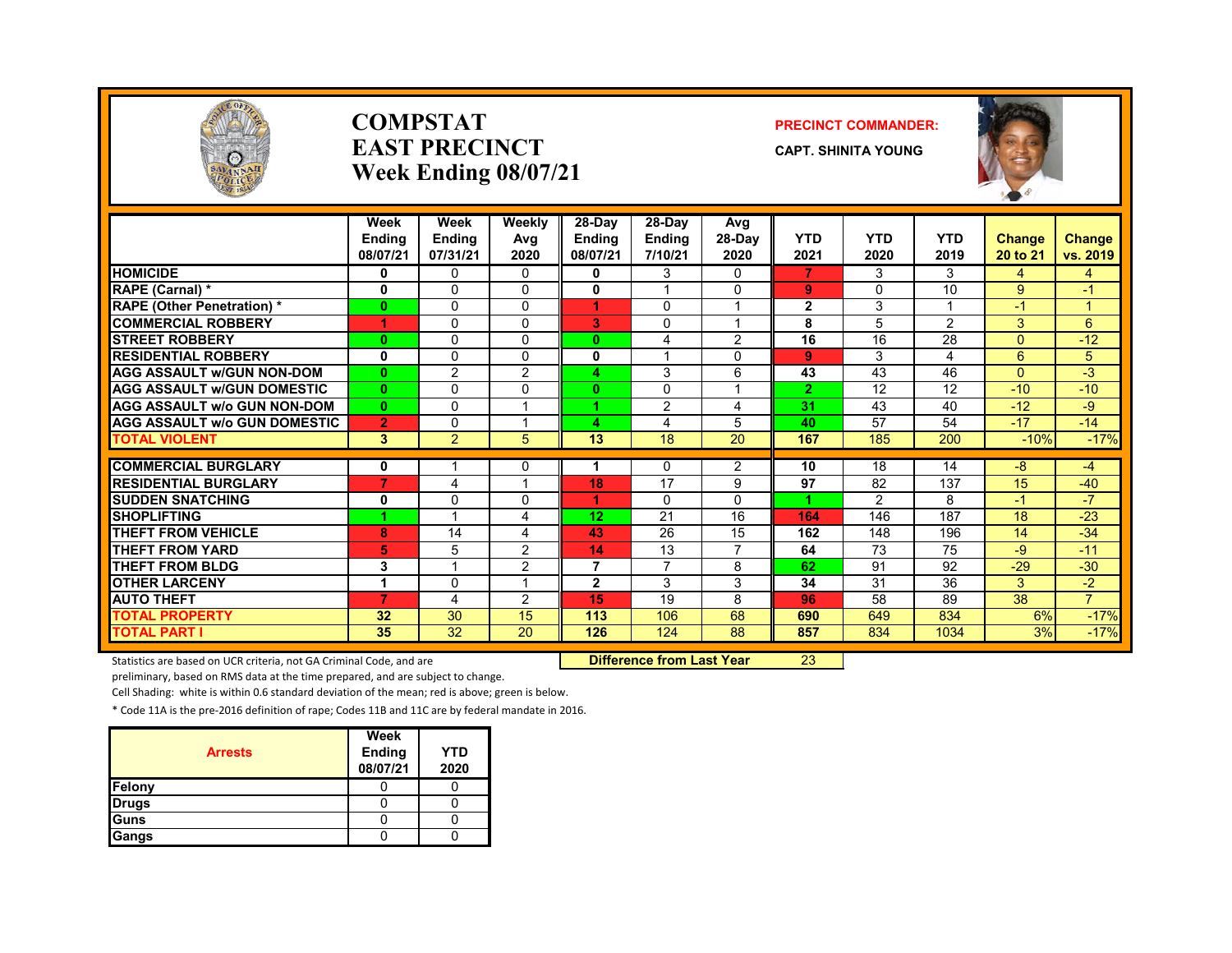## **BEAT 21 North Precinct Week Ending 08/07/21**

|                                     |                | <b>Last 4 Weeks</b> |               |                | 28 Days                          | 28 Day  |                |                |                |                |                |
|-------------------------------------|----------------|---------------------|---------------|----------------|----------------------------------|---------|----------------|----------------|----------------|----------------|----------------|
|                                     | <b>Ending</b>  | <b>Ending</b>       | <b>Ending</b> | <b>Ending</b>  | <b>Ending</b>                    | Average | <b>YTD</b>     | <b>YTD</b>     | <b>YTD</b>     | <b>Change</b>  | <b>Change</b>  |
|                                     | 07/17/21       | 07/24/21            | 07/31/21      | 08/07/21       | 08/07/21                         | 2020    | 2021           | 2020           | 2019           | 20 to 21       | vs. 2019       |
| <b>HOMICIDE</b>                     | 0              | $\Omega$            | $\Omega$      | $\mathbf 0$    | $\mathbf 0$                      | 0.0     | 0              | $\mathbf 0$    | 0              | $\Omega$       | $\overline{0}$ |
| RAPE (Carnal) *                     | $\Omega$       | $\Omega$            | $\Omega$      | $\mathbf{1}$   | $\mathbf{1}$                     | 0.2     | 3              | $\mathbf{1}$   | $\mathbf{1}$   | $\overline{2}$ | $\overline{2}$ |
| <b>RAPE (Other Penetration) *</b>   | $\mathbf{1}$   | $\Omega$            | $\Omega$      | $\Omega$       | $\mathbf{1}$                     | 0.0     | $\mathbf{1}$   | $\Omega$       | 0              | $\overline{1}$ | $\mathbf{1}$   |
| <b>COMMERCIAL ROBBERY</b>           | $\Omega$       | $\Omega$            | $\Omega$      | $\Omega$       | $\Omega$                         | 0.0     | $\Omega$       | $\Omega$       | $\Omega$       | $\Omega$       | $\Omega$       |
| <b>ISTREET ROBBERY</b>              | 0              | $\Omega$            | $\Omega$      | $\Omega$       | 0                                | 0.4     | $\overline{2}$ | $\overline{2}$ | 0              | $\mathbf{0}$   | $\overline{2}$ |
| <b>RESIDENTIAL ROBBERY</b>          | $\Omega$       | $\Omega$            | $\Omega$      | $\Omega$       | $\Omega$                         | 0.0     | 0              | 0              | $\Omega$       | $\Omega$       | $\Omega$       |
| <b>AGG ASSAULT W/GUN NON-DOM</b>    | $\mathbf{0}$   | $\Omega$            | $\Omega$      | $\Omega$       | $\Omega$                         | 0.4     | $\mathbf{1}$   | $\overline{2}$ | 3              | $-1$           | $-2$           |
| <b>AGG ASSAULT W/GUN DOMESTIC</b>   | $\Omega$       | $\Omega$            | $\Omega$      | $\Omega$       | $\Omega$                         | 0.2     | $\Omega$       | $\overline{2}$ | $\Omega$       | $-2$           | $\Omega$       |
| <b>AGG ASSAULT w/o GUN NON-DOM</b>  | 0              | $\Omega$            | $\mathbf{0}$  | $\mathbf{0}$   | 0                                | 0.1     | $\Omega$       | $\mathbf{1}$   | $\mathbf{1}$   | $-1$           | $-1$           |
| <b>AGG ASSAULT W/o GUN DOMESTIC</b> | $\Omega$       | $\mathbf{1}$        | $\Omega$      | $\Omega$       | $\mathbf{1}$                     | 1.2     | 6              | 6              | $\overline{2}$ | $\mathbf{0}$   | $\overline{4}$ |
| <b>TOTAL VIOLENT</b>                | $\mathbf{1}$   | $\mathbf{1}$        | $\mathbf{0}$  | $\mathbf{1}$   | $\overline{3}$                   | 2.5     | 13             | 14             | $\overline{7}$ | $-7%$          | 86%            |
| <b>COMMERCIAL BURGLARY</b>          | $\mathbf{0}$   | $\mathbf{0}$        | $\mathbf{0}$  | 0              | 0                                | 0.2     | 1              | 1              | 1              | $\mathbf{0}$   | $\Omega$       |
| <b>RESIDENTIAL BURGLARY</b>         | $\Omega$       | $\Omega$            | $\Omega$      | $\mathbf{1}$   | $\mathbf{1}$                     | 0.8     | 5              | 4              | 13             | $\overline{1}$ | $-8$           |
| <b>SUDDEN SNATCHING</b>             | $\Omega$       | $\Omega$            | $\mathbf{1}$  | $\Omega$       | $\mathbf{1}$                     | 0.2     | $\overline{2}$ | $\Omega$       | $\Omega$       | $\overline{2}$ | $\overline{2}$ |
| <b>SHOPLIFTING</b>                  | 0              | $\mathbf{0}$        | $\mathbf{0}$  | $\mathbf{0}$   | 0                                | 0.2     | $\overline{2}$ | $\overline{2}$ | 6              | $\mathbf{0}$   | $-4$           |
| THEFT FROM VEHICLE                  | $\Omega$       | $\Omega$            | $\Omega$      | $\mathbf{1}$   | $\mathbf{1}$                     | 1.0     | 16             | 4              | 38             | 12             | $-22$          |
| <b>THEFT FROM YARD</b>              | $\mathbf{1}$   | $\mathbf{1}$        | $\Omega$      | $\mathbf{1}$   | 3                                | 0.5     | 11             | $\overline{2}$ | 3              | 9              | 8              |
| <b>THEFT FROM BLDG</b>              | $\mathbf{1}$   | $\Omega$            | $\Omega$      | $\mathbf{1}$   | $\overline{2}$                   | 0.7     | 11             | 5              | 5              | 6              | 6              |
| <b>OTHER LARCENY</b>                | $\Omega$       | $\Omega$            | $\Omega$      | $\Omega$       | $\Omega$                         | 0.2     | $\overline{2}$ | 0              | $\mathbf{1}$   | $\overline{2}$ | $\mathbf{1}$   |
| <b>AUTO THEFT</b>                   | $\Omega$       | $\mathbf{1}$        | $\Omega$      | $\Omega$       | $\mathbf{1}$                     | 0.6     | 6              | 3              | 14             | $\overline{3}$ | $-8$           |
| <b>TOTAL PROPERTY</b>               | $\overline{2}$ | $\overline{2}$      | $\mathbf{1}$  | $\overline{4}$ | $\overline{9}$                   | 4.4     | 56             | 21             | 81             | 167%           | $-31%$         |
| <b>TOTAL PART I</b>                 | $\overline{3}$ | $\overline{3}$      | $\mathbf{1}$  | 5              | 12                               | 6.8     | 69             | 35             | 88             | 97%            | $-22%$         |
|                                     |                |                     |               |                | <b>Difference from Last Year</b> |         | 34             |                |                |                |                |

 **Difference from Last Year**

Statistics are based on UCR criteria, not GA Criminal Code.

\* Rape Code 11A is the historical definition of rape (aka Legacy Rape); Rape Codes 11B and 11C are those moved from Part II to Part I in 2017.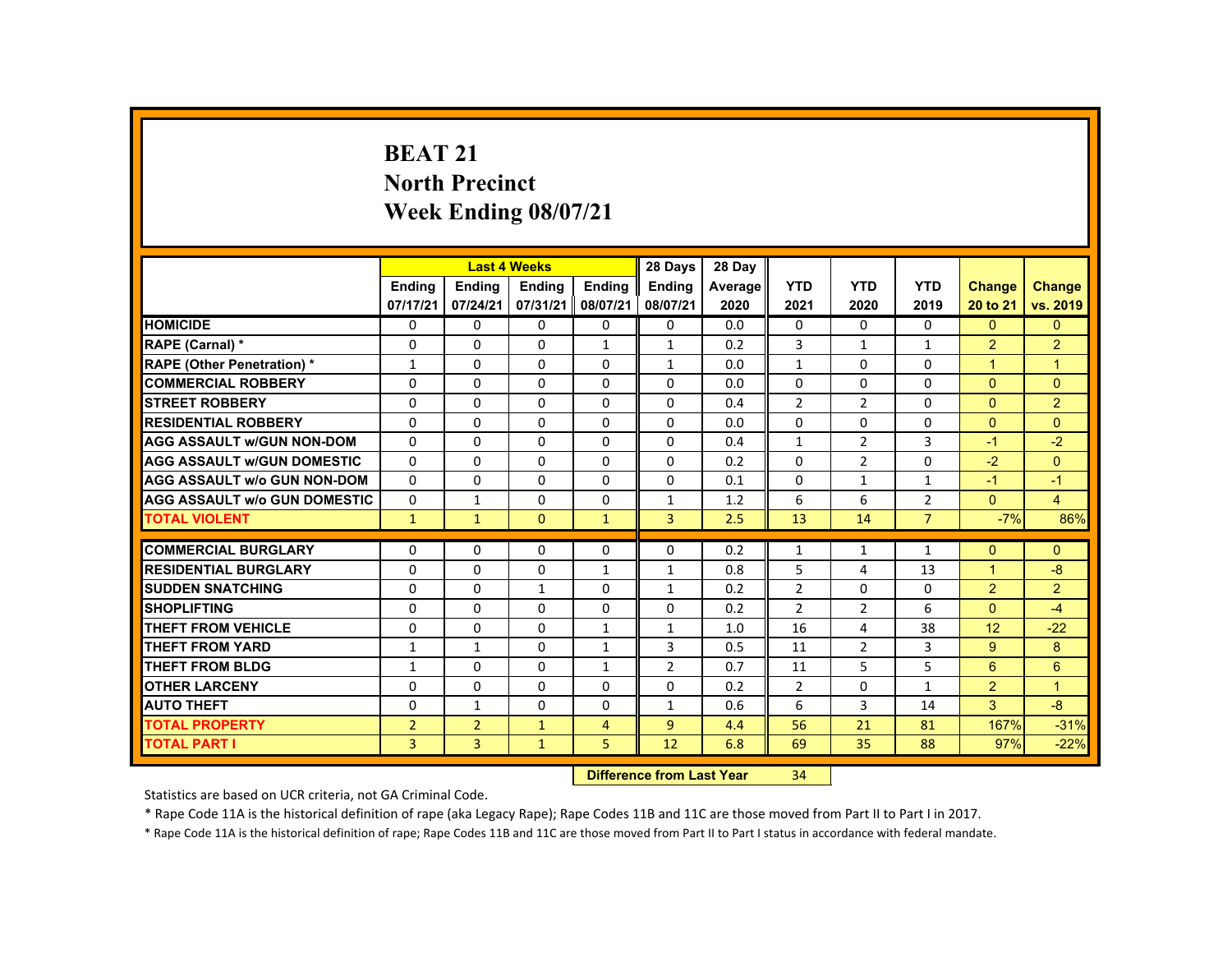# **BEAT 22North Precinct Week Ending 08/07/21**

|                                     |                |               | <b>Last 4 Weeks</b> |                | 28 Days       | 28 Day  |                |                |                |                |                |
|-------------------------------------|----------------|---------------|---------------------|----------------|---------------|---------|----------------|----------------|----------------|----------------|----------------|
|                                     | <b>Endina</b>  | <b>Ending</b> | <b>Ending</b>       | Ending         | <b>Ending</b> | Average | <b>YTD</b>     | <b>YTD</b>     | <b>YTD</b>     | <b>Change</b>  | <b>Change</b>  |
|                                     | 07/17/21       | 07/24/21      | 07/31/21            | 08/07/21       | 08/07/21      | 2020    | 2021           | 2020           | 2019           | 20 to 21       | vs. 2019       |
| <b>HOMICIDE</b>                     | 0              | $\Omega$      | $\Omega$            | $\Omega$       | 0             | 0.2     | 0              | $\mathbf{1}$   | $\mathbf{1}$   | $-1$           | $-1$           |
| RAPE (Carnal) *                     | 0              | $\Omega$      | $\mathbf{0}$        | $\mathbf{0}$   | 0             | 0.2     | $\Omega$       | 2              | 1              | $-2$           | $-1$           |
| <b>RAPE (Other Penetration) *</b>   | $\Omega$       | $\Omega$      | $\Omega$            | $\Omega$       | $\Omega$      | 0.1     | $\mathbf{1}$   | $\mathbf{1}$   | $\Omega$       | $\Omega$       | $\overline{1}$ |
| <b>COMMERCIAL ROBBERY</b>           | $\Omega$       | $\Omega$      | $\Omega$            | $\Omega$       | $\Omega$      | 0.1     | $\Omega$       | $\mathbf{1}$   | $\mathbf{1}$   | $-1$           | $-1$           |
| <b>STREET ROBBERY</b>               | $\Omega$       | $\Omega$      | $\Omega$            | $\Omega$       | $\Omega$      | 0.5     | $\overline{2}$ | $\overline{2}$ | $\overline{7}$ | $\Omega$       | $-5$           |
| <b>RESIDENTIAL ROBBERY</b>          | 0              | $\mathbf{0}$  | $\mathbf{0}$        | 0              | 0             | 0.1     | 0              | $\mathbf{1}$   | $\mathbf{1}$   | $-1$           | $-1$           |
| <b>AGG ASSAULT W/GUN NON-DOM</b>    | 0              | $\Omega$      | $\Omega$            | $\Omega$       | 0             | 2.6     | 16             | 23             | 13             | $-7$           | 3              |
| <b>AGG ASSAULT W/GUN DOMESTIC</b>   | $\Omega$       | $\Omega$      | $\Omega$            | $\Omega$       | $\Omega$      | 0.2     | $\overline{2}$ | 2              | $\mathbf{1}$   | $\Omega$       | $\overline{1}$ |
| <b>AGG ASSAULT w/o GUN NON-DOM</b>  | $\Omega$       | $\Omega$      | $\Omega$            | $\Omega$       | $\Omega$      | 0.5     | 4              | 3              | 8              | $\mathbf{1}$   | $-4$           |
| <b>AGG ASSAULT W/o GUN DOMESTIC</b> | $\mathbf{1}$   | $\Omega$      | $\Omega$            | $\Omega$       | $\mathbf{1}$  | 0.7     | 6              | 4              | 16             | $\overline{2}$ | $-10$          |
| <b>TOTAL VIOLENT</b>                | $\mathbf{1}$   | $\mathbf{0}$  | $\Omega$            | $\Omega$       | $\mathbf{1}$  | 5.0     | 31             | 40             | 49             | $-23%$         | $-37%$         |
|                                     |                |               |                     |                |               |         |                |                |                |                |                |
| <b>COMMERCIAL BURGLARY</b>          | 0              | $\mathbf{0}$  | $\Omega$            | $\Omega$       | $\Omega$      | 0.3     | 8              | 3              | 4              | 5              | 4              |
| <b>RESIDENTIAL BURGLARY</b>         | $\Omega$       | $\mathbf{1}$  | $\Omega$            | $\overline{2}$ | 3             | 2.3     | 8              | 26             | 9              | $-18$          | $-1$           |
| <b>SUDDEN SNATCHING</b>             | 0              | $\mathbf{0}$  | $\mathbf{0}$        | 0              | 0             | 0.1     | 0              | $\mathbf{1}$   | $\overline{2}$ | $-1$           | $-2$           |
| <b>SHOPLIFTING</b>                  | $\Omega$       | $\Omega$      | $\Omega$            | $\Omega$       | 0             | 0.5     | $\overline{2}$ | 5              | 6              | $-3$           | $-4$           |
| <b>THEFT FROM VEHICLE</b>           | $\Omega$       | $\Omega$      | $\Omega$            | $\mathbf{1}$   | $\mathbf{1}$  | 2.3     | 22             | 17             | 16             | 5              | $6\phantom{1}$ |
| <b>THEFT FROM YARD</b>              | $\mathbf{1}$   | $\Omega$      | $\Omega$            | $\mathbf{1}$   | 2             | 0.9     | 14             | 10             | 10             | $\overline{4}$ | $\overline{4}$ |
| <b>THEFT FROM BLDG</b>              | 0              | $\Omega$      | $\mathbf{1}$        | $\Omega$       | $\mathbf{1}$  | 1.1     | 11             | 9              | 14             | $\overline{2}$ | $-3$           |
| <b>OTHER LARCENY</b>                | $\Omega$       | $\Omega$      | $\Omega$            | 0              | $\Omega$      | 0.6     | $\overline{2}$ | $\overline{2}$ | 0              | $\mathbf{0}$   | $\overline{2}$ |
| <b>AUTO THEFT</b>                   | $\overline{2}$ | $\Omega$      | $\mathbf{1}$        | $\overline{3}$ | 6             | 1.7     | 16             | 11             | $\overline{7}$ | 5              | 9              |
| <b>TOTAL PROPERTY</b>               | 3              | $\mathbf{1}$  | $\overline{2}$      | $\overline{7}$ | 13            | 9.8     | 83             | 84             | 68             | $-1%$          | 22%            |
| <b>TOTAL PART I</b>                 | 4              | $\mathbf{1}$  | $\overline{2}$      | $\overline{7}$ | 14            | 14.8    | 114            | 124            | 117            | $-8%$          | $-3%$          |
|                                     | <b>CARLES</b>  |               |                     |                |               |         |                |                |                |                |                |

 **Difference from Last Year**r -10

Statistics are based on UCR criteria, not GA Criminal Code.

\* Rape Code 11A is the historical definition of rape (aka Legacy Rape); Rape Codes 11B and 11C are those moved from Part II to Part I in 2017.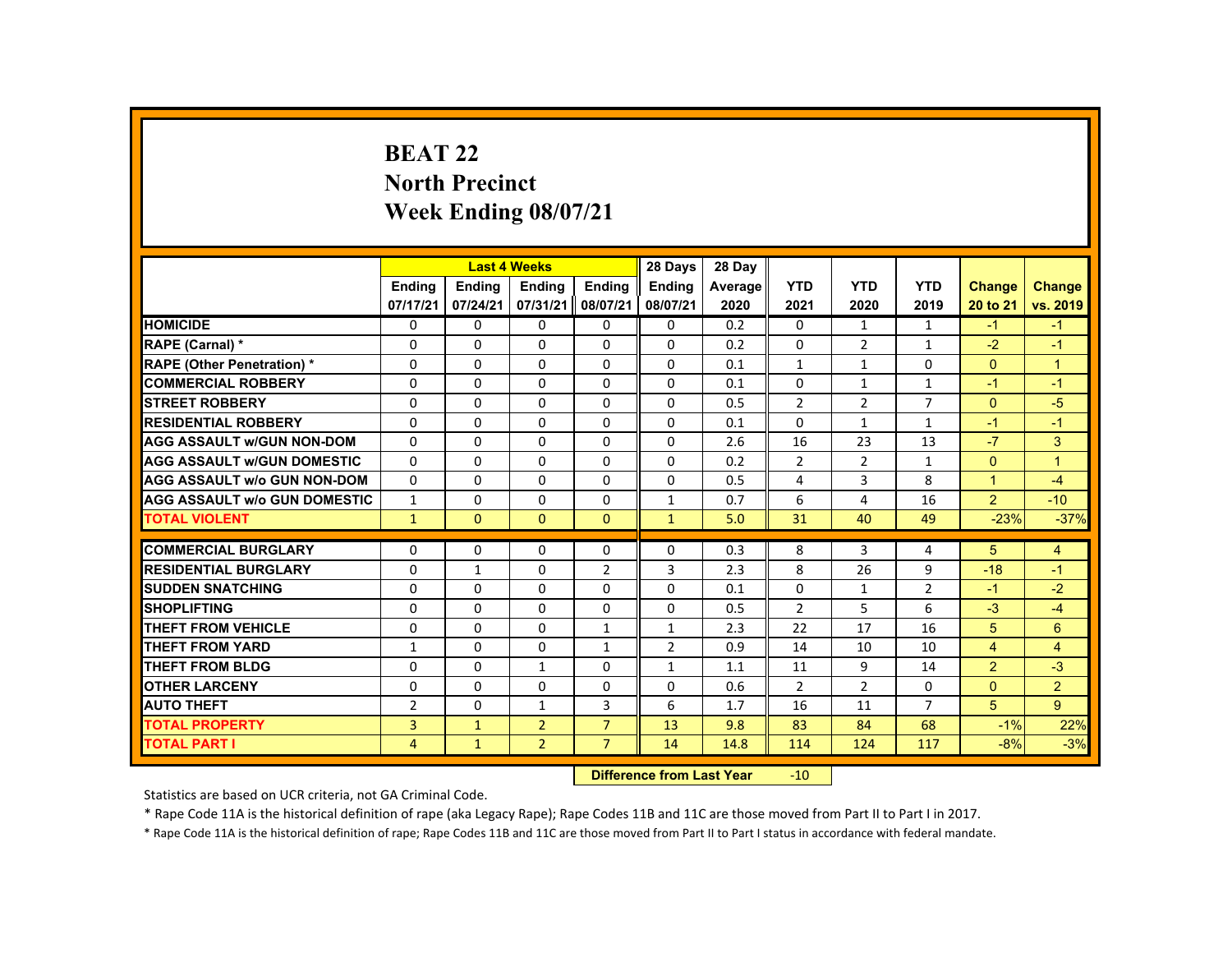# **BEAT 23 North Precinct Week Ending 08/07/21**

|                                     |                |                | <b>Last 4 Weeks</b> |                | 28 Days                   | 28 Day  |                |                |                |                      |                 |
|-------------------------------------|----------------|----------------|---------------------|----------------|---------------------------|---------|----------------|----------------|----------------|----------------------|-----------------|
|                                     | <b>Endina</b>  | Ending         | Ending              | Ending         | <b>Endina</b>             | Average | <b>YTD</b>     | <b>YTD</b>     | <b>YTD</b>     | <b>Change</b>        | <b>Change</b>   |
|                                     | 07/17/21       | 07/24/21       | 07/31/21            | 08/07/21       | 08/07/21                  | 2020    | 2021           | 2020           | 2019           | 20 to 21             | vs. 2019        |
| <b>HOMICIDE</b>                     | 0              | $\Omega$       | $\Omega$            | $\Omega$       | 0                         | 0.3     | $\mathbf{1}$   | $\mathbf{1}$   | $\overline{2}$ | $\mathbf{0}$         | $-1$            |
| RAPE (Carnal) *                     | 0              | $\Omega$       | $\Omega$            | $\Omega$       | 0                         | 0.2     | $\mathbf{1}$   | $\mathbf{0}$   | $\mathbf{1}$   | $\blacktriangleleft$ | $\mathbf{0}$    |
| <b>RAPE (Other Penetration) *</b>   | $\Omega$       | $\Omega$       | $\mathbf{0}$        | $\Omega$       | $\Omega$                  | 0.2     | $\Omega$       | $\overline{2}$ | $\Omega$       | $-2$                 | $\mathbf{0}$    |
| <b>COMMERCIAL ROBBERY</b>           | $\Omega$       | $\mathbf{1}$   | $\Omega$            | $\Omega$       | $\mathbf{1}$              | 0.0     | $\mathbf{1}$   | $\Omega$       | $\Omega$       | $\mathbf{1}$         | $\overline{1}$  |
| <b>STREET ROBBERY</b>               | $\Omega$       | $\Omega$       | $\Omega$            | $\Omega$       | $\Omega$                  | 0.3     | $\overline{7}$ | 9              | $\overline{2}$ | $-2$                 | 5               |
| <b>RESIDENTIAL ROBBERY</b>          | $\Omega$       | $\Omega$       | $\mathbf{0}$        | $\mathbf{0}$   | 0                         | 0.0     | $\mathbf{1}$   | $\mathbf{1}$   | 0              | $\Omega$             | $\overline{1}$  |
| <b>AGG ASSAULT w/GUN NON-DOM</b>    | $\Omega$       | $\overline{2}$ | $\Omega$            | $\Omega$       | $\overline{2}$            | 1.6     | 6              | 4              | 8              | $\overline{2}$       | $-2$            |
| <b>AGG ASSAULT W/GUN DOMESTIC</b>   | $\Omega$       | $\Omega$       | $\Omega$            | $\Omega$       | $\Omega$                  | 0.2     | $\mathbf{1}$   | $\overline{2}$ | $\mathbf{1}$   | $-1$                 | $\overline{0}$  |
| <b>AGG ASSAULT w/o GUN NON-DOM</b>  | $\Omega$       | $\mathbf{1}$   | $\Omega$            | $\Omega$       | $\mathbf{1}$              | 0.4     | 4              | $\overline{2}$ | 11             | $\overline{2}$       | $-7$            |
| <b>AGG ASSAULT w/o GUN DOMESTIC</b> | $\mathbf{1}$   | $\mathbf{0}$   | 0                   | $\mathbf{0}$   | 1                         | 0.8     | 9              | 3              | 5              | 6                    | $\overline{4}$  |
| <b>TOTAL VIOLENT</b>                | $\mathbf{1}$   | $\overline{4}$ | $\Omega$            | $\Omega$       | 5                         | 3.9     | 31             | 24             | 30             | 29%                  | 3%              |
| <b>COMMERCIAL BURGLARY</b>          | $\Omega$       | $\Omega$       | $\Omega$            | $\Omega$       | $\Omega$                  | 0.7     | 8              | 6              | 6              | $\overline{2}$       | $\overline{2}$  |
| <b>RESIDENTIAL BURGLARY</b>         | $\mathbf{1}$   | $\Omega$       | $\Omega$            | $\Omega$       | $\mathbf{1}$              | 1.6     | $\overline{7}$ | 10             | 9              | $-3$                 | $-2$            |
| <b>SUDDEN SNATCHING</b>             | $\Omega$       | $\Omega$       | $\Omega$            | $\Omega$       | $\Omega$                  | 0.2     | 3              | $\overline{2}$ | $\mathbf{1}$   | $\mathbf{1}$         | $\overline{2}$  |
| <b>SHOPLIFTING</b>                  | $\mathbf{1}$   | $\Omega$       | $\mathbf{1}$        | $\mathbf{1}$   | 3                         | 1.2     | 5              | 8              | $\overline{7}$ | $-3$                 | $-2$            |
| <b>THEFT FROM VEHICLE</b>           | $\Omega$       | $\overline{2}$ | 5                   | $\Omega$       | $\overline{7}$            | 2.5     | 25             | 22             | 17             | 3                    | 8               |
| <b>THEFT FROM YARD</b>              | $\Omega$       | $\mathbf{1}$   | $\Omega$            | $\Omega$       | $\mathbf{1}$              | 2.3     | 11             | 18             | 5              | $-7$                 | 6               |
| <b>THEFT FROM BLDG</b>              | $\Omega$       | $\mathbf{1}$   | $\mathbf{1}$        | $\mathbf{1}$   | 3                         | 0.9     | 8              | 6              | 6              | $\overline{2}$       | $\overline{2}$  |
| <b>OTHER LARCENY</b>                | $\Omega$       | $\Omega$       | $\Omega$            | $\mathbf{1}$   | $\mathbf{1}$              | 0.4     | 4              | 2              | $\overline{2}$ | $\overline{2}$       | $\overline{2}$  |
| <b>AUTO THEFT</b>                   | $\mathbf{1}$   | $\mathbf{1}$   | $\Omega$            | $\mathbf{1}$   | 3                         | 1.5     | 18             | 9              | 8              | $9^{\circ}$          | 10 <sup>1</sup> |
| <b>TOTAL PROPERTY</b>               | 3              | 5              | $\overline{7}$      | $\overline{4}$ | 19                        | 11.4    | 89             | 83             | 61             | 7%                   | 46%             |
| <b>TOTAL PART I</b>                 | $\overline{4}$ | 9              | $\overline{7}$      | 4              | 24                        | 15.4    | 120            | 107            | 91             | 12%                  | 32%             |
|                                     |                |                |                     |                | Difference from Loot Voor |         | 12             |                |                |                      |                 |

 **Difference from Last Year**r 13

Statistics are based on UCR criteria, not GA Criminal Code.

\* Rape Code 11A is the historical definition of rape (aka Legacy Rape); Rape Codes 11B and 11C are those moved from Part II to Part I in 2017.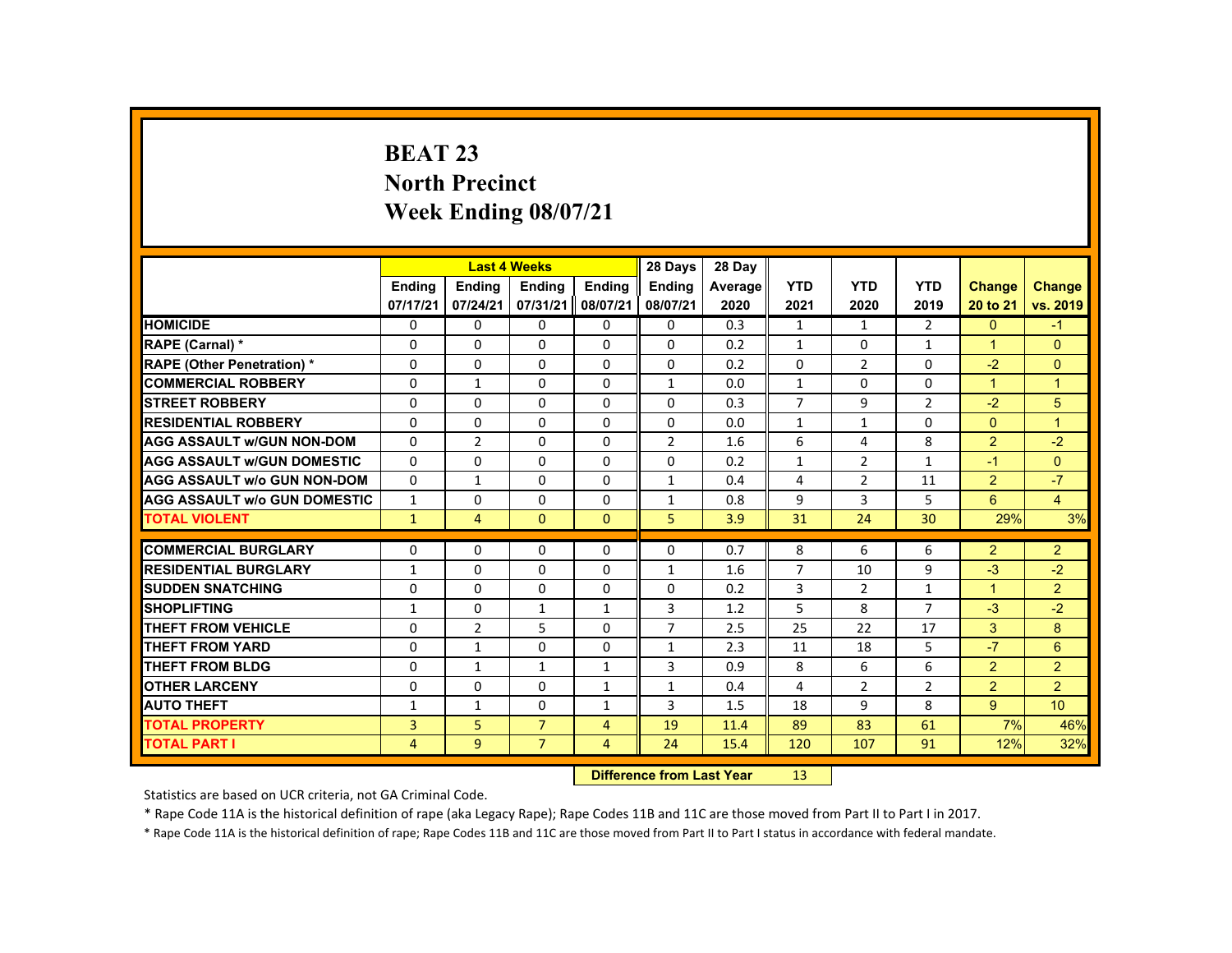# **BEAT 24North Precinct Week Ending 08/07/21**

|                                     |                |                | <b>Last 4 Weeks</b> |                   | 28 Days        | 28 Day  |                |                |                |                |                |
|-------------------------------------|----------------|----------------|---------------------|-------------------|----------------|---------|----------------|----------------|----------------|----------------|----------------|
|                                     | <b>Ending</b>  | <b>Ending</b>  | <b>Ending</b>       | Ending            | <b>Ending</b>  | Average | <b>YTD</b>     | <b>YTD</b>     | <b>YTD</b>     | Change         | <b>Change</b>  |
|                                     | 07/17/21       | 07/24/21       | 07/31/21            | 08/07/21          | 08/07/21       | 2020    | 2021           | 2020           | 2019           | 20 to 21       | vs. 2019       |
| <b>HOMICIDE</b>                     | 0              | $\Omega$       | $\Omega$            | $\Omega$          | 0              | 0.1     | 0              | $\mathbf{1}$   | $\Omega$       | $-1$           | $\Omega$       |
| <b>RAPE (Carnal) *</b>              | 0              | $\Omega$       | $\Omega$            | $\Omega$          | 0              | 0.2     | $\mathbf{1}$   | $\mathbf{1}$   | $\mathbf{1}$   | $\mathbf{0}$   | $\Omega$       |
| <b>RAPE (Other Penetration) *</b>   | $\Omega$       | $\Omega$       | $\Omega$            | $\Omega$          | $\Omega$       | 0.0     | $\Omega$       | $\Omega$       | $\mathbf{1}$   | $\Omega$       | $-1$           |
| <b>COMMERCIAL ROBBERY</b>           | $\Omega$       | $\Omega$       | $\Omega$            | $\Omega$          | $\Omega$       | 0.6     | $\Omega$       | $\mathbf{1}$   | $\Omega$       | $-1$           | $\mathbf{0}$   |
| <b>STREET ROBBERY</b>               | $\Omega$       | $\Omega$       | $\Omega$            | $\Omega$          | $\Omega$       | 0.4     | 6              | 4              | 4              | $\overline{2}$ | $\overline{2}$ |
| <b>RESIDENTIAL ROBBERY</b>          | 0              | 1              | $\mathbf{0}$        | 0                 | $\mathbf{1}$   | 0.0     | $\mathbf{1}$   | 0              | $\mathbf{1}$   | $\mathbf{1}$   | $\overline{0}$ |
| <b>AGG ASSAULT w/GUN NON-DOM</b>    | $\Omega$       | $\Omega$       | $\Omega$            | $\Omega$          | $\Omega$       | 0.6     | $\mathbf{1}$   | 5              | $\overline{2}$ | $-4$           | $-1$           |
| <b>AGG ASSAULT W/GUN DOMESTIC</b>   | $\Omega$       | $\Omega$       | $\Omega$            | $\Omega$          | $\Omega$       | 0.0     | $\Omega$       | $\Omega$       | 0              | $\mathbf{0}$   | $\Omega$       |
| <b>AGG ASSAULT w/o GUN NON-DOM</b>  | $\Omega$       | $\Omega$       | $\Omega$            | $\mathbf{1}$      | $\mathbf{1}$   | 0.5     | 3              | 4              | 3              | $-1$           | $\mathbf{0}$   |
| <b>AGG ASSAULT W/o GUN DOMESTIC</b> | 0              | $\Omega$       | $\Omega$            | $\Omega$          | $\Omega$       | 0.3     | $\overline{2}$ | $\overline{2}$ | $\mathbf{1}$   | $\Omega$       | $\overline{1}$ |
| <b>TOTAL VIOLENT</b>                | $\Omega$       | $\mathbf{1}$   | $\Omega$            | $\mathbf{1}$      | $\overline{2}$ | 2.7     | 14             | 18             | 13             | $-22%$         | 8%             |
|                                     |                |                |                     |                   |                |         |                |                |                |                |                |
| <b>COMMERCIAL BURGLARY</b>          | 0              | $\Omega$       | $\Omega$            | $\Omega$          | $\Omega$       | 0.2     | $\mathbf{1}$   | $\mathbf{1}$   | 4              | $\mathbf{0}$   | $-3$           |
| <b>RESIDENTIAL BURGLARY</b>         | $\Omega$       | $\Omega$       | $\Omega$            | $\Omega$          | $\Omega$       | 0.8     | 9              | 5              | 8              | $\overline{4}$ | $\overline{1}$ |
| <b>SUDDEN SNATCHING</b>             | 0              | $\mathbf{0}$   | $\mathbf{0}$        | 0                 | 0              | 0.1     | $\Omega$       | 1              | 0              | $-1$           | $\mathbf{0}$   |
| <b>SHOPLIFTING</b>                  | 0              | $\overline{2}$ | $\Omega$            | $\Omega$          | $\overline{2}$ | 2.2     | 17             | 20             | 22             | $-3$           | $-5$           |
| <b>THEFT FROM VEHICLE</b>           | $\mathbf{1}$   | $\Omega$       | $\Omega$            | $\Omega$          | $\mathbf{1}$   | 3.5     | 21             | 19             | 35             | $\overline{2}$ | $-14$          |
| <b>THEFT FROM YARD</b>              | $\mathbf{1}$   | $\Omega$       | $\Omega$            | $\overline{2}$    | 3              | 1.7     | 13             | 15             | 32             | $-2$           | $-19$          |
| <b>THEFT FROM BLDG</b>              | $\Omega$       | $\Omega$       | $\Omega$            | $\mathbf{1}$      | $\mathbf{1}$   | 0.8     | 4              | 6              | 8              | $-2$           | $-4$           |
| <b>OTHER LARCENY</b>                | $\overline{2}$ | $\Omega$       | 1                   | $\Omega$          | 3              | 1.2     | 10             | 9              | 9              | $\mathbf{1}$   | $\overline{1}$ |
| <b>AUTO THEFT</b>                   | $\Omega$       | $\overline{2}$ | $\mathbf{1}$        | $\Omega$          | 3              | 1.3     | 13             | 11             | 5              | $\overline{2}$ | 8              |
| <b>TOTAL PROPERTY</b>               | $\overline{4}$ | $\overline{4}$ | $\overline{2}$      | 3                 | 13             | 11.8    | 88             | 87             | 123            | 1%             | $-28%$         |
| <b>TOTAL PART I</b>                 | $\overline{4}$ | 5              | $\overline{2}$      | $\overline{4}$    | 15             | 14.5    | 102            | 105            | 136            | $-3%$          | $-25%$         |
|                                     |                |                |                     | <b>STATISTICS</b> |                |         |                |                |                |                |                |

 **Difference from Last Year**r -3

Statistics are based on UCR criteria, not GA Criminal Code.

\* Rape Code 11A is the historical definition of rape (aka Legacy Rape); Rape Codes 11B and 11C are those moved from Part II to Part I in 2017.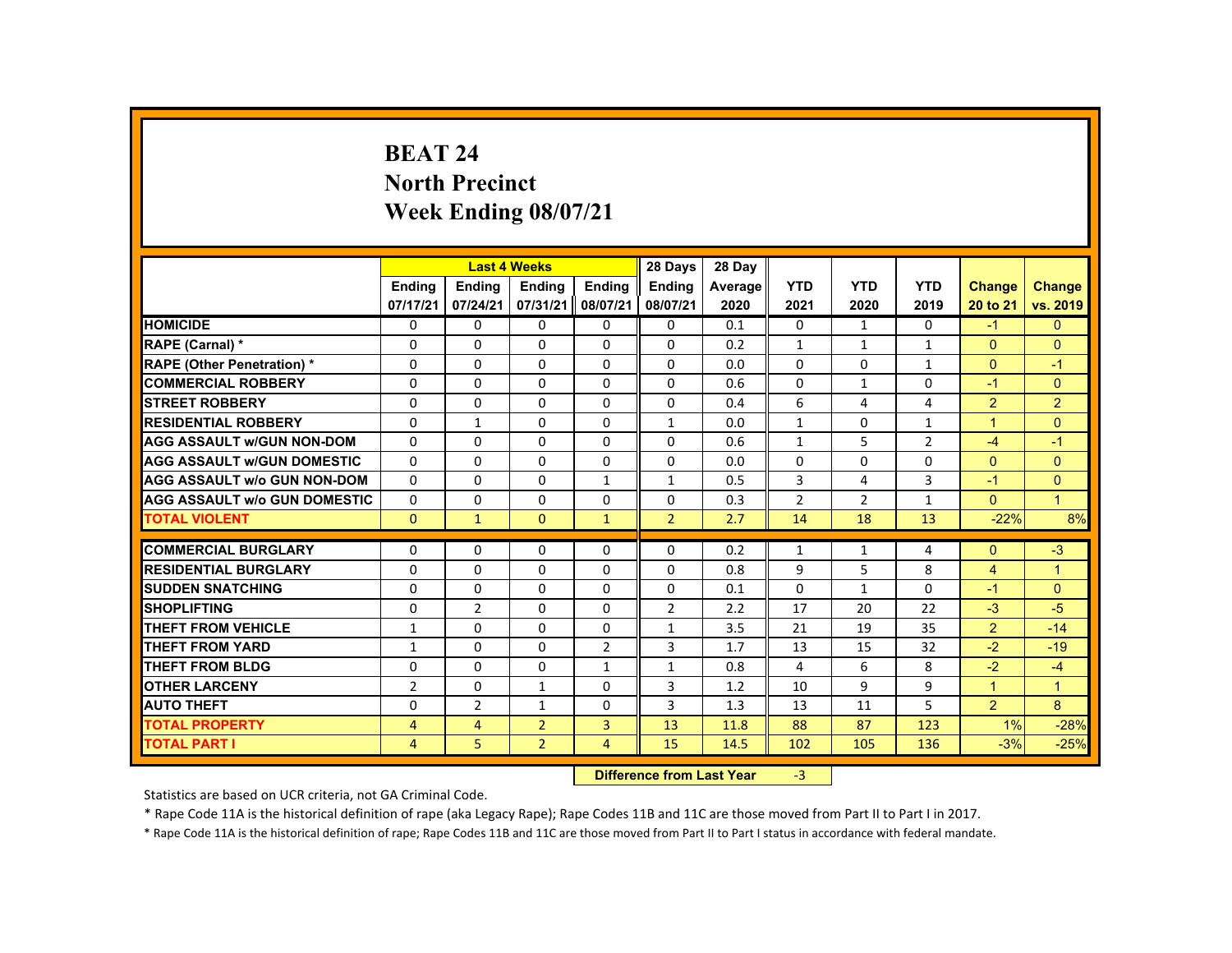## **BEAT 25 North Precinct Week Ending 08/07/21**

|                                     |               |                | <b>Last 4 Weeks</b> |                | 28 Days        | 28 Day  |                |                |                |                |                |
|-------------------------------------|---------------|----------------|---------------------|----------------|----------------|---------|----------------|----------------|----------------|----------------|----------------|
|                                     | <b>Ending</b> | <b>Ending</b>  | <b>Ending</b>       | <b>Ending</b>  | <b>Endina</b>  | Average | <b>YTD</b>     | <b>YTD</b>     | <b>YTD</b>     | <b>Change</b>  | <b>Change</b>  |
|                                     | 07/17/21      | 07/24/21       | 07/31/21            | 08/07/21       | 08/07/21       | 2020    | 2021           | 2020           | 2019           | 20 to 21       | vs. 2019       |
| <b>HOMICIDE</b>                     | $\Omega$      | $\Omega$       | $\Omega$            | $\Omega$       | 0              | 0.1     | 0              | $\Omega$       | $\Omega$       | $\Omega$       | $\Omega$       |
| RAPE (Carnal) *                     | $\Omega$      | $\Omega$       | $\Omega$            | $\mathbf{0}$   | $\Omega$       | 0.2     | $\mathbf{1}$   | $\overline{2}$ | $\mathbf{1}$   | $-1$           | $\mathbf{0}$   |
| <b>RAPE (Other Penetration) *</b>   | $\Omega$      | $\Omega$       | $\Omega$            | $\Omega$       | $\Omega$       | 0.0     | $\Omega$       | $\Omega$       | $\Omega$       | $\Omega$       | $\Omega$       |
| <b>COMMERCIAL ROBBERY</b>           | $\Omega$      | $\Omega$       | $\mathbf{1}$        | $\Omega$       | $\mathbf{1}$   | 0.0     | $\mathbf{1}$   | $\Omega$       | $\mathbf{1}$   | $\overline{1}$ | $\overline{0}$ |
| <b>STREET ROBBERY</b>               | $\Omega$      | $\Omega$       | $\Omega$            | $\Omega$       | $\Omega$       | 0.2     | 4              | $\Omega$       | 4              | $\overline{4}$ | $\Omega$       |
| <b>RESIDENTIAL ROBBERY</b>          | $\mathbf{0}$  | $\Omega$       | $\mathbf{0}$        | 0              | 0              | 0.2     | $\mathbf{1}$   | 1              | 0              | $\mathbf{0}$   | $\mathbf{1}$   |
| <b>AGG ASSAULT W/GUN NON-DOM</b>    | $\mathbf{0}$  | $\Omega$       | $\Omega$            | $\Omega$       | $\Omega$       | 0.0     | 4              | $\Omega$       | $\overline{2}$ | $\overline{4}$ | $\overline{2}$ |
| <b>AGG ASSAULT W/GUN DOMESTIC</b>   | $\Omega$      | $\Omega$       | $\Omega$            | $\Omega$       | $\Omega$       | 0.0     | $\Omega$       | $\Omega$       | $\Omega$       | $\Omega$       | $\Omega$       |
| <b>AGG ASSAULT w/o GUN NON-DOM</b>  | $\Omega$      | $\Omega$       | $\Omega$            | $\Omega$       | $\Omega$       | 0.5     | $\overline{2}$ | 5              | $\overline{3}$ | $-3$           | $-1$           |
| <b>AGG ASSAULT W/o GUN DOMESTIC</b> | 0             | $\Omega$       | $\mathbf{0}$        | $\mathbf{0}$   | 0              | 0.5     | $\mathbf{1}$   | 6              | $\mathbf{1}$   | $-5$           | $\Omega$       |
| <b>TOTAL VIOLENT</b>                | $\mathbf{0}$  | $\mathbf{0}$   | $\mathbf{1}$        | $\Omega$       | $\mathbf{1}$   | 1.5     | 14             | 14             | 12             | 0%             | 17%            |
| <b>COMMERCIAL BURGLARY</b>          | $\Omega$      | $\mathbf{1}$   | $\Omega$            | $\Omega$       | $\mathbf{1}$   | 0.6     | 3              | 6              | 4              | $-3$           | $-1$           |
| <b>RESIDENTIAL BURGLARY</b>         | 0             | $\Omega$       | $\mathbf{0}$        | $\Omega$       | $\Omega$       | 0.8     | 4              | 8              | 12             | $-4$           | $-8$           |
| <b>SUDDEN SNATCHING</b>             | $\Omega$      | $\Omega$       | $\Omega$            | $\Omega$       | $\Omega$       | 0.2     | 3              | $\overline{2}$ | $\mathbf{1}$   | $\mathbf{1}$   | 2 <sup>1</sup> |
| <b>SHOPLIFTING</b>                  | $\Omega$      | $\mathbf{1}$   | $\mathbf{1}$        | $\Omega$       | $\overline{2}$ | 1.5     | 21             | 14             | 12             | $\overline{7}$ | 9              |
| <b>THEFT FROM VEHICLE</b>           | $\Omega$      | $\mathbf{1}$   | $\mathbf{1}$        | $\mathbf{1}$   | 3              | 3.1     | 47             | 20             | 38             | 27             | 9              |
| <b>THEFT FROM YARD</b>              | $\Omega$      | $\mathbf{1}$   | $\Omega$            | $\mathbf{1}$   | $\overline{2}$ | 1.3     | 19             | 13             | 14             | 6              | 5              |
| <b>THEFT FROM BLDG</b>              | 1             | $\Omega$       | $\mathbf{1}$        | $\mathbf{1}$   | 3              | 0.8     | 18             | 6              | 12             | 12             | $6^{\circ}$    |
| <b>OTHER LARCENY</b>                | 1             | $\Omega$       | $\Omega$            | $\Omega$       | $\mathbf{1}$   | 1.1     | 11             | $\overline{7}$ | 4              | $\overline{4}$ | $\overline{7}$ |
| <b>AUTO THEFT</b>                   | $\mathbf{1}$  | $\Omega$       | $\Omega$            | $\Omega$       | $\mathbf{1}$   | 0.8     | 15             | $\overline{7}$ | 6              | 8              | 9              |
| <b>TOTAL PROPERTY</b>               | 3             | $\overline{4}$ | $\overline{3}$      | $\overline{3}$ | 13             | 10.0    | 141            | 83             | 103            | 70%            | 37%            |
| <b>TOTAL PART I</b>                 | 3             | $\overline{4}$ | $\overline{4}$      | $\overline{3}$ | 14             | 11.4    | 155            | 97             | 115            | 60%            | 35%            |
|                                     |               |                |                     |                |                |         |                |                |                |                |                |

 **Difference from Last Year**r 58

Statistics are based on UCR criteria, not GA Criminal Code.

\* Rape Code 11A is the historical definition of rape (aka Legacy Rape); Rape Codes 11B and 11C are those moved from Part II to Part I in 2017.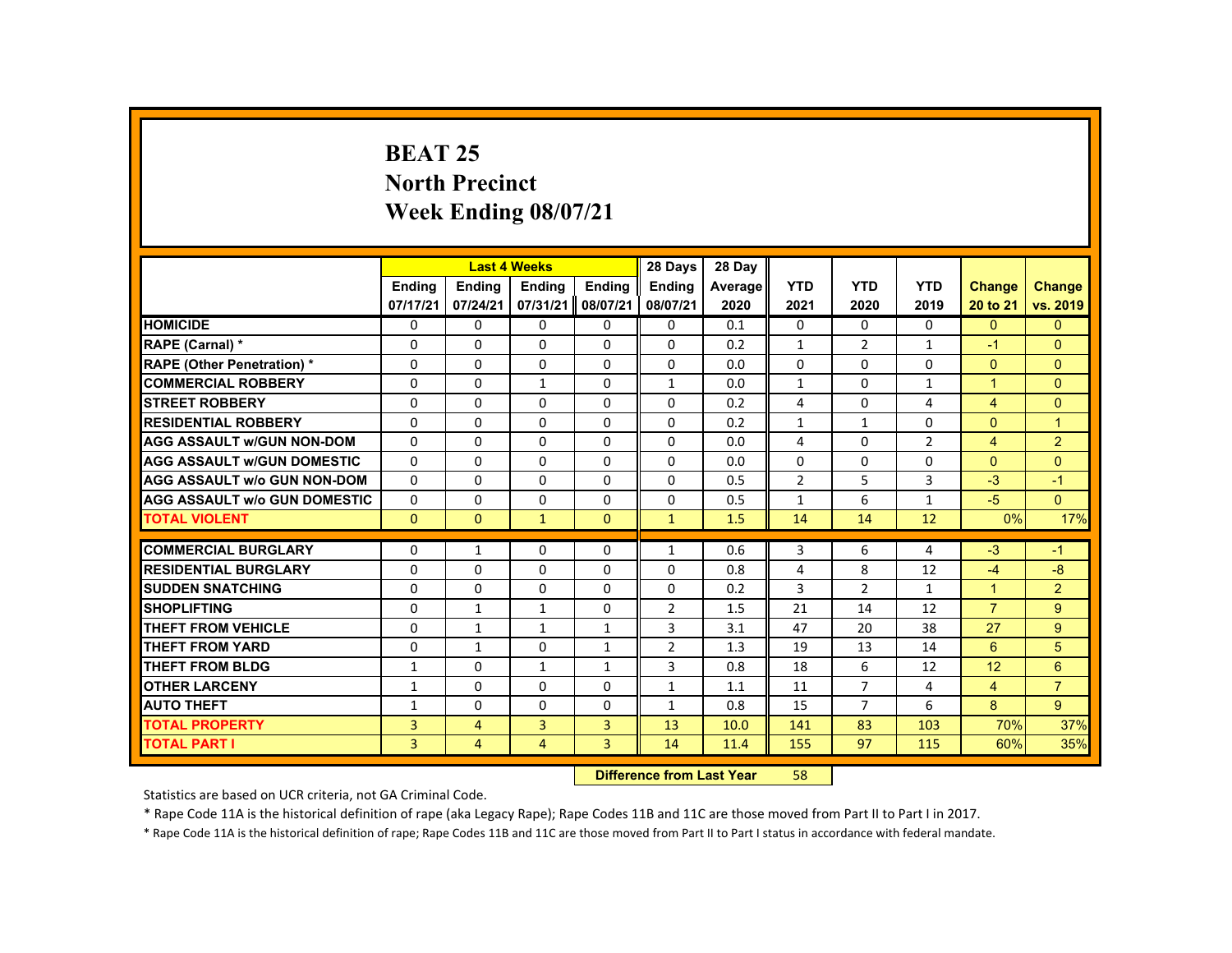# **BEAT 26 North Precinct Week Ending 08/07/21**

|                                     |                | <b>Last 4 Weeks</b> |                |                | 28 Days        | 28 Day  |                |                |                |                |                      |
|-------------------------------------|----------------|---------------------|----------------|----------------|----------------|---------|----------------|----------------|----------------|----------------|----------------------|
|                                     | Ending         | <b>Ending</b>       | <b>Ending</b>  | Ending         | <b>Ending</b>  | Average | <b>YTD</b>     | <b>YTD</b>     | <b>YTD</b>     | <b>Change</b>  | <b>Change</b>        |
|                                     | 07/17/21       | 07/24/21            | 07/31/21       | 08/07/21       | 08/07/21       | 2020    | 2021           | 2020           | 2019           | 20 to 21       | vs. 2019             |
| <b>HOMICIDE</b>                     | 0              | $\Omega$            | $\Omega$       | 0              | 0              | 0.0     | $\Omega$       | $\Omega$       | $\mathbf{1}$   | $\Omega$       | $-1$                 |
| <b>RAPE (Carnal) *</b>              | $\Omega$       | $\Omega$            | $\Omega$       | $\Omega$       | $\Omega$       | 0.1     | $\Omega$       | 4              | $\mathbf{1}$   | $-4$           | $-1$                 |
| <b>RAPE (Other Penetration) *</b>   | $\Omega$       | $\Omega$            | $\Omega$       | $\Omega$       | $\Omega$       | 0.0     | $\mathbf{1}$   | $\Omega$       | $\Omega$       | $\overline{1}$ | $\mathbf{1}$         |
| <b>COMMERCIAL ROBBERY</b>           | $\Omega$       | $\Omega$            | $\Omega$       | $\Omega$       | $\Omega$       | 0.0     | 4              | 1              | $\Omega$       | 3              | $\overline{4}$       |
| <b>STREET ROBBERY</b>               | $\Omega$       | $\mathbf{1}$        | $\Omega$       | $\Omega$       | $\mathbf{1}$   | 0.1     | 5              | 5              | 8              | $\Omega$       | $-3$                 |
| <b>RESIDENTIAL ROBBERY</b>          | 0              | $\mathbf{0}$        | $\mathbf{0}$   | 0              | 0              | 0.0     | $\Omega$       | 0              | 0              | $\Omega$       | $\overline{0}$       |
| <b>AGG ASSAULT W/GUN NON-DOM</b>    | 1              | $\Omega$            | $\Omega$       | $\Omega$       | $\mathbf{1}$   | 0.1     | $\overline{2}$ | 4              | 3              | $-2$           | $-1$                 |
| <b>AGG ASSAULT W/GUN DOMESTIC</b>   | $\Omega$       | $\Omega$            | $\Omega$       | $\Omega$       | $\Omega$       | 0.0     | $\Omega$       | $\Omega$       | $\Omega$       | $\Omega$       | $\Omega$             |
| <b>AGG ASSAULT W/o GUN NON-DOM</b>  | $\mathbf{1}$   | $\Omega$            | $\mathbf{1}$   | $\Omega$       | $\overline{2}$ | 0.3     | 14             | 15             | 9              | $-1$           | 5                    |
| <b>AGG ASSAULT w/o GUN DOMESTIC</b> | $\Omega$       | $\mathbf{1}$        | $\Omega$       | $\Omega$       | $\mathbf{1}$   | 0.1     | 3              | $\overline{3}$ | 3              | $\Omega$       | $\Omega$             |
| <b>TOTAL VIOLENT</b>                | 2 <sup>1</sup> | 2 <sup>1</sup>      | $\mathbf{1}$   | $\mathbf{0}$   | 5              | 0.6     | 29             | 32             | 25             | $-9%$          | 16%                  |
| <b>COMMERCIAL BURGLARY</b>          |                |                     |                |                |                |         |                |                |                |                | $-3$                 |
|                                     | $\mathbf{0}$   | $\Omega$            | $\Omega$       | 0              | $\Omega$       | 0.1     | $\overline{2}$ | 12             | 5              | $-10$          |                      |
| <b>RESIDENTIAL BURGLARY</b>         | $\Omega$       | $\Omega$            | $\Omega$       | $\Omega$       | $\Omega$       | 0.0     | $\Omega$       | $\Omega$       | $\mathbf{1}$   | $\Omega$       | $-1$                 |
| <b>SUDDEN SNATCHING</b>             | $\mathbf{1}$   | $\mathbf{0}$        | $\mathbf{0}$   | 0              | $\mathbf{1}$   | 0.1     | 7              | $\overline{2}$ | 5              | 5 <sup>5</sup> | $\overline{2}$       |
| <b>SHOPLIFTING</b>                  | $\Omega$       | $\Omega$            | $\Omega$       | $\mathbf{1}$   | $\mathbf{1}$   | 0.3     | 11             | 18             | 21             | $-7$           | $-10$                |
| <b>THEFT FROM VEHICLE</b>           | $\mathbf{1}$   | 3                   | $\mathbf{1}$   | 1              | 6              | 0.4     | 55             | 17             | 20             | 38             | 35                   |
| <b>THEFT FROM YARD</b>              | $\Omega$       | $\mathbf{1}$        | $\Omega$       | $\Omega$       | $\mathbf{1}$   | 0.2     | 11             | 15             | 11             | $-4$           | $\Omega$             |
| <b>THEFT FROM BLDG</b>              | $\mathbf{1}$   | $\overline{2}$      | $\mathbf{1}$   | $\mathbf{1}$   | 5              | 0.2     | 18             | 5              | 14             | 13             | $\overline{4}$       |
| <b>OTHER LARCENY</b>                | $\Omega$       | $\Omega$            | $\Omega$       | 0              | 0              | 0.0     | 3              | 1              | $\overline{2}$ | $\overline{2}$ | $\blacktriangleleft$ |
| <b>AUTO THEFT</b>                   | $\mathbf{1}$   | $\Omega$            | $\Omega$       | $\Omega$       | 1              | 0.2     | 22             | 10             | $\overline{2}$ | 12             | 20                   |
| <b>TOTAL PROPERTY</b>               | 4              | 6                   | $\overline{2}$ | 3              | 15             | 1.6     | 129            | 80             | 81             | 61%            | 59%                  |
| <b>TOTAL PART I</b>                 | 6              | 8                   | 3              | $\overline{3}$ | 20             | 2.2     | 158            | 112            | 106            | 41%            | 49%                  |
|                                     |                |                     |                |                |                |         |                |                |                |                |                      |

 **Difference from Last Year**r 46

Statistics are based on UCR criteria, not GA Criminal Code.

\* Rape Code 11A is the historical definition of rape (aka Legacy Rape); Rape Codes 11B and 11C are those moved from Part II to Part I in 2017.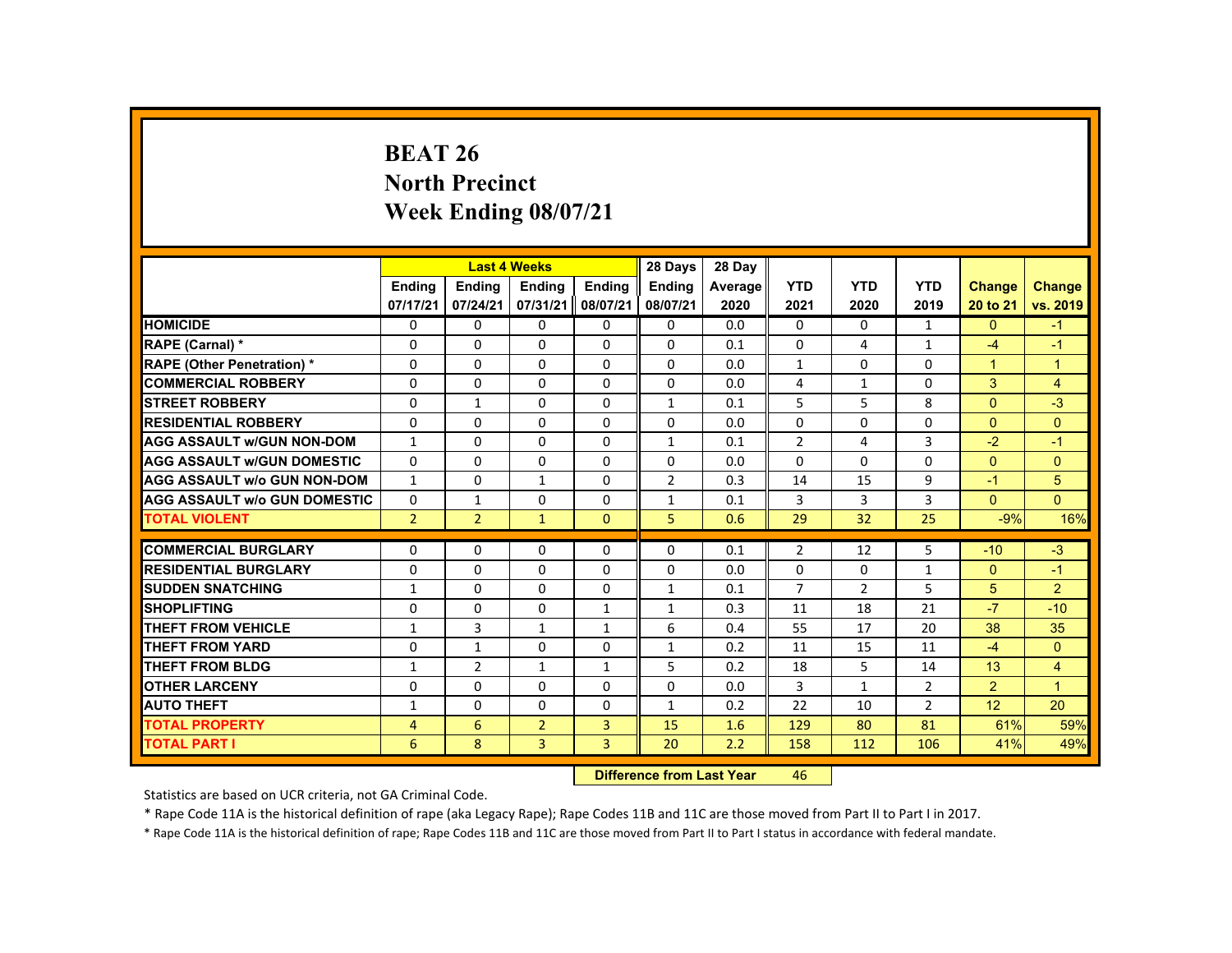#### **BEAT 27 North Precinct Week Ending 08/07/21**

|                                     |               |                | <b>Last 4 Weeks</b> |                | 28 Days        | 28 Day  |                |                |                |                      |                |
|-------------------------------------|---------------|----------------|---------------------|----------------|----------------|---------|----------------|----------------|----------------|----------------------|----------------|
|                                     | <b>Ending</b> | <b>Ending</b>  | <b>Ending</b>       | Ending         | Ending         | Average | <b>YTD</b>     | <b>YTD</b>     | <b>YTD</b>     | <b>Change</b>        | <b>Change</b>  |
|                                     | 07/17/21      | 07/24/21       | 07/31/21            | 08/07/21       | 08/07/21       | 2020    | 2021           | 2020           | 2019           | 20 to 21             | vs. 2019       |
| <b>HOMICIDE</b>                     | $\Omega$      | $\Omega$       | $\Omega$            | $\Omega$       | 0              | 0.0     | $\overline{2}$ | $\Omega$       | $\Omega$       | 2                    | $\overline{2}$ |
| RAPE (Carnal) *                     | 0             | $\Omega$       | $\Omega$            | $\Omega$       | $\Omega$       | 0.3     | $\overline{2}$ | $\overline{2}$ | $\Omega$       | $\Omega$             | $\overline{2}$ |
| <b>RAPE (Other Penetration) *</b>   | $\Omega$      | $\Omega$       | $\Omega$            | $\Omega$       | $\Omega$       | 0.1     | $\overline{2}$ | $\Omega$       | $\Omega$       | $\overline{2}$       | $\overline{2}$ |
| <b>COMMERCIAL ROBBERY</b>           | $\Omega$      | $\Omega$       | $\Omega$            | $\Omega$       | $\Omega$       | 0.1     | 0              | 0              | $\mathbf{1}$   | $\Omega$             | $-1$           |
| <b>STREET ROBBERY</b>               | $\Omega$      | $\mathbf{1}$   | $\Omega$            | $\mathbf{1}$   | $\overline{2}$ | 1.2     | 9              | 6              | 11             | $\mathbf{3}$         | $-2$           |
| <b>RESIDENTIAL ROBBERY</b>          | $\Omega$      | $\Omega$       | $\Omega$            | $\Omega$       | $\Omega$       | 0.0     | 0              | 0              | $\mathbf{1}$   | $\mathbf{0}$         | $-1$           |
| <b>AGG ASSAULT W/GUN NON-GUN</b>    | $\Omega$      | $\Omega$       | $\Omega$            | $\mathbf{1}$   | $\mathbf{1}$   | 1.3     | $\overline{7}$ | 10             | 8              | $-3$                 | $-1$           |
| <b>AGG ASSAULT W/GUN DOMESTIC</b>   | $\Omega$      | $\Omega$       | $\Omega$            | $\Omega$       | $\Omega$       | 0.1     | $\overline{2}$ | $\mathbf{1}$   | $\mathbf{1}$   | $\blacktriangleleft$ | $\mathbf{1}$   |
| <b>AGG ASSAULT w/o GUN NON-DOM</b>  | $\Omega$      | $\Omega$       | $\Omega$            | $\Omega$       | $\Omega$       | 1.8     | 17             | 11             | 13             | 6                    | $\overline{4}$ |
| <b>AGG ASSAULT W/o GUN DOMESTIC</b> | $\Omega$      | $\mathbf{1}$   | $\mathbf{1}$        | $\Omega$       | 2              | 0.6     | 10             | $\overline{2}$ | 12             | 8                    | $-2$           |
| <b>TOTAL VIOLENT</b>                | $\Omega$      | $\overline{2}$ | $\mathbf{1}$        | $\overline{2}$ | 5              | 5.4     | 51             | 32             | 47             | 59%                  | 9%             |
| <b>COMMERCIAL BURGLARY</b>          | $\Omega$      | $\Omega$       | $\Omega$            | $\Omega$       | $\Omega$       | 0.3     | $\overline{2}$ | 2              | 3              | $\Omega$             | $-1$           |
| <b>RESIDENTIAL BURGLARY</b>         | $\Omega$      | $\Omega$       | $\Omega$            | $\Omega$       | $\Omega$       | 0.4     | $\overline{2}$ | 4              | 4              | $-2$                 | $-2$           |
| <b>SUDDEN SNATCHING</b>             | $\Omega$      | $\Omega$       | $\Omega$            | $\mathbf{1}$   | 1              | 0.5     | 5              | 4              | $\overline{2}$ | $\blacktriangleleft$ | $\mathbf{3}$   |
| <b>SHOPLIFTING</b>                  | $\mathbf{1}$  | $\mathbf{1}$   | $\Omega$            | $\Omega$       | $\overline{2}$ | 1.8     | 11             | 16             | 17             | $-5$                 | $-6$           |
| <b>THEFT FROM VEHICLE</b>           | $\Omega$      | $\Omega$       | 3                   | $\Omega$       | 3              | 1.9     | 66             | 16             | 24             | 50                   | 42             |
| <b>THEFT FROM YARD</b>              | $\mathbf{0}$  | $\Omega$       | $\Omega$            | $\mathbf{1}$   | $\mathbf{1}$   | 1.6     | 6              | 15             | $\overline{3}$ | $-9$                 | 3              |
| <b>THEFT FROM BLDG</b>              | $\mathbf{0}$  | $\Omega$       | $\Omega$            | $\Omega$       | $\Omega$       | 2.1     | $\overline{7}$ | 13             | 22             | $-6$                 | $-15$          |
| <b>OTHER LARCENY</b>                | $\Omega$      | $\Omega$       | $\mathbf{1}$        | $\Omega$       | $\mathbf{1}$   | 0.0     | $\mathbf{1}$   | $\Omega$       | $\overline{2}$ | $\blacktriangleleft$ | $-1$           |
| <b>AUTO THEFT</b>                   | $\Omega$      | $\Omega$       | $\Omega$            | $\mathbf{1}$   | $\mathbf{1}$   | 1.4     | 24             | 13             | 6              | 11                   | 18             |
| <b>TOTAL PROPERTY</b>               | $\mathbf{1}$  | $\mathbf{1}$   | $\overline{4}$      | $\overline{3}$ | $\overline{9}$ | 10.0    | 124            | 83             | 83             | 49%                  | 49%            |
| <b>TOTAL PART I</b>                 | $\mathbf{1}$  | 3              | 5                   | 5              | 14             | 15.5    | 175            | 115            | 130            | 52%                  | 35%            |
|                                     |               |                |                     |                |                |         |                |                |                |                      |                |

 **Difference from Last Year**r 60

Statistics are based on UCR criteria, not GA Criminal Code.

\* Rape Code 11A is the historical definition of rape (aka Legacy Rape); Rape Codes 11B and 11C are those moved from Part II to Part I in 2017.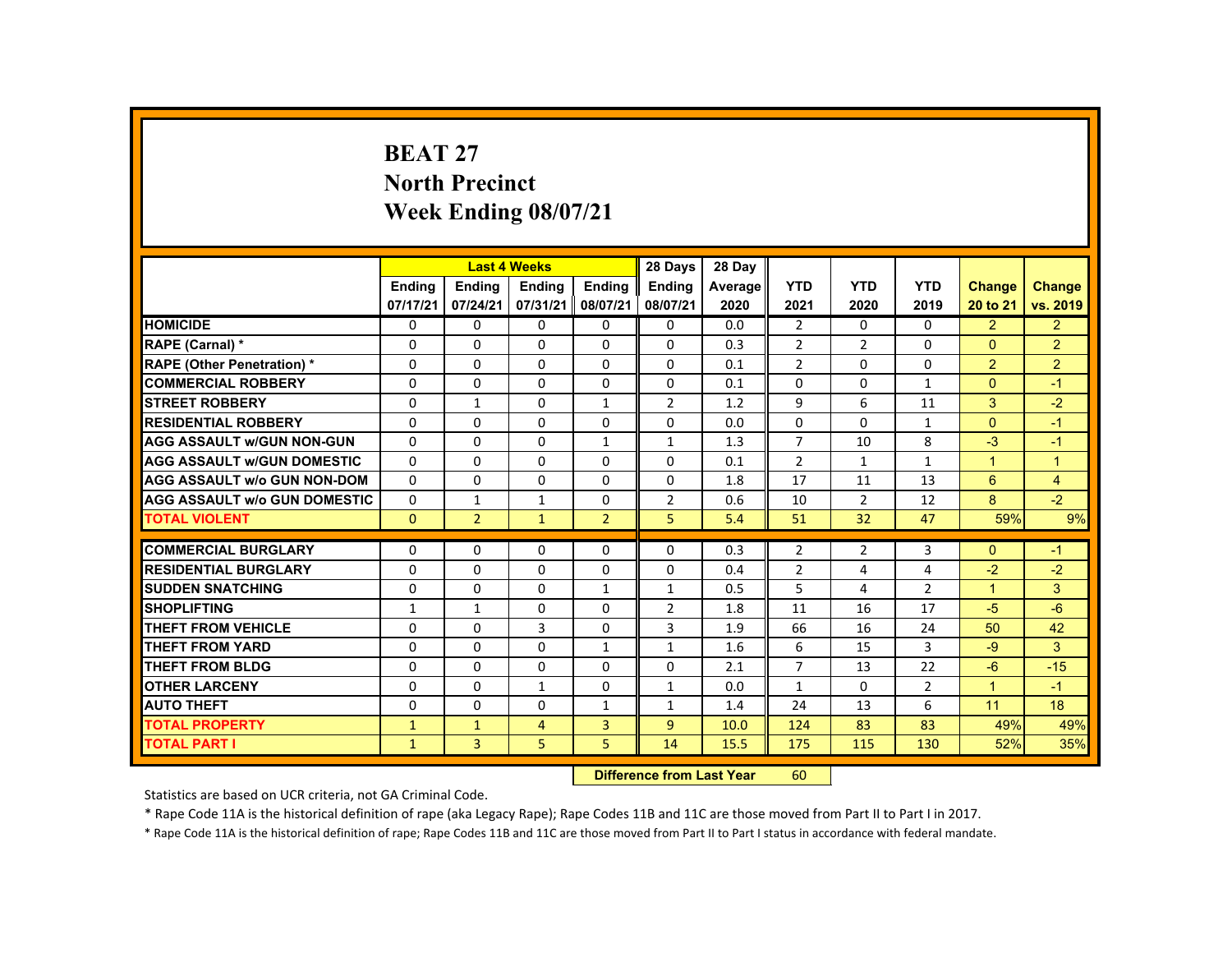# **BEAT 31 Central Precinct Week Ending 08/07/21**

|                                     |                |                                   | <b>Last 4 Weeks</b> |                          | 28 Days        | 28 Day     |                            |                |                |                        |                      |
|-------------------------------------|----------------|-----------------------------------|---------------------|--------------------------|----------------|------------|----------------------------|----------------|----------------|------------------------|----------------------|
|                                     | <b>Endina</b>  | <b>Ending</b>                     | <b>Ending</b>       | <b>Ending</b>            | Ending         | Average    | <b>YTD</b>                 | <b>YTD</b>     | <b>YTD</b>     | <b>Change</b>          | <b>Change</b>        |
|                                     | 07/17/21       | 07/24/21                          | 07/31/21            | 08/07/21                 | 08/07/21       | 2020       | 2021                       | 2020           | 2019           | 20 to 21               | vs. 2019             |
| <b>HOMICIDE</b>                     | $\Omega$       | $\Omega$                          | $\Omega$            | $\Omega$                 | $\mathbf{0}$   | 0.1        | $\Omega$                   | $\mathbf{1}$   | $\mathbf{1}$   | $-1$                   | $-1$                 |
| RAPE (Carnal) *                     | $\Omega$       | $\mathbf{0}$                      | $\Omega$            | $\Omega$                 | $\Omega$       | 0.3        | $\overline{2}$             | 4              | 3              | $-2$                   | $-1$                 |
| <b>RAPE (Other Penetration) *</b>   | $\Omega$       | $\Omega$                          | $\Omega$            | $\Omega$                 | $\Omega$       | 0.1        | $\Omega$                   | $\mathbf{1}$   | $\Omega$       | $-1$                   | $\Omega$             |
| <b>COMMERCIAL ROBBERY</b>           | $\Omega$       | $\Omega$                          | $\Omega$            | $\Omega$                 | $\Omega$       | 0.1        | $\Omega$                   | $\Omega$       | $\Omega$       | $\Omega$               | $\Omega$             |
| <b>STREET ROBBERY</b>               | $\Omega$       | $\Omega$                          | $\Omega$            | $\Omega$                 | $\Omega$       | 0.3        | 4                          | 4              | 4              | $\Omega$               | $\Omega$             |
| <b>RESIDENTIAL ROBBERY</b>          | $\Omega$       | $\mathbf{0}$                      | 0                   | $\mathbf{0}$             | $\mathbf{0}$   | 0.3        | 1                          | $\overline{2}$ | $\mathbf{0}$   | $-1$                   | $\blacktriangleleft$ |
| <b>AGG ASSAULT W/GUN NON-DOM</b>    | $\overline{2}$ | $\overline{2}$                    | 2                   | $\Omega$                 | 6              | 1.2        | 23                         | $\overline{7}$ | 10             | 16                     | 13                   |
| <b>AGG ASSAULT w/GUN DOMESTIC</b>   | $\Omega$       | $\Omega$                          | $\Omega$            | $\Omega$                 | $\Omega$       | 0.2        | $\Omega$                   | 2              | $\mathbf{1}$   | $-2$                   | $-1$                 |
| <b>AGG ASSAULT w/o GUN NON-DOM</b>  | $\Omega$       | $\Omega$                          | $\mathbf{1}$        | $\mathbf{1}$             | $\overline{2}$ | 0.5        | 3                          | 3              | $\overline{7}$ | $\Omega$               | $-4$                 |
| <b>AGG ASSAULT W/o GUN DOMESTIC</b> | $\mathbf{1}$   | $\mathbf{1}$                      | $\mathbf{1}$        | $\Omega$                 | 3              | 0.8        | $\overline{7}$             | 4              | 9              | 3                      | $-2$                 |
| <b>TOTAL VIOLENT</b>                | $\overline{3}$ | $\overline{3}$                    | $\overline{4}$      | $\mathbf{1}$             | 11             | 3.7        | 40                         | 28             | 35             | 43%                    | 14%                  |
| <b>COMMERCIAL BURGLARY</b>          | $\Omega$       | $\Omega$                          | $\Omega$            | $\Omega$                 | $\Omega$       | 0.6        | 4                          | 5              | $\overline{7}$ | $-1$                   | $-3$                 |
| <b>RESIDENTIAL BURGLARY</b>         | $\overline{2}$ | 3                                 | $\Omega$            |                          | 6              | 2.6        | 24                         | 21             | 26             | 3                      | $-2$                 |
| <b>SUDDEN SNATCHING</b>             | $\Omega$       | $\mathbf{0}$                      |                     | $\mathbf{1}$             | $\Omega$       |            |                            |                | 3              | $\overline{2}$         | $-1$                 |
| <b>SHOPLIFTING</b>                  | $\Omega$       | $\Omega$                          | 0<br>$\Omega$       | $\mathbf{0}$<br>$\Omega$ | $\Omega$       | 0.1<br>0.5 | $\overline{2}$<br>$\Omega$ | 0<br>6         | 3              | $-6$                   | $-3$                 |
| <b>THEFT FROM VEHICLE</b>           | 4              | $\mathbf{1}$                      | $\mathbf{1}$        | $\overline{3}$           | 9              | 2.8        | 33                         | 18             | 40             | 15                     | $-7$                 |
| <b>THEFT FROM YARD</b>              |                | $\overline{2}$                    | $\Omega$            | $\Omega$                 | 3              | 2.7        | 16                         | 23             | 35             | $-7$                   | $-19$                |
|                                     | $\mathbf{1}$   |                                   |                     |                          |                |            |                            |                |                |                        |                      |
| <b>THEFT FROM BLDG</b>              | $\Omega$       | $\Omega$                          | $\mathbf{1}$        | $\mathbf{1}$             | $\overline{2}$ | 1.4        | 9                          | 11             | 13             | $-2$<br>$\overline{7}$ | $-4$                 |
| <b>OTHER LARCENY</b>                | $\mathbf{1}$   | $\overline{2}$                    | $\mathbf{1}$        | $\Omega$                 | 4              | 1.5        | 16                         | 9              | 12             |                        | $\overline{4}$       |
| <b>AUTO THEFT</b>                   | $\Omega$       | $\overline{2}$                    | $\overline{2}$      | $\overline{2}$           | 6              | 2.0        | 22                         | 17             | 10             | 5                      | 12                   |
| <b>TOTAL PROPERTY</b>               | 8              | 10                                | 5                   | $\overline{7}$           | 30             | 14.1       | 126                        | 110            | 149            | 15%                    | $-15%$               |
| <b>TOTAL PART I</b>                 | 11             | 13                                | 9                   | 8                        | 41             | 17.8       | 166                        | 138            | 184            | 20%                    | $-10%$               |
|                                     |                | <b>Difference from Least Vanc</b> |                     | no.                      |                |            |                            |                |                |                        |                      |

 **Difference from Last Year**r 28

Statistics are based on UCR criteria, not GA Criminal Code.

\* Rape Code 11A is the historical definition of rape (aka Legacy Rape); Rape Codes 11B and 11C are those moved from Part II to Part I in 2017.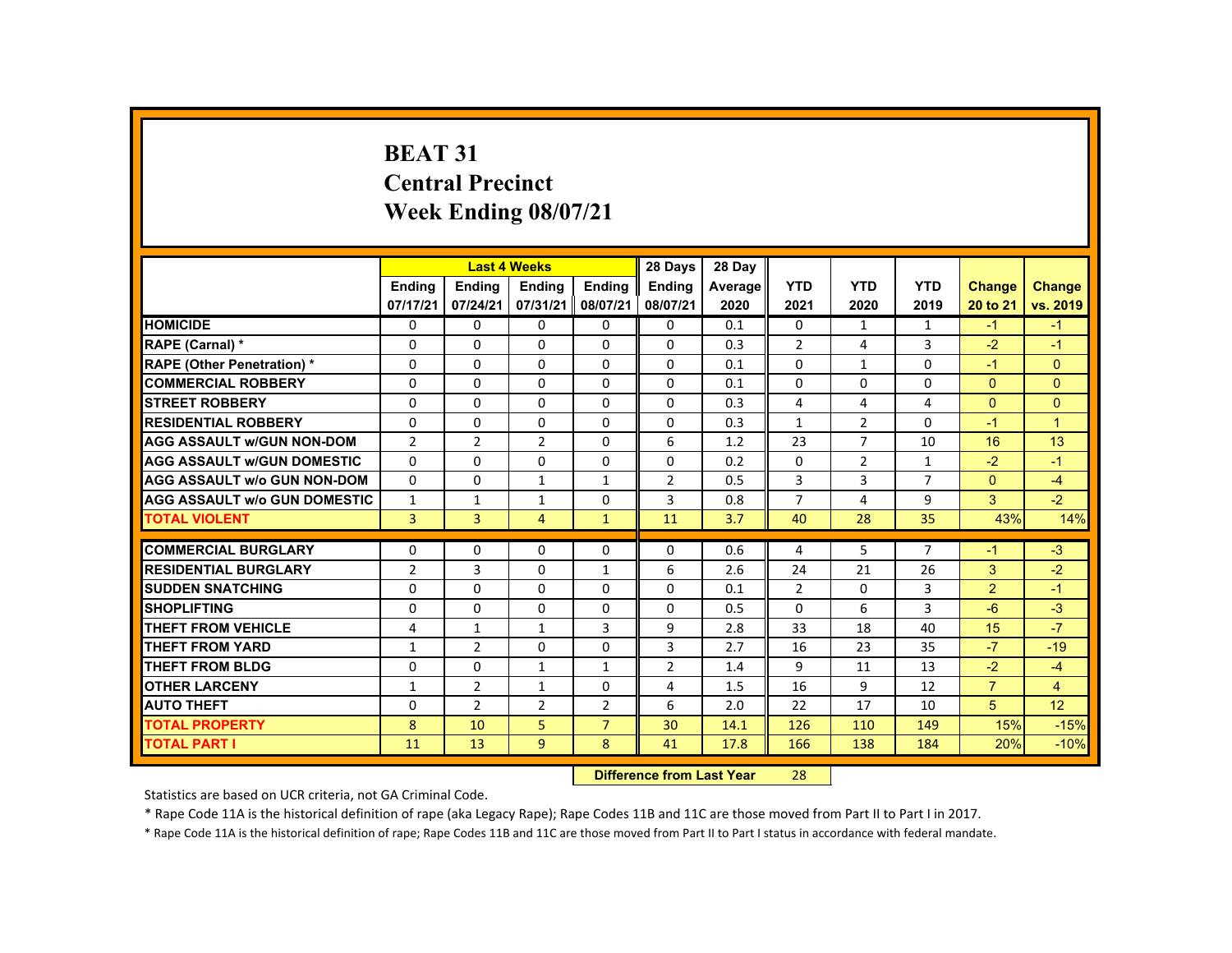# **BEAT 32 Central Precinct Week Ending 08/07/21**

|                                     |               |                | <b>Last 4 Weeks</b> |                 | 28 Days                                                                                                                                                                                                                        | 28 Day  |                |                |                |                |                |
|-------------------------------------|---------------|----------------|---------------------|-----------------|--------------------------------------------------------------------------------------------------------------------------------------------------------------------------------------------------------------------------------|---------|----------------|----------------|----------------|----------------|----------------|
|                                     | <b>Ending</b> | <b>Ending</b>  | <b>Ending</b>       | <b>Endina</b>   | <b>Ending</b>                                                                                                                                                                                                                  | Average | <b>YTD</b>     | <b>YTD</b>     | <b>YTD</b>     | <b>Change</b>  | <b>Change</b>  |
|                                     | 07/17/21      | 07/24/21       | 07/31/21            | 08/07/21        | 08/07/21                                                                                                                                                                                                                       | 2020    | 2021           | 2020           | 2019           | 20 to 21       | vs. 2019       |
| <b>HOMICIDE</b>                     | 0             | $\Omega$       | 0                   | $\Omega$        | 0                                                                                                                                                                                                                              | 0.0     | $\mathbf{0}$   | 0              | $\mathbf{1}$   | $\mathbf{0}$   | $-1$           |
| <b>RAPE (Carnal) *</b>              | 0             | $\Omega$       | 0                   | $\Omega$        | $\Omega$                                                                                                                                                                                                                       | 0.1     | $\Omega$       | $\mathbf{1}$   | 0              | $-1$           | $\Omega$       |
| <b>RAPE (Other Penetration) *</b>   | $\Omega$      | $\Omega$       | $\Omega$            | $\Omega$        | $\Omega$                                                                                                                                                                                                                       | 0.0     | $\overline{2}$ | $\Omega$       | $\Omega$       | $\overline{2}$ | $\overline{2}$ |
| <b>COMMERCIAL ROBBERY</b>           | $\Omega$      | $\Omega$       | $\Omega$            | $\Omega$        | $\Omega$                                                                                                                                                                                                                       | 0.5     | $\Omega$       | $\overline{2}$ | 5              | $-2$           | $-5$           |
| <b>STREET ROBBERY</b>               | $\Omega$      | $\Omega$       | $\Omega$            | $\Omega$        | $\Omega$                                                                                                                                                                                                                       | 0.2     | $\Omega$       | $\Omega$       | $\overline{3}$ | $\Omega$       | $-3$           |
| <b>RESIDENTIAL ROBBERY</b>          | 0             | $\mathbf{0}$   | 0                   | 0               | 0                                                                                                                                                                                                                              | 0.0     | $\mathbf{1}$   | 0              | 0              | $\mathbf{1}$   | $\overline{1}$ |
| <b>AGG ASSAULT W/GUN NON-DOM</b>    | $\Omega$      | $\Omega$       | 0                   | $\Omega$        | $\Omega$                                                                                                                                                                                                                       | 0.5     | 3              | 2              | $\overline{2}$ | $\mathbf{1}$   | $\mathbf{1}$   |
| <b>AGG ASSAULT W/GUN DOMESTIC</b>   | $\Omega$      | $\Omega$       | $\Omega$            | $\Omega$        | $\Omega$                                                                                                                                                                                                                       | 0.1     | $\Omega$       | $\mathbf{1}$   | $\Omega$       | $-1$           | $\Omega$       |
| <b>AGG ASSAULT W/o GUN NON-DOM</b>  | $\Omega$      | $\Omega$       | $\Omega$            | $\mathbf{1}$    | $\mathbf{1}$                                                                                                                                                                                                                   | 0.4     | 3              | $\mathbf{1}$   | $\overline{3}$ | 2              | $\Omega$       |
| <b>AGG ASSAULT W/o GUN DOMESTIC</b> | $\Omega$      | $\Omega$       | $\Omega$            | $\Omega$        | $\Omega$                                                                                                                                                                                                                       | 0.3     | $\overline{2}$ | 3              | 4              | $-1$           | $-2$           |
| <b>TOTAL VIOLENT</b>                | $\mathbf{0}$  | $\mathbf{0}$   | $\mathbf{0}$        | $\mathbf{1}$    | $\mathbf{1}$                                                                                                                                                                                                                   | 2.1     | 11             | 10             | 18             | 10%            | $-39%$         |
|                                     |               |                |                     |                 |                                                                                                                                                                                                                                |         |                |                |                |                |                |
| <b>COMMERCIAL BURGLARY</b>          | $\Omega$      | $\Omega$       | $\Omega$            | 0               | $\Omega$                                                                                                                                                                                                                       | 0.6     | 5              | 6              | 3              | $-1$           | $\overline{2}$ |
| <b>RESIDENTIAL BURGLARY</b>         | $\Omega$      | $\Omega$       | $\Omega$            | $\mathbf{1}$    | $\mathbf{1}$                                                                                                                                                                                                                   | 1.9     | 13             | 11             | 16             | $\overline{2}$ | $-3$           |
| <b>SUDDEN SNATCHING</b>             | 0             | $\mathbf{0}$   | 0                   | 0               | 0                                                                                                                                                                                                                              | 0.0     | 0              | 0              | $\mathbf{1}$   | $\Omega$       | $-1$           |
| <b>SHOPLIFTING</b>                  | $\Omega$      | $\Omega$       | $\Omega$            | $\Omega$        | $\Omega$                                                                                                                                                                                                                       | 2.4     | 28             | 18             | 30             | 10             | $-2$           |
| <b>THEFT FROM VEHICLE</b>           | $\Omega$      | $\overline{2}$ | 3                   | $\overline{3}$  | 8                                                                                                                                                                                                                              | 2.5     | 27             | 28             | 35             | $-1$           | $-8$           |
| <b>THEFT FROM YARD</b>              | $\Omega$      | $\Omega$       | $\mathbf{1}$        | $\Omega$        | $\mathbf{1}$                                                                                                                                                                                                                   | 2.1     | 13             | 21             | 20             | $-8$           | $-7$           |
| <b>THEFT FROM BLDG</b>              | $\Omega$      | $\Omega$       | $\mathbf{1}$        | 0               | $\mathbf{1}$                                                                                                                                                                                                                   | 1.2     | 8              | 13             | 20             | $-5$           | $-12$          |
| <b>OTHER LARCENY</b>                | $\Omega$      | $\Omega$       | $\Omega$            | $\Omega$        | 0                                                                                                                                                                                                                              | 1.5     | 6              | 13             | $\overline{2}$ | $-7$           | $\overline{4}$ |
| <b>AUTO THEFT</b>                   | $\Omega$      | $\mathbf{1}$   | $\Omega$            | $\mathbf{1}$    | $\overline{2}$                                                                                                                                                                                                                 | 1.1     | 15             | $\overline{7}$ | 11             | 8              | $\overline{4}$ |
| <b>TOTAL PROPERTY</b>               | $\Omega$      | $\overline{3}$ | 5                   | 5               | 13                                                                                                                                                                                                                             | 13.4    | 115            | 117            | 138            | $-2%$          | $-17%$         |
| <b>TOTAL PART I</b>                 | $\mathbf{0}$  | 3              | 5                   | 6               | 14                                                                                                                                                                                                                             | 15.6    | 126            | 127            | 156            | $-1%$          | $-19%$         |
|                                     |               |                |                     | <b>CALLED A</b> | and the second control of the second second the second second second second second second second second second second second second second second second second second second second second second second second second second |         |                |                |                |                |                |

 **Difference from Last Year**r -1

Statistics are based on UCR criteria, not GA Criminal Code.

\* Rape Code 11A is the historical definition of rape (aka Legacy Rape); Rape Codes 11B and 11C are those moved from Part II to Part I in 2017.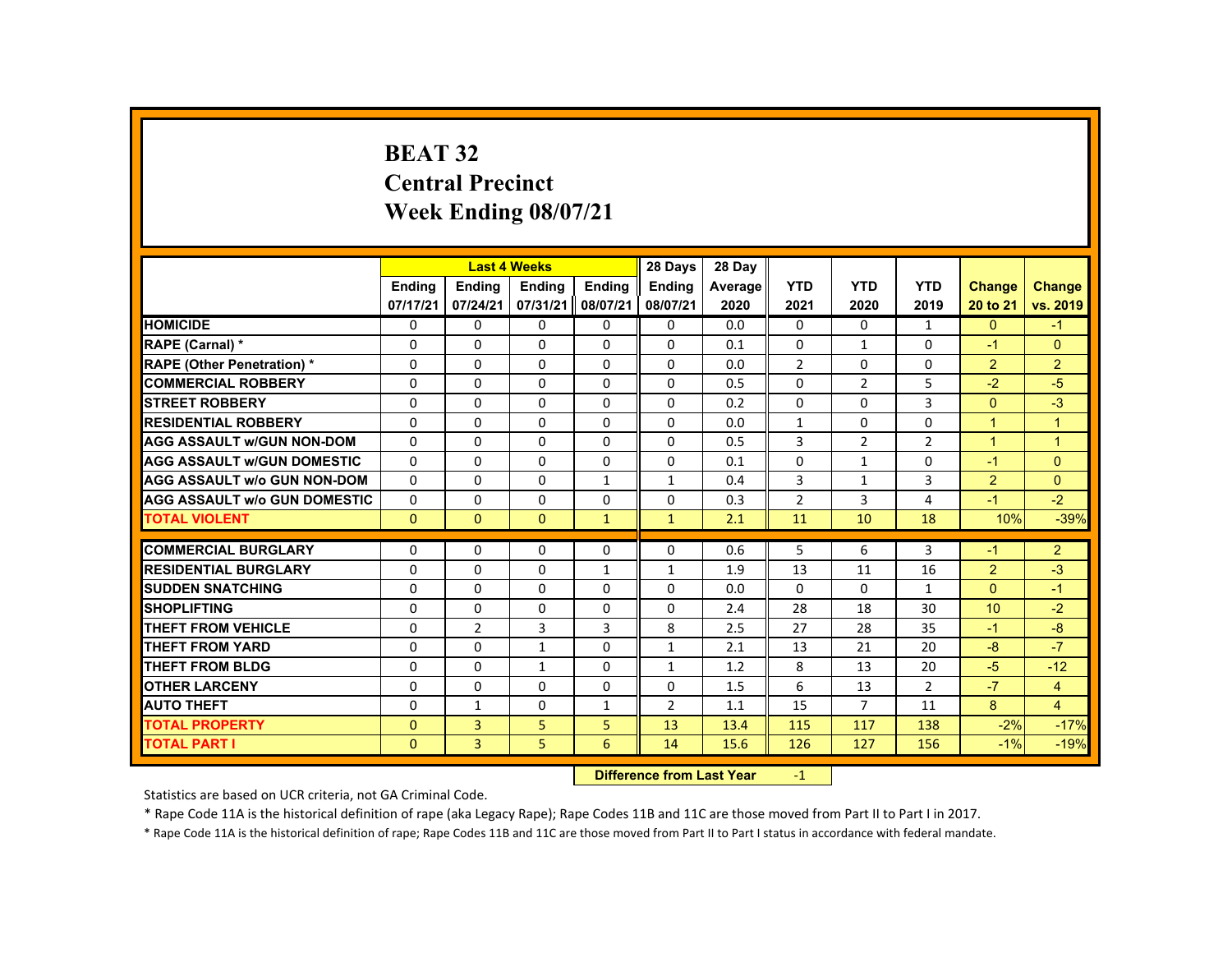# **BEAT 33 Central Precinct Week Ending 08/07/21**

|                                     |               |               | <b>Last 4 Weeks</b>              |                | 28 Days        | 28 Day  |                |                |                |                      |                |
|-------------------------------------|---------------|---------------|----------------------------------|----------------|----------------|---------|----------------|----------------|----------------|----------------------|----------------|
|                                     | <b>Endina</b> | <b>Ending</b> | <b>Ending</b>                    | <b>Ending</b>  | <b>Ending</b>  | Average | <b>YTD</b>     | <b>YTD</b>     | <b>YTD</b>     | <b>Change</b>        | <b>Change</b>  |
|                                     | 07/17/21      | 07/24/21      | 07/31/21                         | 08/07/21       | 08/07/21       | 2020    | 2021           | 2020           | 2019           | 20 to 21             | vs. 2019       |
| <b>HOMICIDE</b>                     | 0             | 0             | 0                                | 0              | 0              | 0.2     | $\mathbf{1}$   | 1              | $\mathbf{1}$   | $\mathbf{0}$         | $\overline{0}$ |
| RAPE (Carnal) *                     | 0             | $\Omega$      | 0                                | $\Omega$       | $\Omega$       | 0.2     | $\mathbf{1}$   | $\Omega$       | 0              | $\blacktriangleleft$ | $\overline{1}$ |
| <b>RAPE (Other Penetration) *</b>   | $\mathbf{1}$  | $\Omega$      | $\Omega$                         | $\Omega$       | $\mathbf{1}$   | 0.0     | $\mathbf{1}$   | $\Omega$       | $\Omega$       | $\overline{1}$       | $\overline{1}$ |
| <b>COMMERCIAL ROBBERY</b>           | $\Omega$      | $\Omega$      | $\Omega$                         | $\Omega$       | 0              | 0.3     | $\mathbf{1}$   | $\mathbf{1}$   | $\overline{2}$ | $\Omega$             | $-1$           |
| <b>STREET ROBBERY</b>               | 0             | $\Omega$      | 0                                | $\overline{2}$ | $\overline{2}$ | 1.0     | $\overline{7}$ | $\overline{7}$ | 8              | $\Omega$             | $-1$           |
| <b>RESIDENTIAL ROBBERY</b>          | $\Omega$      | $\Omega$      | $\Omega$                         | 0              | 0              | 0.0     | 0              | 0              | 0              | $\mathbf{0}$         | $\mathbf{0}$   |
| <b>AGG ASSAULT w/GUN NON-DOM</b>    | $\Omega$      | $\Omega$      | 0                                | $\Omega$       | 0              | 0.7     | $\overline{7}$ | 6              | 8              | $\overline{1}$       | $-1$           |
| <b>AGG ASSAULT w/GUN DOMESTIC</b>   | $\Omega$      | $\Omega$      | $\Omega$                         | $\Omega$       | $\Omega$       | 0.1     | 3              | $\mathbf{1}$   | $\overline{2}$ | $\overline{2}$       | $\overline{1}$ |
| <b>AGG ASSAULT w/o GUN NON-DOM</b>  | $\Omega$      | 0             | $\Omega$                         | 0              | 0              | 0.6     | 5              | $\overline{7}$ | 10             | $-2$                 | $-5$           |
| <b>AGG ASSAULT w/o GUN DOMESTIC</b> | $\Omega$      | 0             | $\mathbf{1}$                     | 0              | $\mathbf{1}$   | 0.8     | $\overline{2}$ | 7              | 8              | $-5$                 | $-6$           |
| <b>TOTAL VIOLENT</b>                | $\mathbf{1}$  | $\mathbf{0}$  | $\mathbf{1}$                     | $\overline{2}$ | $\overline{4}$ | 3.8     | 28             | 30             | 39             | $-7%$                | $-28%$         |
| <b>COMMERCIAL BURGLARY</b>          | 1             | 1             | 1                                | 0              | 3              | 0.8     | 8              | 7              | 5              | $\blacktriangleleft$ | 3              |
| <b>RESIDENTIAL BURGLARY</b>         | $\mathbf{1}$  | $\Omega$      | $\Omega$                         | $\Omega$       | $\mathbf{1}$   | 1.2     | 9              | 11             | 19             | $-2$                 | $-10$          |
| <b>SUDDEN SNATCHING</b>             | $\Omega$      | $\Omega$      | $\Omega$                         | $\Omega$       | $\Omega$       | 0.2     | $\Omega$       | $\overline{2}$ | $\Omega$       | $-2$                 | $\Omega$       |
| <b>SHOPLIFTING</b>                  | $\Omega$      | $\Omega$      | 2                                | $\mathbf{1}$   | 3              | 2.4     | 20             | 21             | 60             | $-1$                 | $-40$          |
| <b>THEFT FROM VEHICLE</b>           | 0             | 5             | $\Omega$                         | $\mathbf{1}$   | 6              | 2.9     | 22             | 25             | 30             | $-3$                 | $-8$           |
| <b>THEFT FROM YARD</b>              | $\Omega$      | $\Omega$      | $\Omega$                         | $\overline{2}$ | $\overline{2}$ | 3.3     | 18             | 33             | 33             | $-15$                | $-15$          |
| <b>THEFT FROM BLDG</b>              | $\Omega$      | $\Omega$      | $\mathbf{1}$                     | $\Omega$       | $\mathbf{1}$   | 1.2     | 8              | 12             | 10             | $-4$                 | $-2$           |
| <b>OTHER LARCENY</b>                | 3             | $\Omega$      | 0                                | 0              | 3              | 1.0     | 12             | 4              | 22             | 8                    | $-10$          |
| <b>AUTO THEFT</b>                   | 0             | 0             | 1                                | 0              | $\mathbf{1}$   | 1.5     | 13             | 12             | 11             | $\overline{1}$       | $\overline{2}$ |
| <b>TOTAL PROPERTY</b>               | 5             | 6             | 5                                | $\overline{4}$ | 20             | 14.4    | 110            | 127            | 190            | $-13%$               | $-42%$         |
| <b>TOTAL PART I</b>                 | 6             | 6             | 6                                | 6              | 24             | 18.3    | 138            | 157            | 229            | $-12%$               | $-40%$         |
|                                     |               |               | <b>Difference from Last Year</b> |                | $-19$          |         |                |                |                |                      |                |

Statistics are based on UCR criteria, not GA Criminal Code.

\* Rape Code 11A is the historical definition of rape (aka Legacy Rape); Rape Codes 11B and 11C are those moved from Part II to Part I in 2017.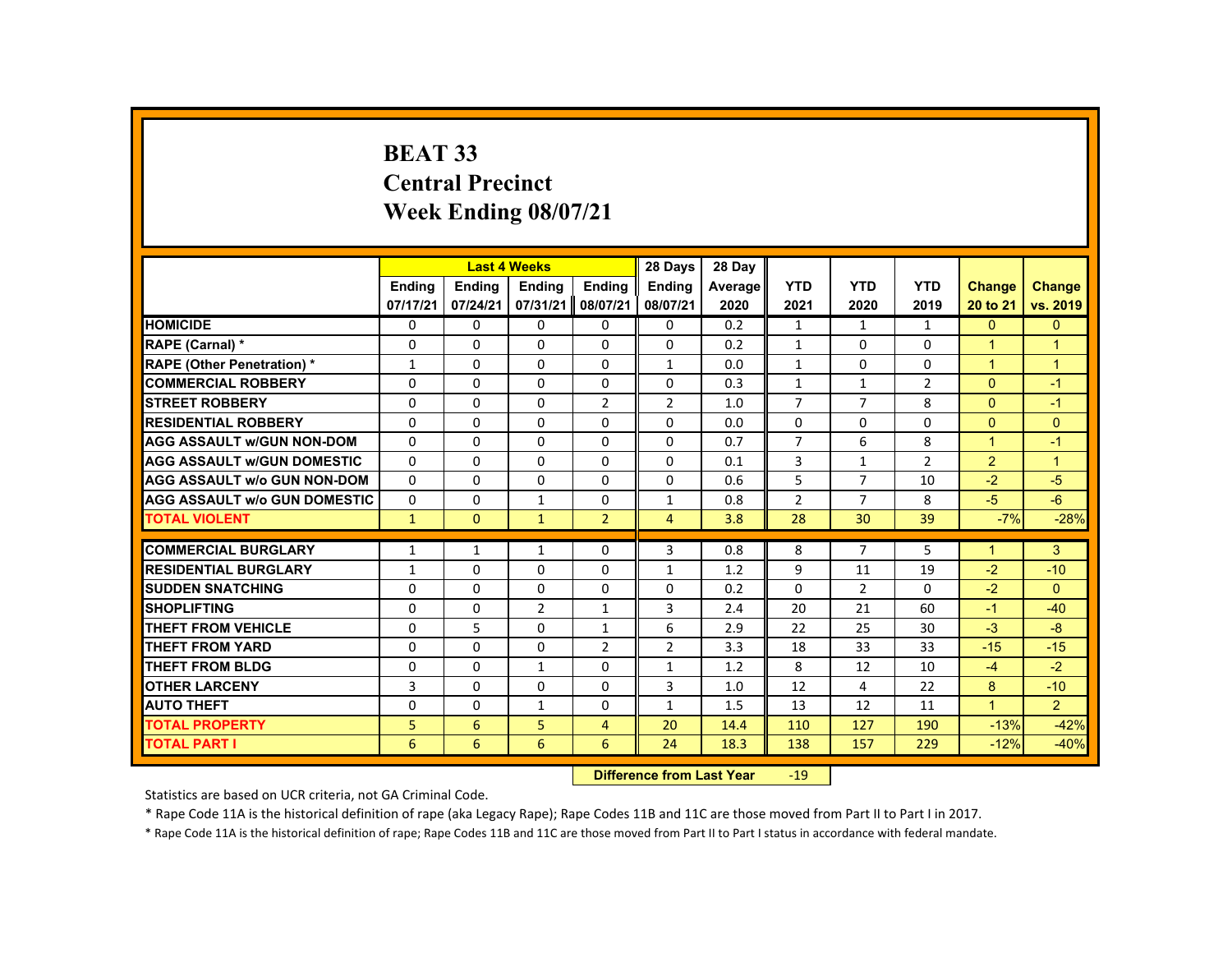# **BEAT 34 Central Precinct Week Ending 08/07/21**

|                                     |                |                | <b>Last 4 Weeks</b> |                | 28 Days        | 28 Day  |                |                |                |                      |                      |
|-------------------------------------|----------------|----------------|---------------------|----------------|----------------|---------|----------------|----------------|----------------|----------------------|----------------------|
|                                     | <b>Ending</b>  | <b>Ending</b>  | <b>Ending</b>       | <b>Ending</b>  | <b>Endina</b>  | Average | <b>YTD</b>     | <b>YTD</b>     | <b>YTD</b>     | <b>Change</b>        | <b>Change</b>        |
|                                     | 07/17/21       | 07/24/21       | 07/31/21            | 08/07/21       | 08/07/21       | 2020    | 2021           | 2020           | 2019           | 20 to 21             | vs. 2019             |
| <b>HOMICIDE</b>                     | 0              | $\Omega$       | $\Omega$            | $\Omega$       | $\Omega$       | 0.2     | $\mathbf{1}$   | $\overline{2}$ | $\Omega$       | $-1$                 | $\mathbf{1}$         |
| RAPE (Carnal) *                     | $\Omega$       | $\Omega$       | $\Omega$            | $\Omega$       | $\Omega$       | 0.4     | $\overline{2}$ | 4              | $\overline{2}$ | $-2$                 | $\overline{0}$       |
| <b>RAPE (Other Penetration) *</b>   | $\Omega$       | $\Omega$       | $\Omega$            | $\Omega$       | $\Omega$       | 0.2     | 0              | $\mathbf{1}$   | $\mathbf{1}$   | $-1$                 | $-1$                 |
| <b>COMMERCIAL ROBBERY</b>           | $\Omega$       | $\Omega$       | $\Omega$            | $\Omega$       | $\Omega$       | 0.1     | $\Omega$       | $\Omega$       | 0              | $\Omega$             | $\Omega$             |
| <b>STREET ROBBERY</b>               | $\Omega$       | $\Omega$       | $\mathbf{1}$        | $\Omega$       | $\mathbf{1}$   | 1.1     | 4              | 12             | 8              | $-8$                 | $-4$                 |
| <b>RESIDENTIAL ROBBERY</b>          | $\Omega$       | $\Omega$       | $\Omega$            | $\mathbf{0}$   | 0              | 0.0     | 0              | 0              | $\overline{2}$ | $\mathbf{0}$         | $-2$                 |
| <b>AGG ASSAULT WGUN NON-DOM</b>     | $\Omega$       | $\Omega$       | $\mathbf{1}$        | $\mathbf{1}$   | $\overline{2}$ | 1.8     | 13             | 10             | 8              | 3                    | 5                    |
| <b>AGG ASSAULT W/GUN DOMESTIC</b>   | $\Omega$       | $\Omega$       | $\Omega$            | $\Omega$       | $\Omega$       | 0.0     | $\mathbf{1}$   | $\Omega$       | 4              | $\overline{1}$       | $-3$                 |
| <b>AGG ASSAULT W/o GUN NON-DOM</b>  | $\Omega$       | $\Omega$       | $\Omega$            | $\Omega$       | $\Omega$       | 1.1     | 6              | 10             | 6              | $-4$                 | $\Omega$             |
| <b>AGG ASSAULT w/o GUN DOMESTIC</b> | $\overline{2}$ | $\Omega$       | 2                   | $\overline{2}$ | 6              | 1.4     | 17             | 14             | 14             | 3                    | $\mathbf{3}$         |
| <b>TOTAL VIOLENT</b>                | 2 <sup>1</sup> | $\Omega$       | $\overline{4}$      | $\overline{3}$ | $\overline{9}$ | 6.1     | 44             | 53             | 45             | $-17%$               | $-2%$                |
| <b>COMMERCIAL BURGLARY</b>          | $\Omega$       | $\mathbf{1}$   | $\Omega$            | $\Omega$       | $\mathbf{1}$   | 0.5     | 3              | 3              | $\overline{2}$ | $\Omega$             | $\blacktriangleleft$ |
| <b>RESIDENTIAL BURGLARY</b>         | $\mathbf{1}$   | $\overline{2}$ | $\mathbf{1}$        | $\Omega$       | 4              | 2.0     | 22             | 18             | 23             | $\overline{4}$       | $-1$                 |
| <b>SUDDEN SNATCHING</b>             | $\mathbf{0}$   | $\Omega$       | $\Omega$            | $\mathbf{1}$   | $\mathbf{1}$   | 0.1     | $\overline{2}$ | $\mathbf{1}$   | 1              | $\blacktriangleleft$ | $\blacktriangleleft$ |
| <b>SHOPLIFTING</b>                  | $\Omega$       | $\Omega$       | $\Omega$            | $\Omega$       | $\Omega$       | 0.6     | 3              | 4              | 6              | $-1$                 | $-3$                 |
| <b>THEFT FROM VEHICLE</b>           | $\Omega$       | $\mathbf{1}$   | $\Omega$            | $\Omega$       | $\mathbf{1}$   | 2.3     | 16             | 18             | 20             | $-2$                 | $-4$                 |
| <b>THEFT FROM YARD</b>              | $\mathbf{1}$   | $\Omega$       | 2                   | $\overline{2}$ | 5              | 1.3     | 15             | 11             | 17             | $\overline{4}$       | $-2$                 |
| <b>THEFT FROM BLDG</b>              | $\Omega$       | $\Omega$       | $\mathbf{1}$        | $\Omega$       | 1              | 1.4     | 12             | 13             | 10             | $-1$                 | $\overline{2}$       |
| <b>OTHER LARCENY</b>                | 1              | $\Omega$       | $\Omega$            | $\Omega$       | 1              | 0.4     | 13             | $\overline{2}$ | $\overline{2}$ | 11                   | 11                   |
| <b>AUTO THEFT</b>                   | $\Omega$       | $\Omega$       | $\mathbf{1}$        | $\overline{2}$ | 3              | 2.1     | 14             | 14             | 16             | $\overline{0}$       | $-2$                 |
| <b>TOTAL PROPERTY</b>               | $\overline{3}$ | $\overline{4}$ | 5                   | 5              | 17             | 10.7    | 100            | 84             | 97             | 19%                  | 3%                   |
| <b>TOTAL PART I</b>                 | 5.             | $\overline{4}$ | 9                   | 8              | 26             | 16.8    | 144            | 137            | 142            | 5%                   | 1%                   |
|                                     |                |                |                     |                |                |         |                |                |                |                      |                      |

 **Difference from Last Year** 7

Statistics are based on UCR criteria, not GA Criminal Code.

\* Rape Code 11A is the historical definition of rape (aka Legacy Rape); Rape Codes 11B and 11C are those moved from Part II to Part I in 2017.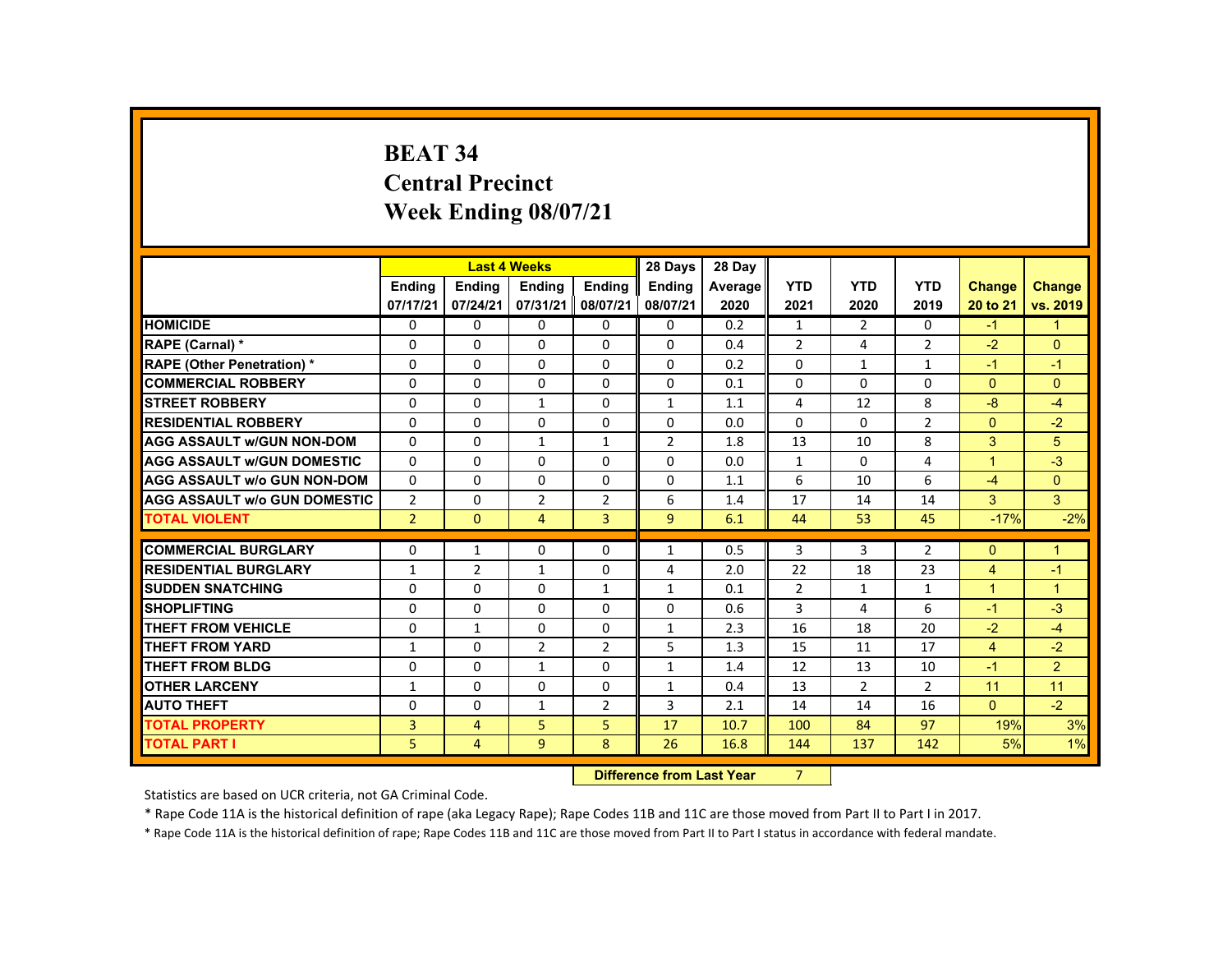# **BEAT 35 Central Precinct Week Ending 08/07/21**

|                                     |                |               | <b>Last 4 Weeks</b> |                | 28 Days                   | 28 Day  |                |                |                |                |                      |
|-------------------------------------|----------------|---------------|---------------------|----------------|---------------------------|---------|----------------|----------------|----------------|----------------|----------------------|
|                                     | <b>Endina</b>  | <b>Ending</b> | <b>Ending</b>       | <b>Ending</b>  | <b>Endina</b>             | Average | <b>YTD</b>     | <b>YTD</b>     | <b>YTD</b>     | <b>Change</b>  | <b>Change</b>        |
|                                     | 07/17/21       | 07/24/21      | 07/31/21            | 08/07/21       | 08/07/21                  | 2020    | 2021           | 2020           | 2019           | 20 to 21       | vs. 2019             |
| <b>HOMICIDE</b>                     | 0              | $\Omega$      | $\Omega$            | $\Omega$       | $\Omega$                  | 0.5     | $\overline{2}$ | 5              | 0              | $-3$           | 2 <sup>1</sup>       |
| RAPE (Carnal) *                     | $\overline{2}$ | $\Omega$      | $\Omega$            | $\Omega$       | $\overline{2}$            | 0.2     | $\overline{2}$ | $\overline{2}$ | $\Omega$       | $\mathbf{0}$   | $\overline{2}$       |
| <b>RAPE (Other Penetration) *</b>   | $\Omega$       | $\Omega$      | $\Omega$            | $\Omega$       | $\Omega$                  | 0.1     | $\Omega$       | $\mathbf{1}$   | $\Omega$       | $-1$           | $\Omega$             |
| <b>COMMERCIAL ROBBERY</b>           | $\Omega$       | $\Omega$      | $\Omega$            | $\Omega$       | $\Omega$                  | 0.3     | $\overline{2}$ | $\overline{2}$ | $\mathbf{0}$   | $\Omega$       | $\overline{2}$       |
| <b>STREET ROBBERY</b>               | $\Omega$       | $\Omega$      | $\Omega$            | $\Omega$       | $\Omega$                  | 0.5     | 4              | 4              | 8              | $\Omega$       | $-4$                 |
| <b>RESIDENTIAL ROBBERY</b>          | $\Omega$       | $\mathbf{0}$  | $\mathbf{0}$        | $\mathbf{0}$   | 0                         | 0.1     | 0              | $\mathbf{1}$   | 0              | $-1$           | $\mathbf{0}$         |
| <b>AGG ASSAULT W/GUN NON-DOM</b>    | $\mathbf{1}$   | $\Omega$      | $\overline{2}$      | $\mathbf{1}$   | 4                         | 1.7     | 15             | 11             | 17             | $\overline{4}$ | $-2$                 |
| <b>AGG ASSAULT W/GUN DOMESTIC</b>   | $\Omega$       | $\Omega$      | $\Omega$            | $\Omega$       | $\Omega$                  | 0.2     | $\mathbf{1}$   | $\overline{2}$ | $\mathbf{1}$   | $-1$           | $\overline{0}$       |
| <b>AGG ASSAULT w/o GUN NON-DOM</b>  | $\Omega$       | $\Omega$      | $\Omega$            | $\Omega$       | $\Omega$                  | 0.5     | 4              | $\overline{3}$ | 4              | $\overline{1}$ | $\Omega$             |
| <b>AGG ASSAULT w/o GUN DOMESTIC</b> | $\mathbf{1}$   | $\Omega$      | $\Omega$            | $\Omega$       | 1                         | 1.1     | 10             | $\overline{7}$ | $\overline{7}$ | $\mathbf{3}$   | 3 <sup>1</sup>       |
| <b>TOTAL VIOLENT</b>                | $\overline{4}$ | $\mathbf{0}$  | $\overline{2}$      | $\mathbf{1}$   | $\overline{7}$            | 5.1     | 40             | 38             | 37             | 5%             | 8%                   |
| <b>COMMERCIAL BURGLARY</b>          | $\Omega$       | $\Omega$      | $\Omega$            | $\Omega$       | 0                         | 0.5     | 5              | 5              | 4              | $\Omega$       | $\mathbf{1}$         |
| <b>RESIDENTIAL BURGLARY</b>         | $\mathbf{1}$   | $\Omega$      | $\Omega$            | $\Omega$       | 1                         | 2.3     | 16             | 16             | 23             | $\Omega$       | $-7$                 |
| <b>SUDDEN SNATCHING</b>             | $\Omega$       | $\Omega$      | $\Omega$            | $\Omega$       | $\Omega$                  | 0.0     | $\Omega$       | $\Omega$       | $\Omega$       | $\Omega$       | $\mathbf{0}$         |
| <b>SHOPLIFTING</b>                  | $\mathbf{1}$   | $\Omega$      | $\mathbf{1}$        | $\mathbf{1}$   | 3                         | 2.5     | 23             | 18             | 21             | 5              | $\overline{2}$       |
| THEFT FROM VEHICLE                  | 3              | $\mathbf{1}$  | 6                   | $\overline{2}$ | 12                        | 3.0     | 33             | 23             | 49             | 10             | $-16$                |
| <b>THEFT FROM YARD</b>              | $\mathbf{1}$   | $\mathbf{0}$  | $\mathbf{0}$        | $\mathbf{1}$   | 2                         | 0.5     | 15             | 3              | 6              | 12             | 9                    |
| <b>THEFT FROM BLDG</b>              | $\Omega$       | $\Omega$      | $\Omega$            | $\Omega$       | $\Omega$                  | 1.2     | 7              | 11             | 13             | $-4$           | $-6$                 |
| <b>OTHER LARCENY</b>                | $\Omega$       | $\Omega$      | $\Omega$            | $\Omega$       | 0                         | 0.3     | 4              | 3              | 10             | $\overline{1}$ | $-6$                 |
| <b>AUTO THEFT</b>                   | $\Omega$       | $\Omega$      | $\mathbf{1}$        | $\mathbf{1}$   | $\overline{2}$            | 2.8     | 16             | 20             | 15             | $-4$           | $\blacktriangleleft$ |
| <b>TOTAL PROPERTY</b>               | 6              | $\mathbf{1}$  | 8                   | 5              | 20                        | 13.1    | 119            | 99             | 141            | 20%            | $-16%$               |
| <b>TOTAL PART I</b>                 | 10             | $\mathbf{1}$  | 10                  | 6              | 27                        | 18.3    | 159            | 137            | 178            | 16%            | $-11%$               |
|                                     |                |               |                     |                | Difference from Lost Voor |         | າາ             |                |                |                |                      |

 **Difference from Last Year**22

Statistics are based on UCR criteria, not GA Criminal Code.

\* Rape Code 11A is the historical definition of rape (aka Legacy Rape); Rape Codes 11B and 11C are those moved from Part II to Part I in 2017.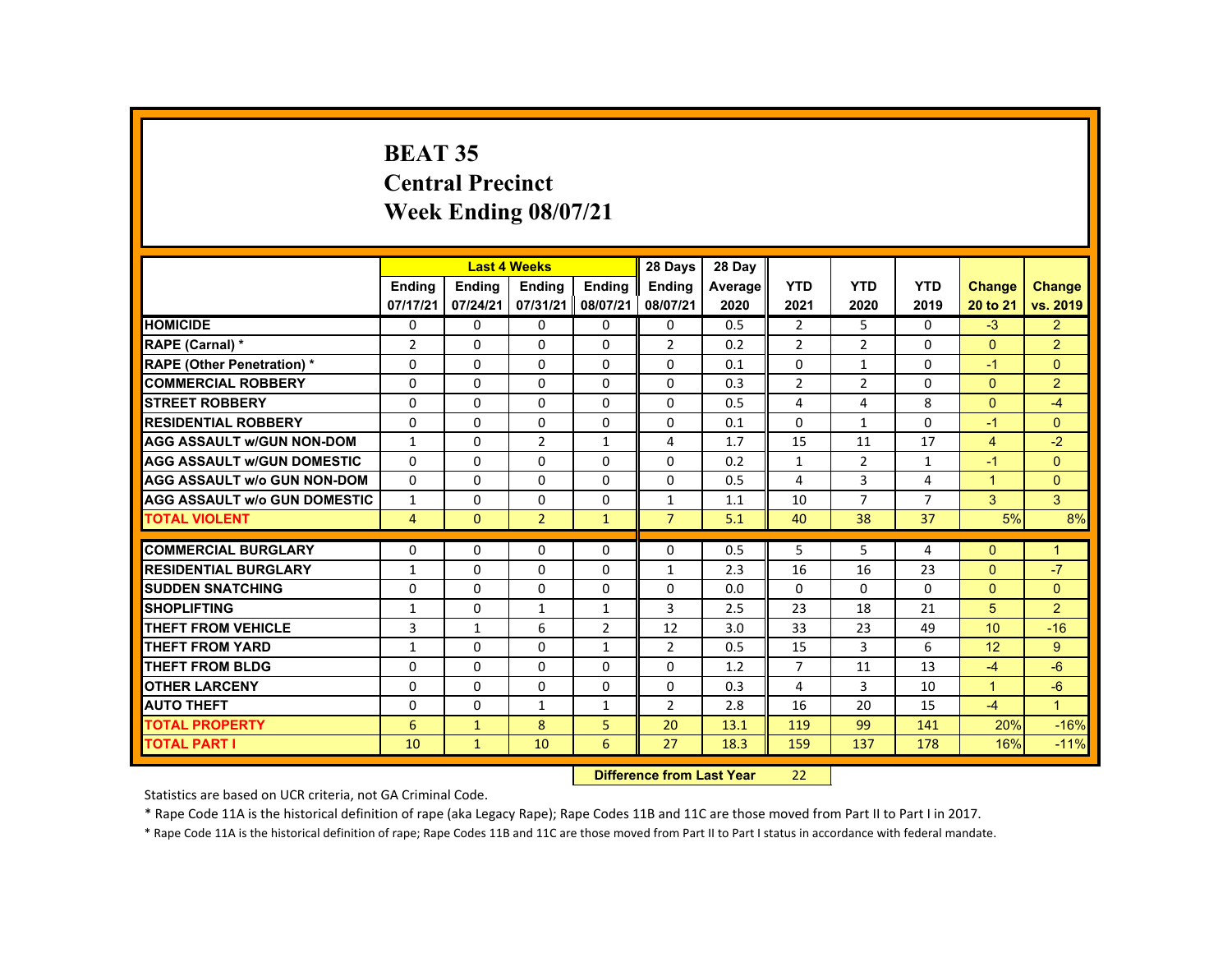#### **BEAT 36 Central PrecinctWeek Ending 08/07/21**

|                                     |                |                | <b>Last 4 Weeks</b>              |                | 28 Days        | 28 Day  |                |              |                |                |                |
|-------------------------------------|----------------|----------------|----------------------------------|----------------|----------------|---------|----------------|--------------|----------------|----------------|----------------|
|                                     | <b>Endina</b>  | <b>Ending</b>  | Ending                           | Ending         | <b>Ending</b>  | Average | <b>YTD</b>     | <b>YTD</b>   | <b>YTD</b>     | <b>Change</b>  | <b>Change</b>  |
|                                     | 07/17/21       | 07/24/21       | 07/31/21                         | 08/07/21       | 08/07/21       | 2020    | 2021           | 2020         | 2019           | 20 to 21       | vs. 2019       |
| <b>HOMICIDE</b>                     | 0              | 0              | 0                                | 0              | 0              | 0.2     | $\mathbf{1}$   | $\mathbf{1}$ | $\mathbf{0}$   | $\mathbf{0}$   | $\mathbf{1}$   |
| RAPE (Carnal) *                     | 0              | $\Omega$       | $\Omega$                         | $\Omega$       | $\Omega$       | 0.4     | $\Omega$       | 3            | $\mathbf{1}$   | $-3$           | $-1$           |
| <b>RAPE (Other Penetration) *</b>   | 0              | 0              | $\Omega$                         | $\Omega$       | $\Omega$       | 0.0     | $\mathbf{1}$   | $\Omega$     | $\Omega$       | $\mathbf{1}$   | $\mathbf{1}$   |
| <b>COMMERCIAL ROBBERY</b>           | $\Omega$       | $\Omega$       | $\Omega$                         | $\Omega$       | $\Omega$       | 0.0     | $\mathbf{1}$   | $\Omega$     | $\mathbf{1}$   | $\overline{1}$ | $\Omega$       |
| <b>STREET ROBBERY</b>               | $\Omega$       | $\Omega$       | $\Omega$                         | $\Omega$       | $\Omega$       | 0.2     | $\overline{2}$ | $\mathbf{1}$ | 5              | $\mathbf{1}$   | $-3$           |
| <b>RESIDENTIAL ROBBERY</b>          | 0              | 0              | 0                                | 0              | 0              | 0.3     | $\overline{2}$ | 3            | $\mathbf{1}$   | $-1$           | $\mathbf{1}$   |
| <b>AGG ASSAULT W/GUN NON-DOM</b>    | $\Omega$       | $\Omega$       | $\mathbf{1}$                     | $\Omega$       | $\mathbf{1}$   | 0.4     | 13             | $\mathbf{1}$ | $\overline{7}$ | 12             | 6              |
| <b>AGG ASSAULT W/GUN DOMESTIC</b>   | $\Omega$       | $\Omega$       | $\Omega$                         | $\Omega$       | $\Omega$       | 0.2     | $\Omega$       | $\mathbf{1}$ | $\mathbf{1}$   | $-1$           | $-1$           |
| <b>AGG ASSAULT w/o GUN NON-DOM</b>  | $\Omega$       | $\Omega$       | $\Omega$                         | $\mathbf{1}$   | $\mathbf{1}$   | 0.5     | 5              | $\mathbf{1}$ | $\overline{2}$ | $\overline{4}$ | 3              |
| <b>AGG ASSAULT W/o GUN DOMESTIC</b> | $\mathbf{1}$   | 0              | $\Omega$                         | 0              | $\mathbf{1}$   | 1.0     | $\overline{7}$ | 10           | 3              | $-3$           | $\overline{4}$ |
| <b>TOTAL VIOLENT</b>                | $\mathbf{1}$   | $\mathbf{0}$   | $\mathbf{1}$                     | $\mathbf{1}$   | 3              | 3.0     | 32             | 21           | 21             | 52%            | 52%            |
| <b>COMMERCIAL BURGLARY</b>          | 0              | $\mathbf{1}$   | $\Omega$                         | 0              | $\mathbf{1}$   | 0.6     | 10             | 5            | 8              | 5 <sup>5</sup> | 2 <sup>1</sup> |
| <b>RESIDENTIAL BURGLARY</b>         | 0              | $\overline{2}$ | 0                                | $\Omega$       | $\overline{2}$ | 1.0     | $\overline{7}$ | 9            | 17             | $-2$           | $-10$          |
| <b>SUDDEN SNATCHING</b>             | $\Omega$       | $\Omega$       | $\Omega$                         | $\Omega$       | $\Omega$       | 0.2     | $\mathbf{1}$   | $\mathbf{1}$ | $\mathbf{1}$   | $\Omega$       | $\Omega$       |
| <b>SHOPLIFTING</b>                  | 3              | $\Omega$       | $\Omega$                         | $\mathbf{1}$   | 4              | 3.9     | 26             | 31           | 26             | $-5$           | $\Omega$       |
| <b>THEFT FROM VEHICLE</b>           | $\overline{2}$ | 3              | $\Omega$                         | $\Omega$       | 5              | 2.8     | 25             | 25           | 23             | $\Omega$       | $\overline{2}$ |
| <b>THEFT FROM YARD</b>              | 0              | 0              | $\Omega$                         | $\Omega$       | 0              | 1.4     | 8              | 10           | 5              | $-2$           | 3              |
| <b>THEFT FROM BLDG</b>              | $\Omega$       | $\mathbf{1}$   | $\mathbf{1}$                     | $\Omega$       | $\overline{2}$ | 1.5     | 8              | 13           | 14             | $-5$           | $-6$           |
| <b>OTHER LARCENY</b>                | $\mathbf{1}$   | $\Omega$       | $\Omega$                         | $\Omega$       | $\mathbf{1}$   | 0.2     | 6              | 3            | $\mathbf{1}$   | 3              | 5 <sup>5</sup> |
| <b>AUTO THEFT</b>                   | $\mathbf{1}$   | $\mathbf{1}$   | $\mathbf{1}$                     | $\mathbf{1}$   | 4              | 2.5     | 18             | 19           | 16             | $-1$           | 2 <sup>1</sup> |
| <b>TOTAL PROPERTY</b>               | $\overline{7}$ | 8              | $\overline{2}$                   | $\overline{2}$ | 19             | 14.0    | 109            | 116          | 111            | $-6%$          | $-2%$          |
| <b>TOTAL PART I</b>                 | 8              | 8              | $\overline{3}$                   | 3              | 22             | 17.0    | 141            | 137          | 132            | 3%             | 7%             |
|                                     |                |                | <b>Difference from Last Year</b> |                | 4              |         |                |              |                |                |                |

**Difference from Last Year** 4

Statistics are based on UCR criteria, not GA Criminal Code.

\* Rape Code 11A is the historical definition of rape (aka Legacy Rape); Rape Codes 11B and 11C are those moved from Part II to Part I in 2017.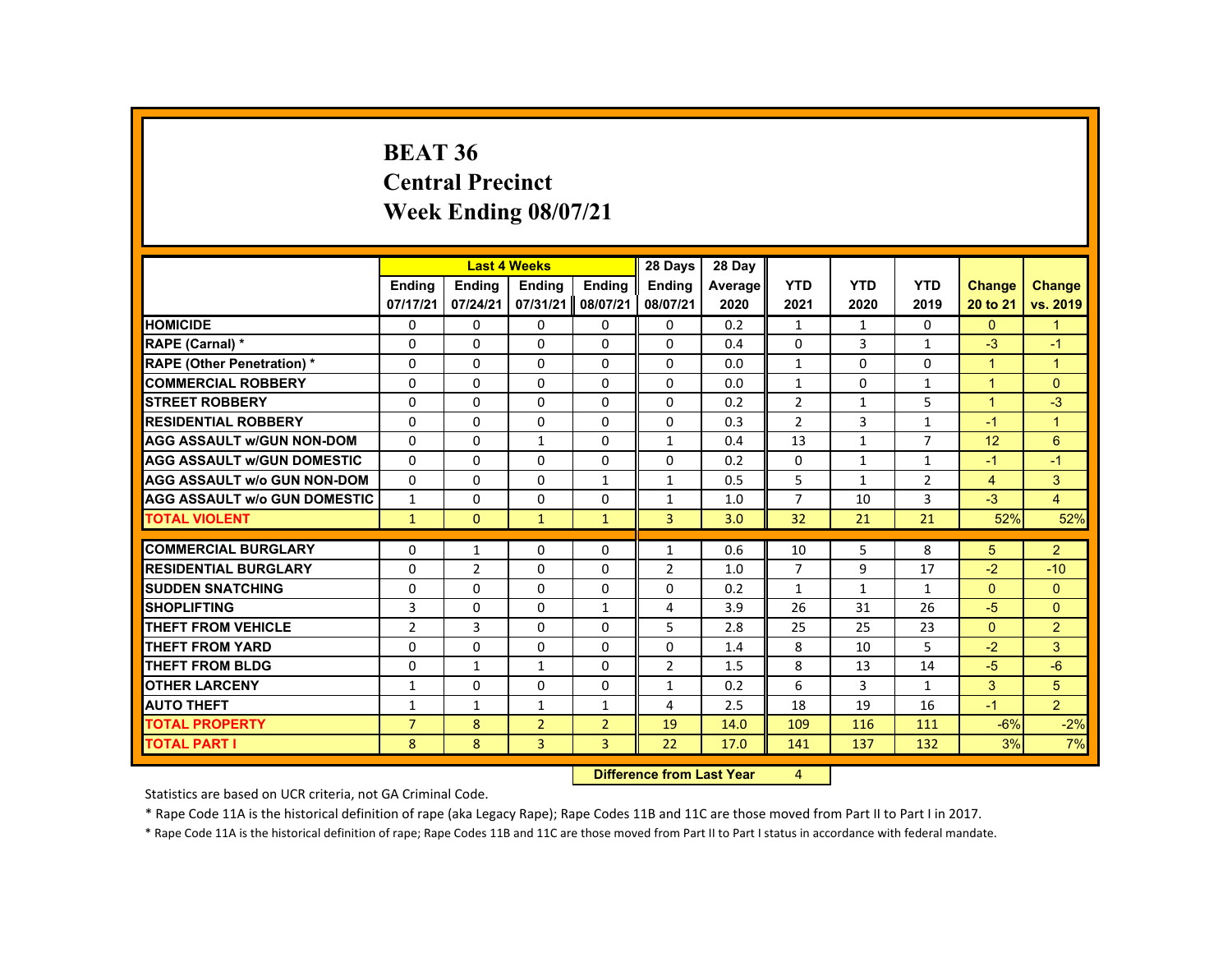# **BEAT 41South Precinct Week Ending 08/07/21**

|                                     |               |                | <b>Last 4 Weeks</b> |                   | 28 Days        | 28 Day  |                |                |                |                |                |
|-------------------------------------|---------------|----------------|---------------------|-------------------|----------------|---------|----------------|----------------|----------------|----------------|----------------|
|                                     | <b>Ending</b> | <b>Ending</b>  | <b>Ending</b>       | Ending            | <b>Endina</b>  | Average | <b>YTD</b>     | <b>YTD</b>     | <b>YTD</b>     | <b>Change</b>  | <b>Change</b>  |
|                                     | 07/17/21      | 07/24/21       | 07/31/21            | 08/07/21          | 08/07/21       | 2020    | 2021           | 2020           | 2019           | 20 to 21       | vs. 2019       |
| <b>HOMICIDE</b>                     | $\Omega$      | $\Omega$       | $\Omega$            | $\Omega$          | 0              | 0.0     | $\Omega$       | $\Omega$       | $\mathbf{1}$   | $\Omega$       | $-1$           |
| RAPE (Carnal) *                     | $\Omega$      | $\Omega$       | $\Omega$            | $\Omega$          | 0              | 0.1     | $\Omega$       | $\mathbf{1}$   | 3              | $-1$           | $-3$           |
| <b>RAPE (Other Penetration) *</b>   | $\Omega$      | $\Omega$       | $\Omega$            | $\Omega$          | $\Omega$       | 0.1     | 3              | $\Omega$       | $\Omega$       | 3              | 3              |
| <b>COMMERCIAL ROBBERY</b>           | $\Omega$      | $\Omega$       | $\Omega$            | $\Omega$          | $\Omega$       | 0.2     | $\mathbf{1}$   | $\Omega$       | $\overline{2}$ | $\overline{1}$ | $-1$           |
| <b>STREET ROBBERY</b>               | $\Omega$      | $\Omega$       | $\Omega$            | $\Omega$          | $\Omega$       | 0.6     | $\overline{3}$ | 5              | 8              | $-2$           | $-5$           |
| <b>RESIDENTIAL ROBBERY</b>          | $\Omega$      | $\Omega$       | $\Omega$            | $\Omega$          | 0              | 0.1     | $\Omega$       | 0              | $\mathbf{1}$   | $\Omega$       | $-1$           |
| <b>AGG ASSAULT W/GUN NON-DOM</b>    | $\Omega$      | $\Omega$       | $\Omega$            | $\Omega$          | $\Omega$       | 0.5     | 6              | $\overline{3}$ | $\mathbf{1}$   | 3              | 5              |
| <b>AGG ASSAULT W/GUN DOMESTIC</b>   | $\Omega$      | $\Omega$       | $\Omega$            | $\Omega$          | $\Omega$       | 0.1     | $\Omega$       | $\mathbf{1}$   | $\mathbf{1}$   | $-1$           | $-1$           |
| <b>AGG ASSAULT w/o GUN NON-DOM</b>  | $\mathbf{0}$  | $\Omega$       | $\Omega$            | $\Omega$          | $\Omega$       | 0.5     | 3              | $\overline{2}$ | $\overline{2}$ | $\mathbf{1}$   | $\mathbf{1}$   |
| <b>AGG ASSAULT w/o GUN DOMESTIC</b> | $\Omega$      | $\Omega$       | $\Omega$            | $\Omega$          | $\Omega$       | 0.6     | $\mathbf{1}$   | $\overline{3}$ | 4              | $-2$           | $-3$           |
| <b>TOTAL VIOLENT</b>                | $\mathbf{0}$  | $\mathbf{0}$   | $\mathbf{0}$        | $\mathbf{0}$      | $\mathbf{0}$   | 2.6     | 17             | 15             | 23             | 13%            | $-26%$         |
| <b>COMMERCIAL BURGLARY</b>          |               |                |                     |                   |                |         |                |                |                |                |                |
|                                     | $\Omega$      | $\Omega$       | $\Omega$            | $\Omega$          | 0              | 0.5     | 9              | 6              | 10             | 3              | $-1$           |
| <b>RESIDENTIAL BURGLARY</b>         | $\Omega$      | $\Omega$       | $\Omega$            | $\Omega$          | $\Omega$       | 0.9     | $\overline{2}$ | 5              | 5              | $-3$           | $-3$           |
| <b>SUDDEN SNATCHING</b>             | 0             | $\mathbf{0}$   | $\Omega$            | 0                 | 0              | 0.1     | $\mathbf{1}$   | 0              | $\overline{2}$ | $\mathbf{1}$   | -1             |
| <b>SHOPLIFTING</b>                  | $\Omega$      | $\Omega$       | $\Omega$            | $\Omega$          | $\Omega$       | 0.9     | 17             | $\mathbf{3}$   | 19             | 14             | $-2$           |
| <b>THEFT FROM VEHICLE</b>           | $\Omega$      | $\Omega$       | $\mathbf{1}$        | $\Omega$          | $\mathbf{1}$   | 3.5     | 19             | 29             | 54             | $-10$          | $-35$          |
| <b>THEFT FROM YARD</b>              | $\mathbf{1}$  | $\mathbf{1}$   | $\Omega$            | $\Omega$          | $\overline{2}$ | 0.8     | $\overline{7}$ | 8              | 6              | $-1$           | $\mathbf{1}$   |
| <b>THEFT FROM BLDG</b>              | $\Omega$      | $\overline{2}$ | $\Omega$            | $\Omega$          | $\overline{2}$ | 2.3     | 10             | 16             | 28             | $-6$           | $-18$          |
| <b>OTHER LARCENY</b>                | $\mathbf 0$   | $\Omega$       | $\Omega$            | $\Omega$          | 0              | 0.4     | 4              | 3              | $\overline{2}$ | $\mathbf{1}$   | 2 <sup>1</sup> |
| <b>AUTO THEFT</b>                   | $\Omega$      | $\Omega$       | $\Omega$            | $\Omega$          | $\Omega$       | 1.7     | 8              | 13             | 14             | $-5$           | $-6$           |
| <b>TOTAL PROPERTY</b>               | $\mathbf{1}$  | 3              | $\mathbf{1}$        | $\mathbf{0}$      | 5              | 11.1    | 77             | 83             | 140            | $-7%$          | $-45%$         |
| <b>TOTAL PART I</b>                 | $\mathbf{1}$  | $\overline{3}$ | $\mathbf{1}$        | $\mathbf{0}$      | 5              | 13.7    | 94             | 98             | 163            | $-4%$          | $-42%$         |
|                                     |               |                |                     | <b>STATISTICS</b> |                |         |                |                |                |                |                |

 **Difference from Last Year**‐4

Statistics are based on UCR criteria, not GA Criminal Code.

\* Rape Code 11A is the historical definition of rape (aka Legacy Rape); Rape Codes 11B and 11C are those moved from Part II to Part I in 2017.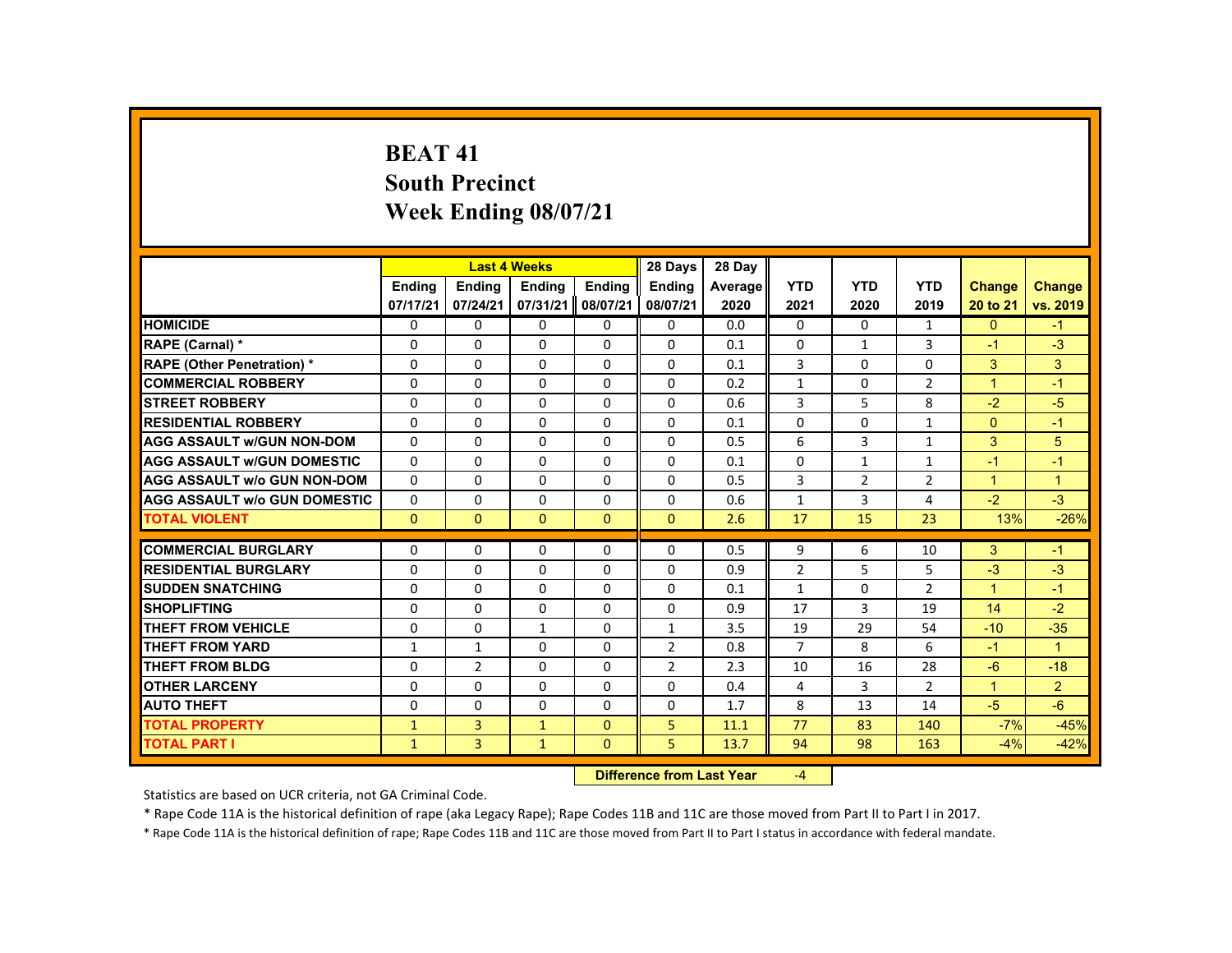# **BEAT 42South Precinct Week Ending 08/07/21**

|                                     |                |                                   | <b>Last 4 Weeks</b> |                | 28 Days        | 28 Day  |                |                |                |                      |                |
|-------------------------------------|----------------|-----------------------------------|---------------------|----------------|----------------|---------|----------------|----------------|----------------|----------------------|----------------|
|                                     | <b>Endina</b>  | <b>Endina</b>                     | <b>Endina</b>       | <b>Endina</b>  | <b>Endina</b>  | Average | <b>YTD</b>     | <b>YTD</b>     | <b>YTD</b>     | Change               | <b>Change</b>  |
|                                     | 07/17/21       | 07/24/21                          | 07/31/21            | 08/07/21       | 08/07/21       | 2020    | 2021           | 2020           | 2019           | 20 to 21             | vs. 2019       |
| <b>HOMICIDE</b>                     | 0              | $\mathbf{1}$                      | $\Omega$            | $\Omega$       | $\mathbf{1}$   | 0.0     | $\mathbf{1}$   | $\mathbf{0}$   | $\mathbf{0}$   | $\mathbf{1}$         | 1              |
| <b>RAPE (Carnal) *</b>              | $\Omega$       | $\Omega$                          | $\Omega$            | $\Omega$       | $\Omega$       | 0.3     | $\mathbf{1}$   | 3              | $\Omega$       | $-2$                 | $\overline{1}$ |
| <b>RAPE (Other Penetration) *</b>   | 0              | $\Omega$                          | $\Omega$            | $\Omega$       | $\Omega$       | 0.2     | 0              | $\mathbf{1}$   | $\mathbf{1}$   | $-1$                 | $-1$           |
| <b>COMMERCIAL ROBBERY</b>           | $\Omega$       | $\Omega$                          | $\Omega$            | $\Omega$       | $\Omega$       | 0.5     | $\mathbf{1}$   | 6              | $\overline{3}$ | $-5$                 | $-2$           |
| <b>STREET ROBBERY</b>               | $\Omega$       | $\Omega$                          | $\mathbf{1}$        | $\Omega$       | $\mathbf{1}$   | 0.2     | 4              | $\Omega$       | $\overline{3}$ | $\overline{4}$       | $\mathbf{1}$   |
| <b>RESIDENTIAL ROBBERY</b>          | $\Omega$       | $\Omega$                          | 1                   | $\mathbf{0}$   | 1              | 0.2     | $\overline{2}$ | $\overline{2}$ | $\mathbf{1}$   | $\mathbf{0}$         | $\mathbf{1}$   |
| <b>AGG ASSAULT W/GUN NON-DOM</b>    | $\Omega$       | $\Omega$                          | $\Omega$            | $\Omega$       | $\Omega$       | 0.3     | 3              | 4              | 3              | $-1$                 | $\Omega$       |
| <b>AGG ASSAULT W/GUN DOMESTIC</b>   | $\Omega$       | $\Omega$                          | $\Omega$            | $\Omega$       | $\Omega$       | 0.0     | $\Omega$       | $\Omega$       | $\mathbf{1}$   | $\Omega$             | $-1$           |
| <b>AGG ASSAULT w/o GUN NON-DOM</b>  | $\Omega$       | $\Omega$                          | $\Omega$            | $\mathbf{1}$   | $\mathbf{1}$   | 0.6     | 5              | 3              | 3              | $\overline{2}$       | $\overline{2}$ |
| <b>AGG ASSAULT w/o GUN DOMESTIC</b> | 0              | 0                                 | 0                   | 0              | 0              | 0.2     | 3              | 2              | $\mathbf{1}$   | $\blacktriangleleft$ | $\overline{2}$ |
| <b>TOTAL VIOLENT</b>                | $\mathbf{0}$   | $\mathbf{1}$                      | $\overline{2}$      | $\mathbf{1}$   | $\overline{4}$ | 2.5     | 20             | 21             | 16             | $-5%$                | 25%            |
| <b>COMMERCIAL BURGLARY</b>          | $\Omega$       | $\Omega$                          | $\Omega$            | $\Omega$       | $\Omega$       | 0.7     | 8              | 5              | $\overline{7}$ | 3                    | $\mathbf{1}$   |
| <b>RESIDENTIAL BURGLARY</b>         | 0              | $\Omega$                          | $\mathbf{1}$        | $\Omega$       | $\mathbf{1}$   | 0.2     | 5              | $\mathbf{1}$   | $\overline{7}$ | 4                    | $-2$           |
| <b>SUDDEN SNATCHING</b>             | $\Omega$       | $\Omega$                          | $\Omega$            | $\Omega$       | $\Omega$       | 0.2     | $\mathbf{1}$   | 0              | $\overline{2}$ | $\mathbf{1}$         | $-1$           |
| <b>SHOPLIFTING</b>                  | 6              | 9                                 | $\mathbf{1}$        | $\overline{2}$ | 18             | 13.3    | 105            | 86             | 169            | 19                   | $-64$          |
| <b>THEFT FROM VEHICLE</b>           | $\Omega$       | $\mathbf{1}$                      | $\Omega$            | $\Omega$       | $\mathbf{1}$   | 3.8     | 34             | 35             | 30             | $-1$                 | $\overline{4}$ |
| <b>THEFT FROM YARD</b>              | $\Omega$       | $\Omega$                          | $\Omega$            | $\Omega$       | $\Omega$       | 1.4     | 10             | 9              | 4              | $\mathbf{1}$         | 6              |
| <b>THEFT FROM BLDG</b>              | $\Omega$       | $\overline{2}$                    | $\Omega$            | $\Omega$       | $\overline{2}$ | 2.1     | 10             | 18             | 15             | $-8$                 | $-5$           |
| <b>OTHER LARCENY</b>                | $\Omega$       | $\Omega$                          | $\Omega$            | $\Omega$       | $\Omega$       | 0.6     | $\overline{7}$ | 4              | $\overline{7}$ | 3                    | $\Omega$       |
| <b>AUTO THEFT</b>                   | $\mathbf{1}$   | $\Omega$                          | $\Omega$            | $\overline{2}$ | 3              | 1.8     | 12             | 16             | 9              | $-4$                 | 3              |
| <b>TOTAL PROPERTY</b>               | $\overline{7}$ | 12                                | $\overline{2}$      | $\overline{4}$ | 25             | 24.1    | 192            | 174            | 250            | 10%                  | $-23%$         |
| <b>TOTAL PART I</b>                 | $\overline{7}$ | 13                                | 4                   | 5.             | 29             | 26.5    | 212            | 195            | 266            | 9%                   | $-20%$         |
|                                     |                | <b>Difference from Least Vanc</b> |                     | $4 - 7$        |                |         |                |                |                |                      |                |

 **Difference from Last Year**r 17

Statistics are based on UCR criteria, not GA Criminal Code.

\* Rape Code 11A is the historical definition of rape (aka Legacy Rape); Rape Codes 11B and 11C are those moved from Part II to Part I in 2017.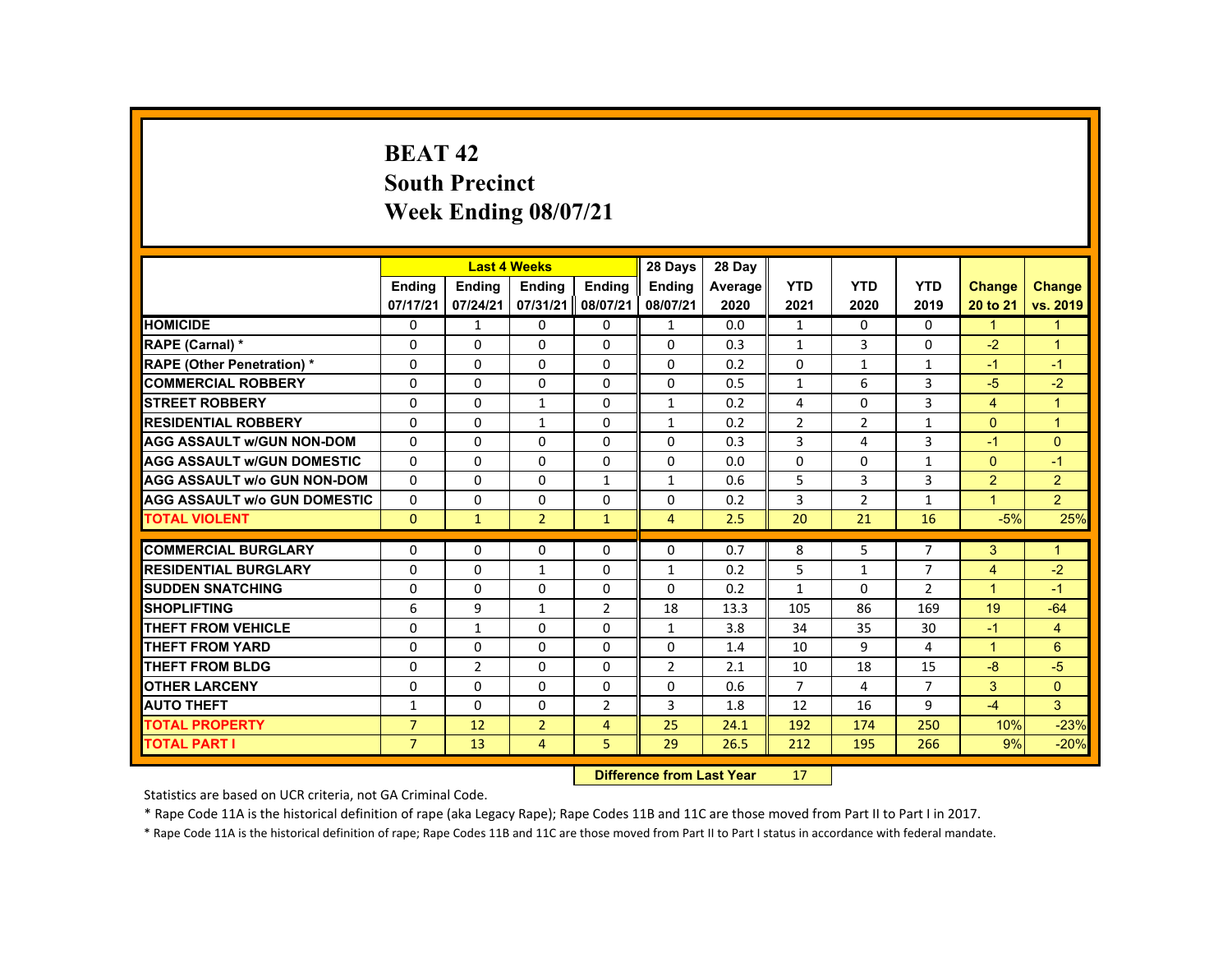### **BEAT 43 South Precinct Week Ending 08/07/21**

|                                     |               |                           | <b>Last 4 Weeks</b> |                | 28 Days        | 28 Day  |                |                |                |                      |                      |
|-------------------------------------|---------------|---------------------------|---------------------|----------------|----------------|---------|----------------|----------------|----------------|----------------------|----------------------|
|                                     | <b>Endina</b> | <b>Ending</b>             | <b>Ending</b>       | <b>Ending</b>  | <b>Endina</b>  | Average | <b>YTD</b>     | <b>YTD</b>     | <b>YTD</b>     | Change               | <b>Change</b>        |
|                                     | 07/17/21      | 07/24/21                  | 07/31/21            | 08/07/21       | 08/07/21       | 2020    | 2021           | 2020           | 2019           | 20 to 21             | vs. 2019             |
| <b>HOMICIDE</b>                     | $\Omega$      | $\Omega$                  | $\Omega$            | $\Omega$       | 0              | 0.0     | $\mathbf{1}$   | $\Omega$       | $\mathbf{1}$   | $\blacktriangleleft$ | $\mathbf{0}$         |
| RAPE (Carnal) *                     | $\mathbf{0}$  | $\Omega$                  | $\Omega$            | $\mathbf{0}$   | $\Omega$       | 0.0     | $\mathbf{1}$   | $\overline{2}$ | $\overline{2}$ | $-1$                 | $-1$                 |
| <b>RAPE (Other Penetration) *</b>   | $\Omega$      | $\Omega$                  | $\Omega$            | $\Omega$       | $\Omega$       | 0.0     | $\Omega$       | 1              | $\Omega$       | $-1$                 | $\Omega$             |
| <b>COMMERCIAL ROBBERY</b>           | $\mathbf{0}$  | $\Omega$                  | $\Omega$            | $\Omega$       | $\Omega$       | 0.1     | $\mathbf{1}$   | 6              | $\overline{2}$ | $-5$                 | $-1$                 |
| <b>STREET ROBBERY</b>               | $\Omega$      | $\Omega$                  | $\Omega$            | $\Omega$       | $\Omega$       | 0.1     | 3              | $\overline{2}$ | 4              | $\blacktriangleleft$ | $-1$                 |
| <b>RESIDENTIAL ROBBERY</b>          | 0             | $\mathbf{0}$              | $\mathbf{0}$        | $\mathbf{1}$   | 1              | 0.0     | $\overline{2}$ | 0              | 0              | $\overline{2}$       | $\overline{2}$       |
| <b>AGG ASSAULT w/GUN ON-DOM</b>     | $\Omega$      | $\Omega$                  | $\mathbf{1}$        | $\Omega$       | $\mathbf{1}$   | 0.2     | 8              | 13             | 8              | $-5$                 | $\Omega$             |
| <b>AGG ASSAULT W/GUN DOMESTIC</b>   | $\Omega$      | $\Omega$                  | $\Omega$            | $\Omega$       | $\Omega$       | 0.0     | $\Omega$       | $\overline{2}$ | $\overline{2}$ | $-2$                 | $-2$                 |
| <b>AGG ASSAULT w/o GUN NON-DOM</b>  | $\Omega$      | $\Omega$                  | $\Omega$            | $\Omega$       | $\Omega$       | 0.1     | 3              | 4              | $\overline{3}$ | $-1$                 | $\Omega$             |
| <b>AGG ASSAULT W/o GUN DOMESTIC</b> | $\Omega$      | $\Omega$                  | $\mathbf{0}$        | $\mathbf{1}$   | $\mathbf{1}$   | 0.2     | 9              | 11             | 5              | $-2$                 | $\overline{4}$       |
| <b>TOTAL VIOLENT</b>                | $\mathbf{0}$  | $\mathbf{0}$              | $\mathbf{1}$        | $\overline{2}$ | $\overline{3}$ | 0.7     | 28             | 41             | 27             | $-32%$               | 4%                   |
| <b>COMMERCIAL BURGLARY</b>          | $\Omega$      | $\Omega$                  | $\Omega$            | $\Omega$       | $\Omega$       | 0.1     | 5              | 6              | $\overline{7}$ | $-1$                 | $-2$                 |
| <b>RESIDENTIAL BURGLARY</b>         | 0             | $\Omega$                  | $\mathbf{0}$        | $\mathbf{1}$   | $\mathbf{1}$   | 0.3     | 4              | 13             | 14             | $-9$                 | $-10$                |
| <b>SUDDEN SNATCHING</b>             | $\Omega$      | $\Omega$                  | $\mathbf{1}$        | $\Omega$       | $\mathbf{1}$   | 0.0     | $\overline{2}$ | 1              | $\mathbf{1}$   | $\mathbf{1}$         | $\blacktriangleleft$ |
| <b>SHOPLIFTING</b>                  | $\Omega$      | $\Omega$                  | $\mathbf{1}$        | $\Omega$       | $\mathbf{1}$   | 0.4     | 32             | 21             | 52             | 11                   | $-20$                |
| <b>THEFT FROM VEHICLE</b>           | $\mathbf{1}$  | $\Omega$                  | $\mathbf{1}$        | $\mathbf{1}$   | 3              | 0.6     | 28             | 35             | 23             | $-7$                 | 5                    |
| <b>THEFT FROM YARD</b>              | $\Omega$      | $\mathbf{0}$              | $\mathbf{1}$        | $\overline{2}$ | 3              | 0.2     | 9              | 8              | 8              | $\blacktriangleleft$ | $\blacktriangleleft$ |
| <b>THEFT FROM BLDG</b>              | $\mathbf{0}$  | $\Omega$                  | $\mathbf{1}$        | $\mathbf{0}$   | $\mathbf{1}$   | 0.2     | 11             | $\overline{7}$ | 21             | $\overline{4}$       | $-10$                |
| <b>OTHER LARCENY</b>                | $\Omega$      | $\Omega$                  | $\Omega$            | $\Omega$       | 0              | 0.1     | 6              | 5              | 3              | $\blacktriangleleft$ | $\mathbf{3}$         |
| <b>AUTO THEFT</b>                   | $\Omega$      | $\mathbf{1}$              | $\mathbf{1}$        | $\Omega$       | $\overline{2}$ | 0.3     | 10             | 15             | 12             | $-5$                 | $-2$                 |
| <b>TOTAL PROPERTY</b>               | $\mathbf{1}$  | $\mathbf{1}$              | 6                   | $\overline{4}$ | 12             | 2.2     | 107            | 111            | 141            | $-4%$                | $-24%$               |
| <b>TOTAL PART I</b>                 | $\mathbf{1}$  | $\mathbf{1}$              | $\overline{7}$      | 6              | 15             | 2.9     | 135            | 152            | 168            | $-11%$               | $-20%$               |
|                                     |               | Difference from Loot Voor |                     | 17             |                |         |                |                |                |                      |                      |

 **Difference from Last Year**‐17

Statistics are based on UCR criteria, not GA Criminal Code.

\* Rape Code 11A is the historical definition of rape (aka Legacy Rape); Rape Codes 11B and 11C are those moved from Part II to Part I in 2017.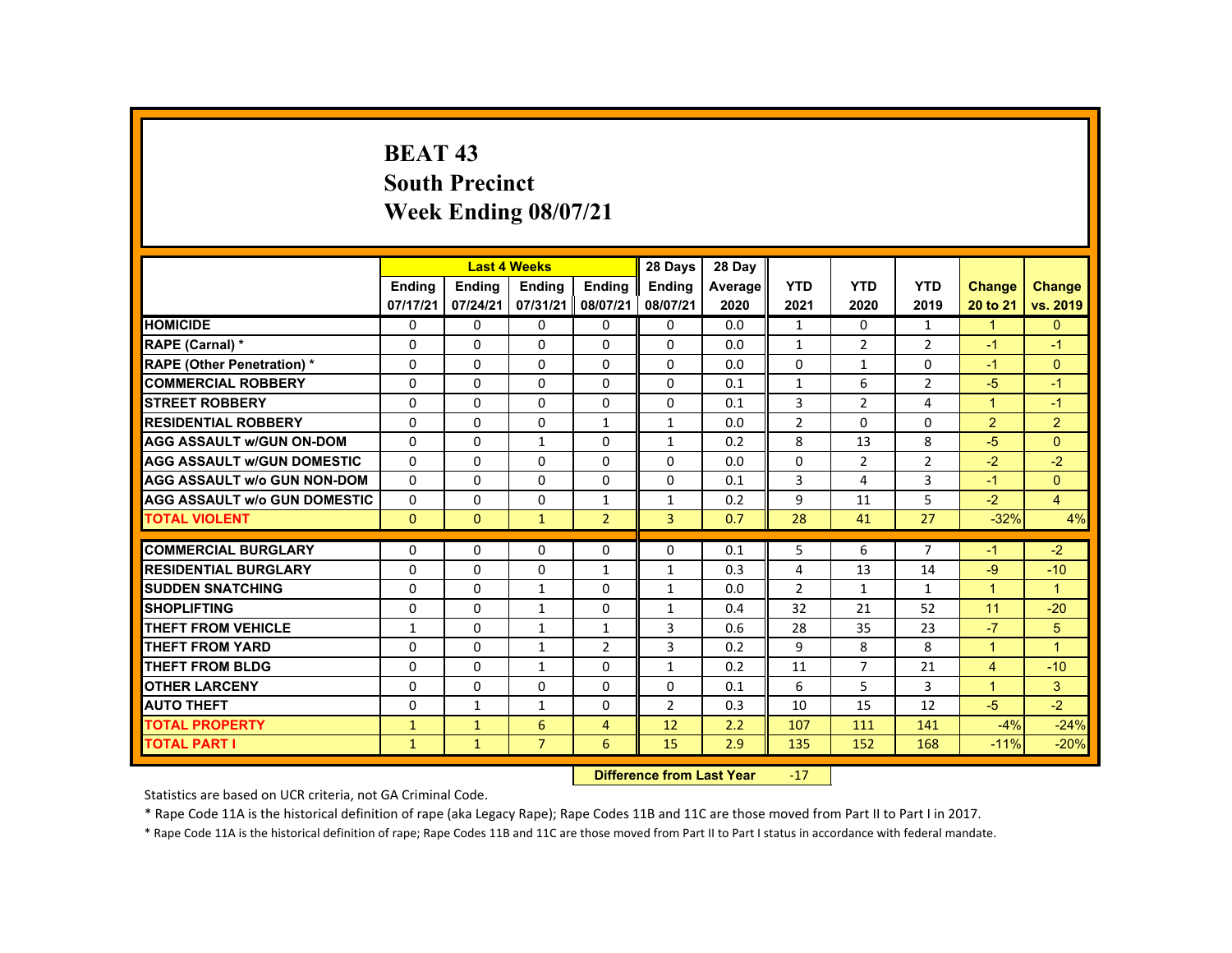#### **BEAT 44 South Precinct Week Ending 08/07/21**

|                                     |                                   | <b>Last 4 Weeks</b> |              |                | 28 Days        | 28 Day  |                |                |                |                      |                      |
|-------------------------------------|-----------------------------------|---------------------|--------------|----------------|----------------|---------|----------------|----------------|----------------|----------------------|----------------------|
|                                     | Ending                            | Ending              | Ending       | Ending         | <b>Endina</b>  | Average | <b>YTD</b>     | <b>YTD</b>     | <b>YTD</b>     | <b>Change</b>        | <b>Change</b>        |
|                                     | 07/17/21                          | 07/24/21            | 07/31/21     | 08/07/21       | 08/07/21       | 2020    | 2021           | 2020           | 2019           | 20 to 21             | vs. 2019             |
| <b>HOMICIDE</b>                     | $\Omega$                          | $\Omega$            | $\Omega$     | $\Omega$       | $\Omega$       | 0.1     | $\overline{2}$ | $\mathbf{1}$   | $\mathbf{1}$   | $\mathbf{1}$         | $\mathbf{1}$         |
| RAPE (Carnal) *                     | $\Omega$                          | $\Omega$            | $\Omega$     | $\Omega$       | $\Omega$       | 0.2     | 3              | $\overline{2}$ | $\overline{2}$ | $\blacktriangleleft$ | $\blacktriangleleft$ |
| <b>RAPE (Other Penetration) *</b>   | $\Omega$                          | $\Omega$            | $\Omega$     | $\Omega$       | $\Omega$       | 0.2     | 0              | $\overline{2}$ | $\Omega$       | $-2$                 | $\mathbf{0}$         |
| <b>COMMERCIAL ROBBERY</b>           | $\Omega$                          | $\Omega$            | $\Omega$     | $\Omega$       | $\Omega$       | 0.1     | $\mathbf{1}$   | $\mathbf{1}$   | $\Omega$       | $\Omega$             | $\overline{1}$       |
| <b>STREET ROBBERY</b>               | $\Omega$                          | $\Omega$            | $\Omega$     | $\Omega$       | $\Omega$       | 0.5     | $\Omega$       | 4              | 4              | $-4$                 | $-4$                 |
| <b>RESIDENTIAL ROBBERY</b>          | $\mathbf{0}$                      | $\Omega$            | $\mathbf{0}$ | $\mathbf{0}$   | 0              | 0.2     | 5              | $\mathbf{1}$   | 0              | $\overline{4}$       | 5                    |
| <b>AGG ASSAULT W/GUN NON-DOM</b>    | $\Omega$                          | $\mathbf{1}$        | $\mathbf{1}$ | $\Omega$       | $\overline{2}$ | 0.9     | 9              | 9              | 8              | $\Omega$             | $\blacktriangleleft$ |
| <b>AGG ASSAULT W/GUN DOMESTIC</b>   | $\Omega$                          | $\Omega$            | $\Omega$     | $\Omega$       | $\Omega$       | 0.1     | $\Omega$       | $\mathbf{1}$   | $\overline{2}$ | $-1$                 | $-2$                 |
| <b>AGG ASSAULT w/o GUN NON-DOM</b>  | $\Omega$                          | $\Omega$            | $\Omega$     | $\Omega$       | $\Omega$       | 0.5     | 3              | $\overline{3}$ | 5              | $\Omega$             | $-2$                 |
| <b>AGG ASSAULT W/o GUN DOMESTIC</b> | 0                                 | $\mathbf{1}$        | $\Omega$     | $\Omega$       | $\mathbf{1}$   | 1.1     | 12             | $\overline{7}$ | 11             | 5                    | $\blacksquare$       |
| <b>TOTAL VIOLENT</b>                | $\Omega$                          | 2 <sup>1</sup>      | $\mathbf{1}$ | $\Omega$       | $\overline{3}$ | 3.6     | 35             | 31             | 33             | 13%                  | 6%                   |
| <b>COMMERCIAL BURGLARY</b>          | $\Omega$                          | $\Omega$            | $\Omega$     | $\Omega$       | $\Omega$       | 0.2     | 4              | $\overline{2}$ | 10             | $\overline{2}$       | $-6$                 |
| <b>RESIDENTIAL BURGLARY</b>         | $\Omega$                          | $\Omega$            | $\Omega$     | $\Omega$       | $\Omega$       | 2.1     | 3              | 17             | 12             | $-14$                | $-9$                 |
| <b>SUDDEN SNATCHING</b>             | $\mathbf{0}$                      | $\Omega$            | $\Omega$     | $\Omega$       | $\Omega$       | 0.0     | $\Omega$       | $\Omega$       | $\overline{2}$ | $\mathbf{0}$         | $-2$                 |
| <b>SHOPLIFTING</b>                  | $\mathbf{1}$                      | $\mathbf{1}$        | $\Omega$     | $\mathbf{1}$   | 3              | 1.8     | 14             | 11             | 22             | 3                    | $-8$                 |
| <b>THEFT FROM VEHICLE</b>           | $\mathbf{1}$                      | $\overline{2}$      | $\Omega$     | $\mathbf{1}$   | 4              | 3.8     | 26             | 34             | 54             | $-8$                 | $-28$                |
| <b>THEFT FROM YARD</b>              | 3                                 | $\mathbf{1}$        | $\Omega$     | $\Omega$       | 4              | 1.0     | 13             | 9              | 6              | $\overline{4}$       | $\overline{7}$       |
| <b>THEFT FROM BLDG</b>              | $\Omega$                          | $\Omega$            | $\Omega$     | $\Omega$       | 0              | 2.1     | 19             | 12             | 13             | $\overline{7}$       | 6                    |
| <b>OTHER LARCENY</b>                | $\Omega$                          | $\Omega$            | $\Omega$     | $\mathbf{1}$   | 1              | 0.7     | 9              | 6              | $\overline{7}$ | 3                    | $\overline{2}$       |
| <b>AUTO THEFT</b>                   | $\mathbf{0}$                      | $\Omega$            | $\Omega$     | $\mathbf{1}$   | $\mathbf{1}$   | 1.7     | 13             | 15             | 19             | $-2$                 | $-6$                 |
| <b>TOTAL PROPERTY</b>               | 5.                                | $\overline{4}$      | $\Omega$     | $\overline{4}$ | 13             | 13.2    | 101            | 106            | 145            | $-5%$                | $-30%$               |
| <b>TOTAL PART I</b>                 | 5.                                | 6                   | $\mathbf{1}$ | $\overline{4}$ | 16             | 16.8    | 136            | 137            | 178            | $-1%$                | $-24%$               |
|                                     | <b>Difference from Least Vanc</b> |                     |              |                |                |         | $\sim$         |                |                |                      |                      |

 **Difference from Last Year**r -1

Statistics are based on UCR criteria, not GA Criminal Code.

\* Rape Code 11A is the historical definition of rape (aka Legacy Rape); Rape Codes 11B and 11C are those moved from Part II to Part I in 2017.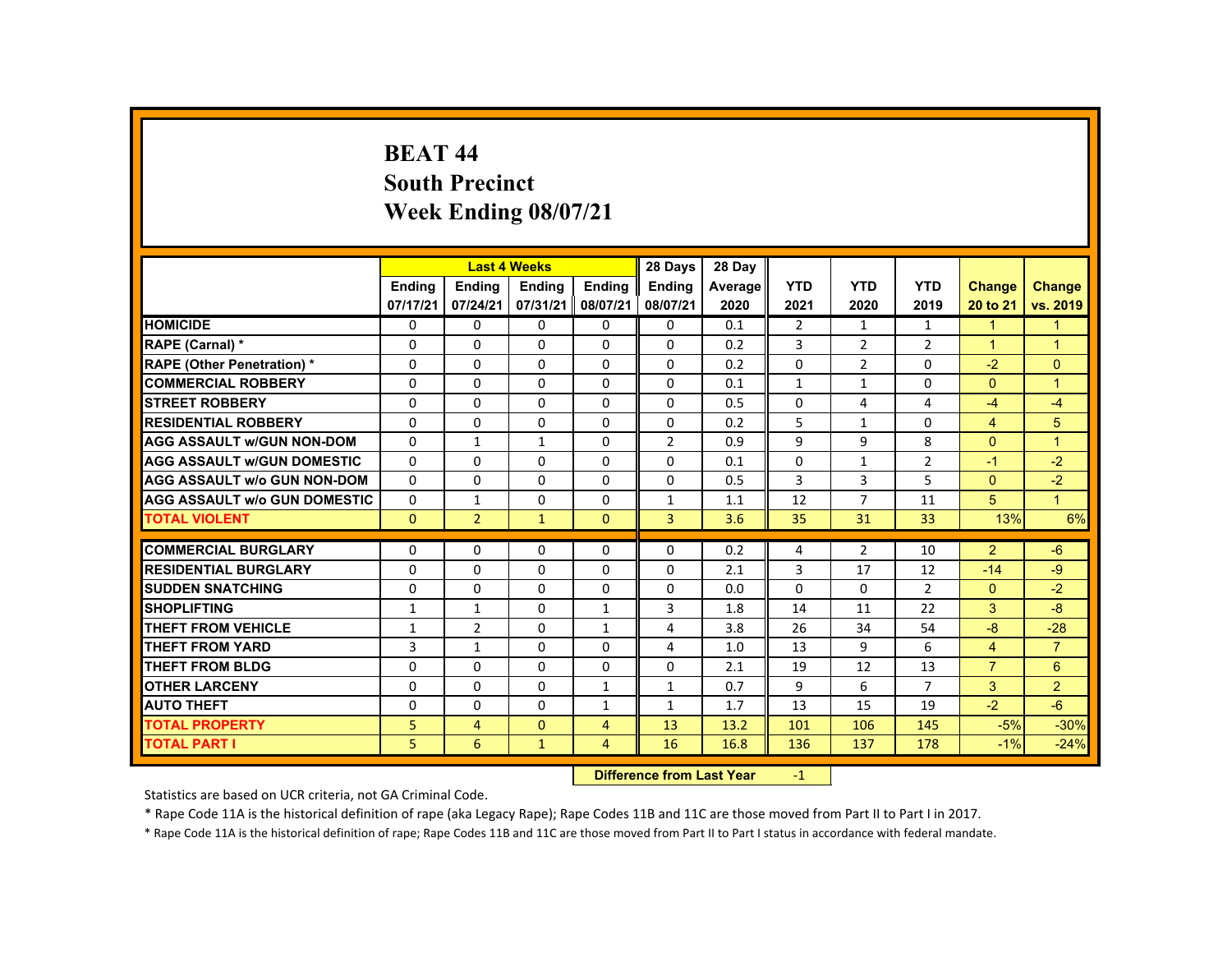### **BEAT 45 South Precinct Week Ending 08/07/21**

|                                     |                |                                   | <b>Last 4 Weeks</b> |                    | 28 Days        | 28 Day  |                |                |                |                      |                      |
|-------------------------------------|----------------|-----------------------------------|---------------------|--------------------|----------------|---------|----------------|----------------|----------------|----------------------|----------------------|
|                                     | <b>Ending</b>  | <b>Ending</b>                     | <b>Ending</b>       | <b>Ending</b>      | Ending         | Average | <b>YTD</b>     | <b>YTD</b>     | <b>YTD</b>     | <b>Change</b>        | <b>Change</b>        |
|                                     | 07/17/21       | 07/24/21                          | 07/31/21            | 08/07/21           | 08/07/21       | 2020    | 2021           | 2020           | 2019           | 20 to 21             | vs. 2019             |
| <b>HOMICIDE</b>                     | $\Omega$       | $\Omega$                          | $\Omega$            | $\Omega$           | 0              | 0.1     | 0              | 1              | $\Omega$       | $-1$                 | $\mathbf{0}$         |
| RAPE (Carnal) *                     | 0              | $\mathbf{1}$                      | $\Omega$            | $\mathbf{1}$       | $\overline{2}$ | 0.2     | 4              | 3              | $\Omega$       | $\blacktriangleleft$ | $\overline{4}$       |
| <b>RAPE (Other Penetration) *</b>   | $\Omega$       | $\Omega$                          | $\Omega$            | $\Omega$           | $\Omega$       | 0.1     | $\Omega$       | 1              | $\Omega$       | $-1$                 | $\Omega$             |
| <b>COMMERCIAL ROBBERY</b>           | $\Omega$       | $\Omega$                          | $\Omega$            | $\Omega$           | $\Omega$       | 0.3     | $\Omega$       | 2              | $\Omega$       | $-2$                 | $\Omega$             |
| <b>STREET ROBBERY</b>               | $\Omega$       | $\Omega$                          | $\Omega$            | $\Omega$           | $\Omega$       | 0.2     | 4              | $\overline{3}$ | $\overline{2}$ | $\overline{1}$       | $\overline{2}$       |
| <b>RESIDENTIAL ROBBERY</b>          | $\mathbf{0}$   | $\Omega$                          | $\Omega$            | 0                  | 0              | 0.1     | $\Omega$       | $\Omega$       | $\mathbf{1}$   | $\Omega$             | $-1$                 |
| <b>AGG ASSAULT W/GUN NON-DOM</b>    | $\mathbf{0}$   | $\Omega$                          | $\Omega$            | $\Omega$           | $\Omega$       | 0.6     | $\mathbf{1}$   | 4              | $\overline{3}$ | $-3$                 | $-2$                 |
| <b>AGG ASSAULT W/GUN DOMESTIC</b>   | $\Omega$       | $\Omega$                          | $\Omega$            | $\Omega$           | $\Omega$       | 0.2     | $\mathbf{1}$   | $\overline{2}$ | $\mathbf{1}$   | $-1$                 | $\Omega$             |
| <b>AGG ASSAULT w/o GUN NON-DOM</b>  | $\Omega$       | $\Omega$                          | $\Omega$            | $\Omega$           | $\Omega$       | 0.6     | $\overline{7}$ | $\overline{2}$ | $\mathbf{1}$   | 5                    | 6                    |
| <b>AGG ASSAULT W/o GUN DOMESTIC</b> | $\mathbf{1}$   | $\overline{2}$                    | $\Omega$            | $\Omega$           | 3              | 0.5     | 16             | $\overline{2}$ | 3              | 14                   | 13                   |
| <b>TOTAL VIOLENT</b>                | $\mathbf{1}$   | $\overline{3}$                    | $\mathbf{0}$        | $\mathbf{1}$       | 5              | 2.9     | 33             | 20             | 11             | 65%                  | 200%                 |
|                                     |                |                                   |                     |                    |                |         |                |                |                |                      |                      |
| <b>COMMERCIAL BURGLARY</b>          | $\Omega$       | $\Omega$                          | $\Omega$            | 0                  | 0              | 0.2     | 0              | $\overline{2}$ | $\mathbf{1}$   | $-2$                 | $-1$                 |
| <b>RESIDENTIAL BURGLARY</b>         | $\Omega$       | $\Omega$                          | $\mathbf{1}$        | $\mathbf{1}$       | 2              | 0.8     | 11             | 9              | $\overline{7}$ | 2                    | $\overline{4}$       |
| <b>SUDDEN SNATCHING</b>             | $\mathbf{0}$   | $\Omega$                          | $\mathbf{0}$        | $\mathbf{0}$       | 0              | 0.1     | $\mathbf{1}$   | 0              | $\Omega$       | $\mathbf{1}$         | $\mathbf{1}$         |
| <b>SHOPLIFTING</b>                  | 3              | $\mathbf{1}$                      | $\Omega$            | $\Omega$           | 4              | 2.5     | 44             | 19             | 79             | 25                   | $-35$                |
| <b>THEFT FROM VEHICLE</b>           | $\mathbf{1}$   | $\overline{2}$                    | $\Omega$            | $\Omega$           | 3              | 3.7     | 33             | 33             | 22             | $\mathbf{0}$         | 11                   |
| <b>THEFT FROM YARD</b>              | $\Omega$       | $\Omega$                          | $\Omega$            | $\Omega$           | $\Omega$       | 1.2     | 6              | 8              | 11             | $-2$                 | $-5$                 |
| <b>THEFT FROM BLDG</b>              | $\mathbf{1}$   | $\mathbf{1}$                      | $\mathbf{0}$        | 0                  | $\overline{2}$ | 1.0     | 12             | 8              | 11             | $\overline{4}$       | $\blacktriangleleft$ |
| <b>OTHER LARCENY</b>                | 1              | $\Omega$                          | $\Omega$            | $\Omega$           | $\mathbf{1}$   | 0.7     | 11             | 4              | $\Omega$       | $\overline{7}$       | 11                   |
| <b>AUTO THEFT</b>                   | $\Omega$       | $\Omega$                          | $\Omega$            | $\Omega$           | 0              | 1.7     | 9              | 12             | $\overline{7}$ | $-3$                 | $\overline{2}$       |
| <b>TOTAL PROPERTY</b>               | 6              | $\overline{4}$                    | $\mathbf{1}$        | $\mathbf{1}$       | 12             | 11.9    | 127            | 95             | 138            | 34%                  | $-8%$                |
| <b>TOTAL PART I</b>                 | $\overline{7}$ | $\overline{7}$                    | $\mathbf{1}$        | $\overline{2}$     | 17             | 14.8    | 160            | 115            | 149            | 39%                  | 7%                   |
|                                     |                | <b>Difference from Least Vanc</b> |                     | $\Lambda$ $\Gamma$ |                |         |                |                |                |                      |                      |

 **Difference from Last Year**45

Statistics are based on UCR criteria, not GA Criminal Code.

\* Rape Code 11A is the historical definition of rape (aka Legacy Rape); Rape Codes 11B and 11C are those moved from Part II to Part I in 2017.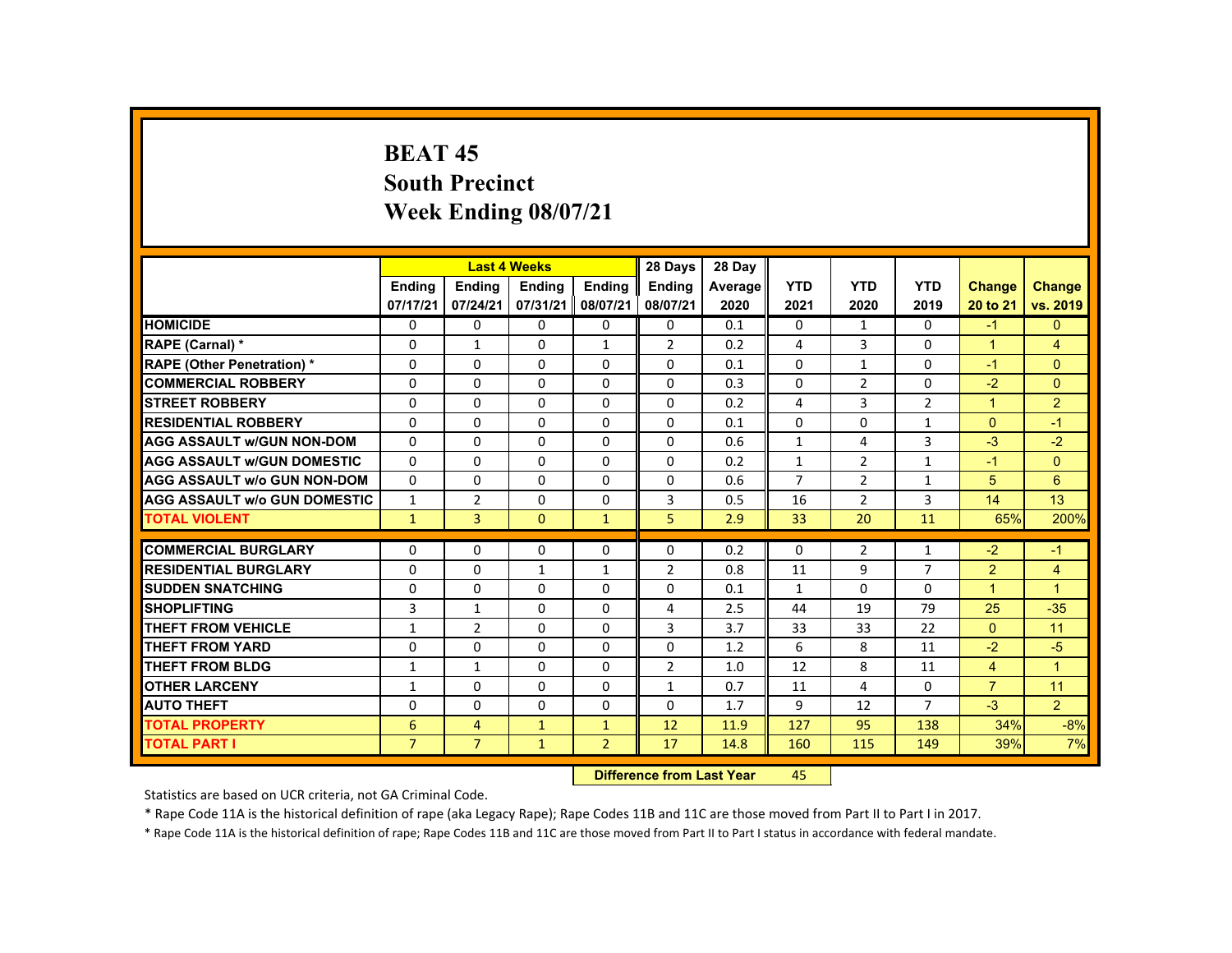# **BEAT 46 South Precinct Week Ending 08/07/21**

|                                     |                |                                                                                                                                                                                                                                | <b>Last 4 Weeks</b> |                | 28 Days        | 28 Day  |                |                |                |                |                |
|-------------------------------------|----------------|--------------------------------------------------------------------------------------------------------------------------------------------------------------------------------------------------------------------------------|---------------------|----------------|----------------|---------|----------------|----------------|----------------|----------------|----------------|
|                                     | Ending         | <b>Ending</b>                                                                                                                                                                                                                  | <b>Ending</b>       | <b>Endina</b>  | <b>Endina</b>  | Average | <b>YTD</b>     | <b>YTD</b>     | <b>YTD</b>     | Change         | <b>Change</b>  |
|                                     | 07/17/21       | 07/24/21                                                                                                                                                                                                                       | 07/31/21            | 08/07/21       | 08/07/21       | 2020    | 2021           | 2020           | 2019           | 20 to 21       | vs. 2020       |
| <b>HOMICIDE</b>                     | $\mathbf{0}$   | $\Omega$                                                                                                                                                                                                                       | 0                   | $\Omega$       | 0              | 0.0     | $\mathbf{1}$   | 0              | $\overline{2}$ | $\mathbf{1}$   | $-1$           |
| RAPE (Carnal) *                     | $\Omega$       | $\Omega$                                                                                                                                                                                                                       | $\Omega$            | $\Omega$       | $\Omega$       | 0.4     | $\mathbf{1}$   | $\overline{2}$ | $\mathbf{1}$   | $-1$           | $\Omega$       |
| <b>RAPE (Other Penetration) *</b>   | 0              | $\mathbf{0}$                                                                                                                                                                                                                   | $\Omega$            | $\Omega$       | $\Omega$       | 0.1     | $\mathbf{1}$   | 0              | 0              | $\mathbf{1}$   | $\overline{1}$ |
| <b>COMMERCIAL ROBBERY</b>           | $\Omega$       | $\Omega$                                                                                                                                                                                                                       | $\Omega$            | $\Omega$       | $\Omega$       | 0.1     | $\mathbf{1}$   | $\mathbf{1}$   | $\overline{2}$ | $\mathbf{0}$   | $-1$           |
| <b>STREET ROBBERY</b>               | $\Omega$       | $\Omega$                                                                                                                                                                                                                       | $\Omega$            | $\mathbf{1}$   | $\mathbf{1}$   | 0.5     | $\overline{2}$ | 3              | $\overline{2}$ | $-1$           | $\mathbf{0}$   |
| <b>RESIDENTIAL ROBBERY</b>          | 0              | $\mathbf{0}$                                                                                                                                                                                                                   | 0                   | 0              | $\Omega$       | 0.0     | $\mathbf{1}$   | 0              | 0              | $\mathbf{1}$   | $\overline{1}$ |
| <b>AGG ASSAULT W/GUN NON-DOM</b>    | $\Omega$       | $\Omega$                                                                                                                                                                                                                       | $\Omega$            | $\Omega$       | $\Omega$       | 0.8     | 5              | 8              | 3              | $-3$           | $\overline{2}$ |
| <b>AGG ASSAULT W/GUN DOMESTIC</b>   | $\Omega$       | $\Omega$                                                                                                                                                                                                                       | $\Omega$            | $\Omega$       | $\Omega$       | 0.2     | $\overline{2}$ | $\mathbf{1}$   | 3              | $\mathbf{1}$   | $-1$           |
| <b>AGG ASSAULT W/o GUN NON-DOM</b>  | $\Omega$       | $\Omega$                                                                                                                                                                                                                       | $\Omega$            | $\Omega$       | $\Omega$       | 0.5     | 5              | 6              | $\overline{2}$ | $-1$           | 3              |
| <b>AGG ASSAULT W/o GUN DOMESTIC</b> | $\Omega$       | $\mathbf{1}$                                                                                                                                                                                                                   | $\Omega$            | $\Omega$       | $\mathbf{1}$   | 0.7     | 14             | $\overline{2}$ | 6              | 12             | 8              |
| <b>TOTAL VIOLENT</b>                | $\Omega$       | $\mathbf{1}$                                                                                                                                                                                                                   | $\Omega$            | $\mathbf{1}$   | $\overline{2}$ | 3.1     | 33             | 23             | 21             | 43%            | 57%            |
| <b>COMMERCIAL BURGLARY</b>          | $\mathbf{1}$   | $\Omega$                                                                                                                                                                                                                       | $\Omega$            | $\Omega$       | $\mathbf{1}$   | 0.3     | 6              | 4              | $\overline{7}$ | $\overline{2}$ | $-1$           |
| <b>RESIDENTIAL BURGLARY</b>         |                | $\Omega$                                                                                                                                                                                                                       |                     |                |                |         | 5              | $\overline{7}$ |                |                |                |
|                                     | $\Omega$       |                                                                                                                                                                                                                                | $\Omega$            | $\Omega$       | $\Omega$       | 1.6     |                |                | 18             | $-2$<br>$-2$   | $-13$<br>$-2$  |
| <b>SUDDEN SNATCHING</b>             | $\Omega$       | $\mathbf{0}$                                                                                                                                                                                                                   | $\Omega$            | $\Omega$       | $\Omega$       | 0.2     | $\Omega$       | $\overline{2}$ | 2              |                |                |
| <b>SHOPLIFTING</b>                  | $\overline{2}$ | 6                                                                                                                                                                                                                              | $\mathbf{1}$        | 1              | 10             | 5.6     | 71             | 37             | 86             | 34             | $-15$          |
| <b>THEFT FROM VEHICLE</b>           | $\overline{2}$ | $\Omega$                                                                                                                                                                                                                       | $\overline{2}$      | $\Omega$       | 4              | 2.5     | 33             | 22             | 41             | 11             | $-8$           |
| <b>THEFT FROM YARD</b>              | $\mathbf{1}$   | $\Omega$                                                                                                                                                                                                                       | $\Omega$            | $\mathbf{1}$   | $\overline{2}$ | 0.9     | 4              | 9              | 4              | $-5$           | $\Omega$       |
| <b>THEFT FROM BLDG</b>              | $\Omega$       | $\Omega$                                                                                                                                                                                                                       | $\Omega$            | 0              | $\Omega$       | 1.5     | 6              | 13             | 13             | $-7$           | $-7$           |
| <b>OTHER LARCENY</b>                | 0              | $\mathbf{0}$                                                                                                                                                                                                                   | 1                   | 0              | 1              | 0.4     | 8              | 2              | 6              | $6^{\circ}$    | $\overline{2}$ |
| <b>AUTO THEFT</b>                   | 1              | $\mathbf{1}$                                                                                                                                                                                                                   | $\Omega$            | $\overline{2}$ | 4              | 0.7     | 22             | 4              | 17             | 18             | 5              |
| <b>TOTAL PROPERTY</b>               | $\overline{7}$ | $\overline{7}$                                                                                                                                                                                                                 | $\overline{4}$      | $\overline{4}$ | 22             | 13.7    | 155            | 100            | 194            | 55%            | $-20%$         |
| <b>TOTAL PART I</b>                 | $\overline{7}$ | 8                                                                                                                                                                                                                              | $\overline{4}$      | 5              | 24             | 16.8    | 188            | 123            | 215            | 53%            | $-13%$         |
|                                     | <b>CARLES</b>  | and the second control of the second second second to the second second second the second second second second second second second second second second second second second second second second second second second second |                     | $-$            |                |         |                |                |                |                |                |

 **Difference from Last Year**r 65

Statistics are based on UCR criteria, not GA Criminal Code.

\* Rape Code 11A is the historical definition of rape (aka Legacy Rape); Rape Codes 11B and 11C are those moved from Part II to Part I in 2017.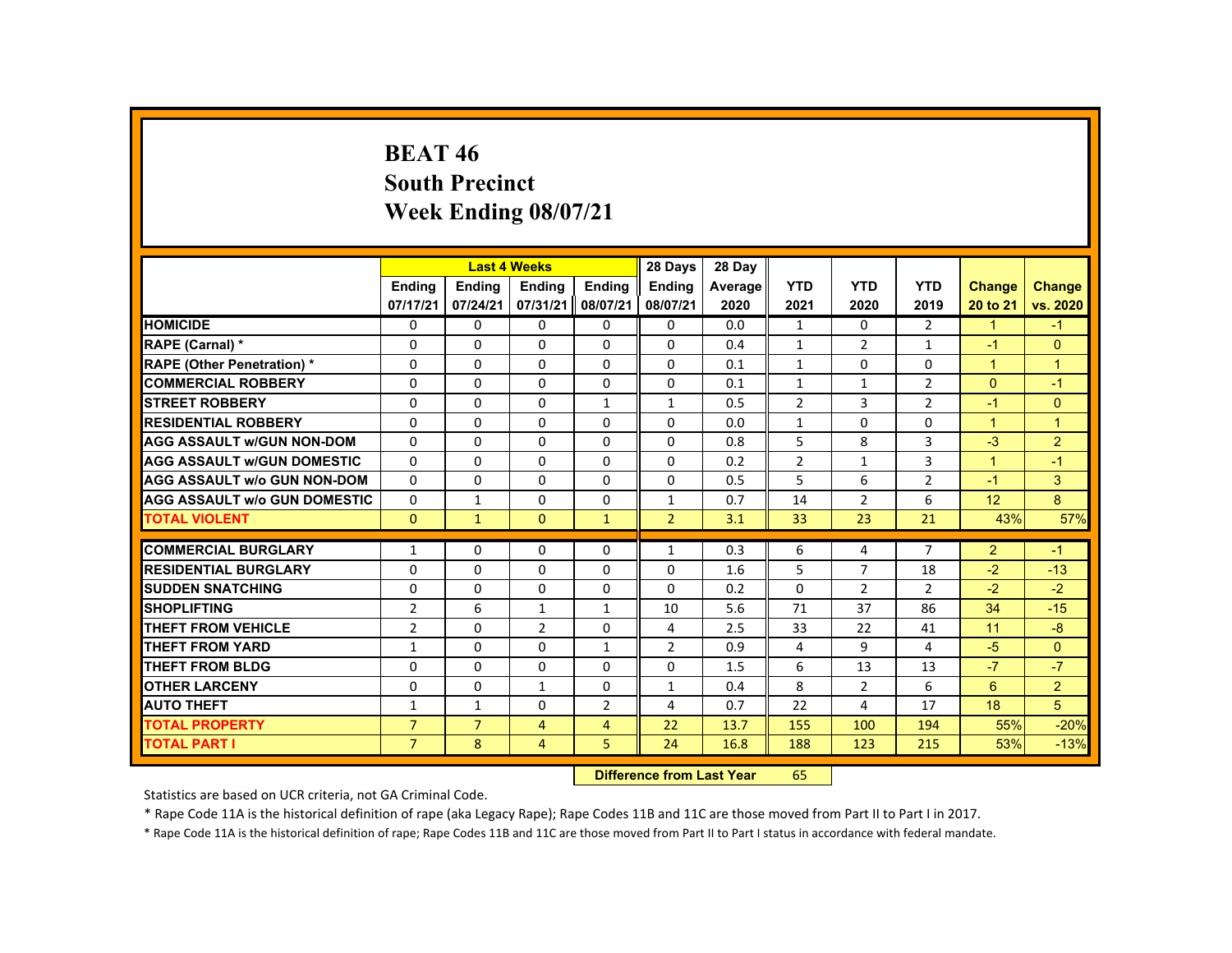## **BEAT 47 South Precinct Week Ending 08/07/21**

|                                     |                |                | <b>Last 4 Weeks</b>              |               | 28 Days        | 28 Day  |                |                |              |                |                |
|-------------------------------------|----------------|----------------|----------------------------------|---------------|----------------|---------|----------------|----------------|--------------|----------------|----------------|
|                                     | <b>Ending</b>  | <b>Ending</b>  | <b>Ending</b>                    | <b>Ending</b> | <b>Ending</b>  | Average | <b>YTD</b>     | <b>YTD</b>     | <b>YTD</b>   | Change         | <b>Change</b>  |
|                                     | 07/17/21       | 07/24/21       | 07/31/21                         | 08/07/21      | 08/07/21       | 2020    | 2021           | 2020           | 2019         | 20 to 21       | vs. 2019       |
| <b>HOMICIDE</b>                     | 0              | $\Omega$       | $\Omega$                         | $\mathbf 0$   | 0              | 0.1     | 0              | $\mathbf{1}$   | 0            | $-1$           | $\mathbf{0}$   |
| <b>RAPE (Carnal) *</b>              | $\Omega$       | $\Omega$       | $\Omega$                         | $\Omega$      | $\Omega$       | 0.0     | $\Omega$       | $\Omega$       | $\Omega$     | $\Omega$       | $\Omega$       |
| <b>RAPE (Other Penetration) *</b>   | 0              | $\Omega$       | $\Omega$                         | $\Omega$      | $\Omega$       | 0.0     | $\Omega$       | $\Omega$       | $\Omega$     | $\overline{0}$ | $\overline{0}$ |
| <b>COMMERCIAL ROBBERY</b>           | $\Omega$       | $\Omega$       | $\Omega$                         | $\Omega$      | $\Omega$       | 0.0     | $\Omega$       | $\Omega$       | $\Omega$     | $\Omega$       | $\mathbf{0}$   |
| <b>STREET ROBBERY</b>               | $\mathbf{0}$   | $\mathbf{0}$   | $\Omega$                         | $\Omega$      | 0              | 0.0     | $\Omega$       | 0              | $\mathbf{1}$ | $\Omega$       | $-1$           |
| <b>RESIDENTIAL ROBBERY</b>          | $\Omega$       | $\Omega$       | $\Omega$                         | $\Omega$      | $\Omega$       | 0.1     | $\Omega$       | $\mathbf{1}$   | $\Omega$     | $-1$           | $\mathbf{0}$   |
| <b>AGG ASSAULT w/GUN NON-GUN</b>    | $\Omega$       | $\Omega$       | $\Omega$                         | $\Omega$      | $\Omega$       | 0.1     | $\Omega$       | $\Omega$       | $\mathbf{1}$ | $\Omega$       | $-1$           |
| <b>AGG ASSAULT W/GUN DOMESTIC</b>   | $\Omega$       | $\Omega$       | $\mathbf{1}$                     | $\Omega$      | $\mathbf{1}$   | 0.0     | $\mathbf{1}$   | $\Omega$       | $\Omega$     | $\mathbf{1}$   | $\overline{1}$ |
| <b>AGG ASSAULT w/o GUN NON-DOM</b>  | $\Omega$       | $\mathbf{0}$   | $\mathbf{0}$                     | $\mathbf{0}$  | 0              | 0.0     | 0              | 0              | 3            | $\Omega$       | $-3$           |
| <b>AGG ASSAULT W/o GUN DOMESTIC</b> | $\mathbf{1}$   | $\Omega$       | $\Omega$                         | $\Omega$      | $\mathbf{1}$   | 0.2     | 3              | $\mathbf{1}$   | 3            | $\overline{2}$ | $\Omega$       |
| <b>TOTAL VIOLENT</b>                | $\mathbf{1}$   | $\overline{0}$ | $\mathbf{1}$                     | $\mathbf{0}$  | $\overline{2}$ | 0.4     | $\overline{4}$ | 3              | 8            | 33%            | $-50%$         |
| <b>COMMERCIAL BURGLARY</b>          | 0              | $\mathbf{0}$   | $\mathbf{0}$                     | $\mathbf{0}$  | 0              | 0.0     | 0              | 0              | $\mathbf{1}$ | $\Omega$       | $-1$           |
| <b>RESIDENTIAL BURGLARY</b>         | $\Omega$       | $\Omega$       | $\Omega$                         | $\Omega$      | $\Omega$       | 0.5     | 4              | 3              | $\mathbf{1}$ | $\mathbf{1}$   | 3              |
| <b>SUDDEN SNATCHING</b>             | $\Omega$       | $\Omega$       | $\Omega$                         | $\Omega$      | $\Omega$       | 0.0     | $\Omega$       | $\Omega$       | $\Omega$     | $\Omega$       | $\mathbf{0}$   |
| <b>SHOPLIFTING</b>                  | $\Omega$       | $\Omega$       | $\mathbf{0}$                     | $\mathbf{0}$  | 0              | 0.0     | $\mathbf{1}$   | 0              | $\Omega$     | $\mathbf{1}$   | $\overline{1}$ |
| <b>THEFT FROM VEHICLE</b>           | $\mathbf{1}$   | $\overline{2}$ | $\Omega$                         | $\Omega$      | 3              | 1.0     | $\overline{7}$ | 8              | 10           | $-1$           | $-3$           |
| <b>THEFT FROM YARD</b>              | $\Omega$       | $\Omega$       | $\mathbf{1}$                     | $\Omega$      | $\mathbf{1}$   | 0.5     | 4              | 6              | 6            | $-2$           | $-2$           |
| <b>THEFT FROM BLDG</b>              | $\Omega$       | $\Omega$       | $\Omega$                         | $\Omega$      | $\Omega$       | 0.2     | 5              | $\overline{2}$ | 4            | 3              | $\overline{1}$ |
| <b>OTHER LARCENY</b>                | 0              | $\Omega$       | $\Omega$                         | $\Omega$      | $\Omega$       | 0.2     | 3              | $\mathbf{1}$   | 6            | $\overline{2}$ | $-3$           |
| <b>AUTO THEFT</b>                   | $\Omega$       | $\Omega$       | $\Omega$                         | $\Omega$      | $\Omega$       | 0.6     | $\mathbf{1}$   | 5              | 4            | $-4$           | $-3$           |
| <b>TOTAL PROPERTY</b>               | $\mathbf{1}$   | $\overline{2}$ | $\mathbf{1}$                     | $\mathbf{0}$  | $\overline{4}$ | 3.1     | 25             | 25             | 32           | 0%             | $-22%$         |
| <b>TOTAL PART I</b>                 | $\overline{2}$ | 2 <sup>1</sup> | $\overline{2}$                   | $\mathbf{0}$  | 6              | 3.5     | 29             | 28             | 40           | 4%             | $-28%$         |
|                                     |                |                | <b>Difference from Last Year</b> |               | 1              |         |                |                |              |                |                |

 **Difference from Last Year**

Statistics are based on UCR criteria, not GA Criminal Code.

\* Rape Code 11A is the historical definition of rape (aka Legacy Rape); Rape Codes 11B and 11C are those moved from Part II to Part I in 2017.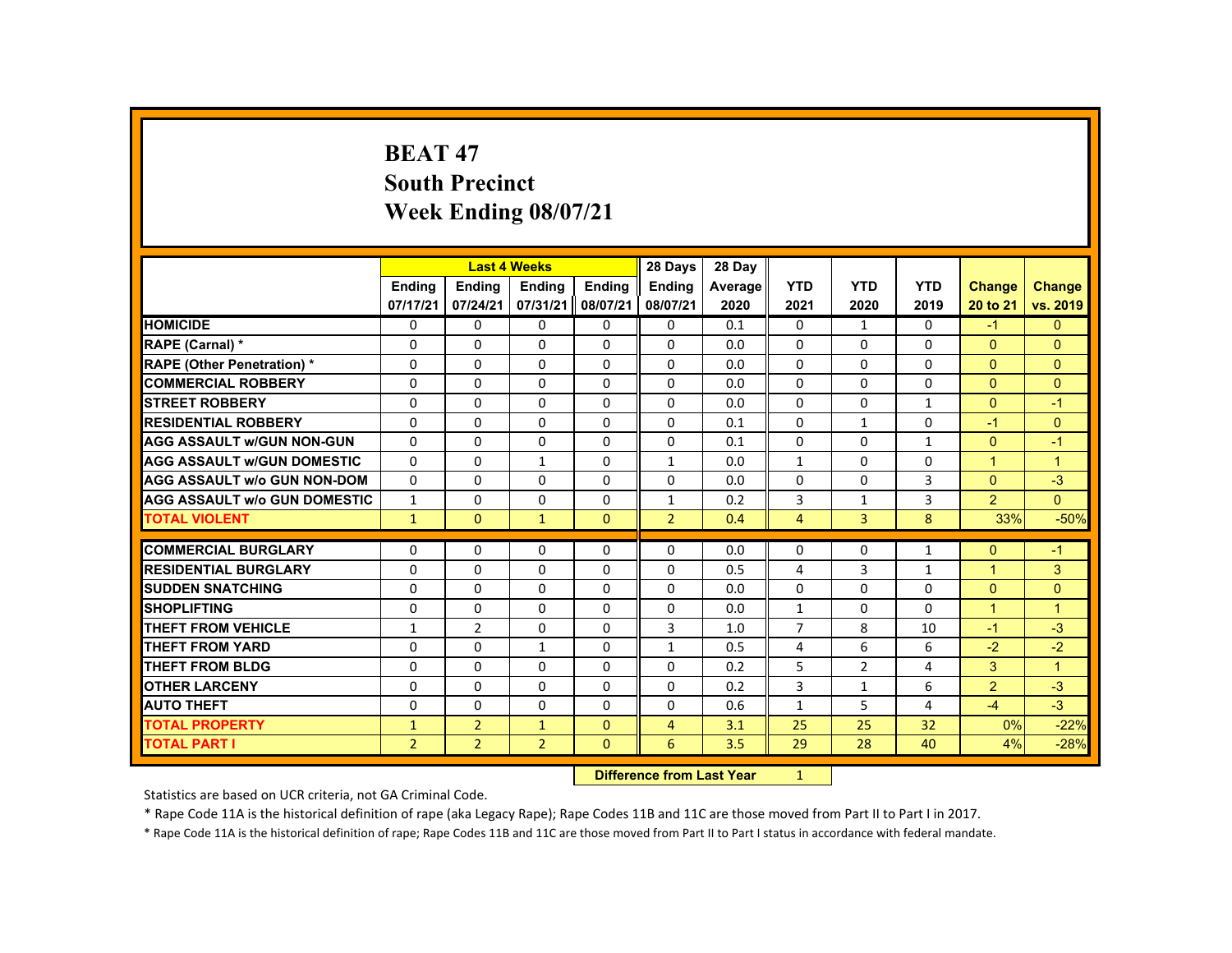# **BEAT 51 East Precinct Week Ending 08/07/21**

|                                     |                | <b>Last 4 Weeks</b>              |                |                | 28 Days        | 28 Day  |                |                |                |                      |                      |
|-------------------------------------|----------------|----------------------------------|----------------|----------------|----------------|---------|----------------|----------------|----------------|----------------------|----------------------|
|                                     | <b>Endina</b>  | Ending                           | <b>Ending</b>  | Ending         | <b>Ending</b>  | Average | <b>YTD</b>     | <b>YTD</b>     | <b>YTD</b>     | <b>Change</b>        | <b>Change</b>        |
|                                     | 07/17/21       | 07/24/21                         | 07/31/21       | 08/07/21       | 08/07/21       | 2020    | 2021           | 2020           | 2019           | 20 to 21             | vs. 2019             |
| <b>HOMICIDE</b>                     | $\Omega$       | $\Omega$                         | $\Omega$       | $\Omega$       | $\Omega$       | 0.2     | 3              | $\overline{2}$ | $\mathbf{1}$   | $\blacktriangleleft$ | 2 <sup>1</sup>       |
| RAPE (Carnal) *                     | $\Omega$       | $\Omega$                         | $\Omega$       | $\Omega$       | $\Omega$       | 0.1     | $\overline{3}$ | $\Omega$       | $\mathbf{1}$   | 3                    | $\overline{2}$       |
| <b>RAPE (Other Penetration) *</b>   | $\mathbf{1}$   | $\Omega$                         | $\Omega$       | $\Omega$       | $\mathbf{1}$   | 0.1     | $\overline{2}$ | $\Omega$       | $\Omega$       | $\overline{2}$       | $\overline{2}$       |
| <b>COMMERCIAL ROBBERY</b>           | $\Omega$       | $\Omega$                         | $\Omega$       | $\Omega$       | $\Omega$       | 0.0     | $\mathbf{1}$   | $\Omega$       | $\Omega$       | $\overline{1}$       | $\blacktriangleleft$ |
| <b>STREET ROBBERY</b>               | $\Omega$       | $\Omega$                         | $\Omega$       | $\Omega$       | $\Omega$       | 0.3     | 6              | $\overline{3}$ | 8              | 3                    | $-2$                 |
| <b>RESIDENTIAL ROBBERY</b>          | $\Omega$       | $\Omega$                         | $\Omega$       | 0              | 0              | 0.1     | 5              | $\mathbf{1}$   | $\mathbf{1}$   | $\overline{4}$       | $\overline{4}$       |
| <b>AGG ASSAULT w/GUN NON-DOM</b>    | $\Omega$       | $\mathbf{1}$                     | $\mathbf{1}$   | $\Omega$       | $\overline{2}$ | 2.1     | 9              | 13             | 12             | $-4$                 | $-3$                 |
| <b>AGG ASSAULT w/GUN DOMESTIC</b>   | $\Omega$       | $\Omega$                         | $\Omega$       | $\Omega$       | $\Omega$       | 0.2     | $\Omega$       | 2              | $\overline{2}$ | $-2$                 | $-2$                 |
| <b>AGG ASSAULT w/o GUN NON-DOM</b>  | $\Omega$       | $\mathbf{1}$                     | $\Omega$       | $\Omega$       | $\mathbf{1}$   | 1.5     | 11             | 11             | 13             | $\Omega$             | $-2$                 |
| <b>AGG ASSAULT w/o GUN DOMESTIC</b> | $\mathbf{0}$   | 0                                | 0              | 0              | 0              | 1.5     | $\overline{7}$ | 13             | 10             | $-6$                 | $-3$                 |
| <b>TOTAL VIOLENT</b>                | $\mathbf{1}$   | $\overline{2}$                   | $\mathbf{1}$   | $\Omega$       | $\overline{4}$ | 6.0     | 47             | 45             | 48             | 4%                   | $-2%$                |
| <b>COMMERCIAL BURGLARY</b>          | 0              | 0                                | 0              | 0              | 0              | 0.3     | 1              | 3              | $\overline{2}$ | $-2$                 | $-1$                 |
| <b>RESIDENTIAL BURGLARY</b>         | $\Omega$       | $\overline{2}$                   | $\Omega$       | $\Omega$       | $\overline{2}$ | 1.5     | 16             | 13             | 25             | 3                    | $-9$                 |
| <b>SUDDEN SNATCHING</b>             | $\mathbf{1}$   | 0                                | $\Omega$       | 0              | $\mathbf{1}$   | 0.1     | $\mathbf{1}$   | 0              | 0              | $\overline{1}$       | $\overline{1}$       |
| <b>SHOPLIFTING</b>                  | 0              | $\mathbf{1}$                     | $\Omega$       | $\Omega$       | $\mathbf{1}$   | 1.2     | 8              | 12             | 17             | $-4$                 | $-9$                 |
| <b>THEFT FROM VEHICLE</b>           | 3              | $\Omega$                         | $\mathbf{1}$   | $\Omega$       | 4              | 2.2     | 22             | 18             | 18             | $\overline{4}$       | $\overline{4}$       |
| <b>THEFT FROM YARD</b>              | $\overline{2}$ | $\Omega$                         | $\Omega$       | $\mathbf{1}$   | 3              | 1.2     | 9              | 12             | 10             | $-3$                 | $-1$                 |
| <b>THEFT FROM BLDG</b>              | $\mathbf{1}$   | $\Omega$                         | $\Omega$       | $\mathbf{1}$   | $\overline{2}$ | 1.8     | 12             | 17             | 9              | $-5$                 | 3                    |
| <b>OTHER LARCENY</b>                | $\Omega$       | $\Omega$                         | $\Omega$       | $\Omega$       | $\Omega$       | 0.6     | $\overline{7}$ | 6              | 13             | $\blacktriangleleft$ | $-6$                 |
| <b>AUTO THEFT</b>                   | 0              | $\mathbf{1}$                     | $\overline{2}$ | $\Omega$       | 3              | 1.5     | 10             | 9              | 22             | $\blacktriangleleft$ | $-12$                |
| <b>TOTAL PROPERTY</b>               | $\overline{7}$ | $\overline{4}$                   | 3              | $\overline{2}$ | 16             | 10.4    | 86             | 90             | 116            | $-4%$                | $-26%$               |
| <b>TOTAL PART I</b>                 | 8              | 6                                | $\overline{4}$ | $\overline{2}$ | 20             | 16.4    | 133            | 135            | 164            | $-1%$                | $-19%$               |
|                                     |                | <b>Difference from Last Year</b> |                | $-2$           |                |         |                |                |                |                      |                      |

Statistics are based on UCR criteria, not GA Criminal Code.

\* Rape Code 11A is the historical definition of rape (aka Legacy Rape); Rape Codes 11B and 11C are those moved from Part II to Part I in 2017.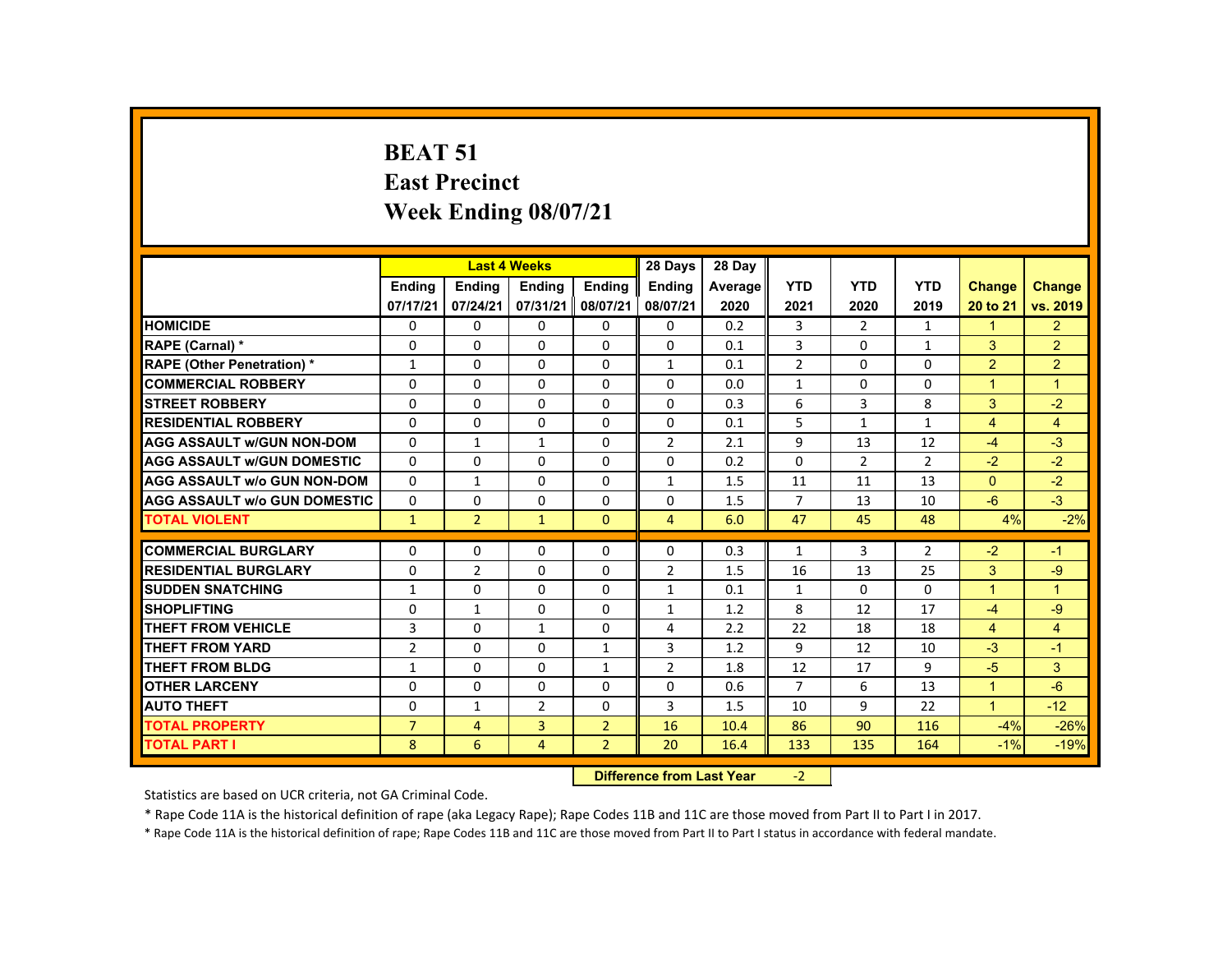## **BEAT 52 East Precinct Week Ending 08/07/21**

|                                     |                    |                                  | <b>Last 4 Weeks</b> |                | 28 Days        | 28 Day  |                |                |                |                |                      |
|-------------------------------------|--------------------|----------------------------------|---------------------|----------------|----------------|---------|----------------|----------------|----------------|----------------|----------------------|
|                                     | <b>Endina</b>      | <b>Endina</b>                    | <b>Endina</b>       | Ending         | Ending         | Average | <b>YTD</b>     | <b>YTD</b>     | <b>YTD</b>     | <b>Change</b>  | <b>Change</b>        |
|                                     | 07/17/21           | 07/24/21                         | 07/31/21            | 08/07/21       | 08/07/21       | 2020    | 2021           | 2020           | 2019           | 20 to 21       | vs. 2019             |
| <b>HOMICIDE</b>                     | 0                  | 0                                | 0                   | 0              | 0              | 0.0     | 0              | $\Omega$       | $\Omega$       | $\mathbf{0}$   | $\mathbf{0}$         |
| RAPE (Carnal) *                     | 0                  | 0                                | 0                   | $\Omega$       | 0              | 0.0     | $\mathbf{1}$   | 0              | 4              | 1              | $-3$                 |
| <b>RAPE (Other Penetration) *</b>   | $\Omega$           | $\Omega$                         | $\Omega$            | $\Omega$       | $\Omega$       | 0.0     | $\Omega$       | $\Omega$       | $\Omega$       | $\Omega$       | $\Omega$             |
| <b>COMMERCIAL ROBBERY</b>           | $\Omega$           | 0                                | $\Omega$            | $\Omega$       | $\Omega$       | 0.0     | 0              | 0              | $\mathbf{1}$   | $\Omega$       | $-1$                 |
| <b>STREET ROBBERY</b>               | $\Omega$           | $\Omega$                         | $\Omega$            | $\Omega$       | $\Omega$       | 0.1     | 3              | 3              | $\overline{7}$ | $\Omega$       | $-4$                 |
| <b>RESIDENTIAL ROBBERY</b>          | $\Omega$           | $\Omega$                         | $\Omega$            | $\Omega$       | $\Omega$       | 0.0     | $\Omega$       | $\Omega$       | $\overline{2}$ | $\Omega$       | $-2$                 |
| <b>AGG ASSAULT W/GUN NON-DOM</b>    | $\mathbf{1}$       | $\Omega$                         | $\Omega$            | $\Omega$       | $\mathbf{1}$   | 0.1     | 9              | $\overline{7}$ | 8              | 2              | $\blacktriangleleft$ |
| <b>AGG ASSAULT W/GUN DOMESTIC</b>   | $\Omega$           | $\Omega$                         | $\Omega$            | $\Omega$       | $\Omega$       | 0.0     | $\mathbf{1}$   | 4              | $\overline{2}$ | $-3$           | $-1$                 |
| <b>AGG ASSAULT w/o GUN NON-DOM</b>  | $\Omega$           | $\Omega$                         | $\Omega$            | $\Omega$       | $\Omega$       | 0.1     | $\overline{2}$ | 11             | 8              | $-9$           | $-6$                 |
| <b>AGG ASSAULT W/o GUN DOMESTIC</b> | $\Omega$           | $\Omega$                         | $\Omega$            | $\Omega$       | $\Omega$       | 0.2     | 6              | 10             | $\overline{7}$ | $-4$           | $-1$                 |
| <b>TOTAL VIOLENT</b>                | $\mathbf{1}$       | $\mathbf{0}$                     | $\Omega$            | $\Omega$       | $\mathbf{1}$   | 0.6     | 22             | 35             | 39             | $-37%$         | $-44%$               |
|                                     |                    |                                  |                     |                |                |         |                |                |                |                |                      |
| <b>COMMERCIAL BURGLARY</b>          | $\Omega$           | $\Omega$                         | $\Omega$            | $\Omega$       | $\Omega$       | 0.0     | $\mathbf{1}$   | $\overline{2}$ | $\Omega$       | $-1$           | $\mathbf{1}$         |
| <b>RESIDENTIAL BURGLARY</b>         | $\Omega$           | $\Omega$                         | $\overline{2}$      | 3              | 5              | 0.4     | 20             | 16             | 37             | $\overline{4}$ | $-17$                |
| <b>SUDDEN SNATCHING</b>             | $\Omega$           | 0                                | $\Omega$            | 0              | $\Omega$       | 0.0     | 0              | $\overline{2}$ | $\overline{2}$ | $-2$           | $-2$                 |
| <b>SHOPLIFTING</b>                  | $\mathbf{1}$       | $\Omega$                         | $\Omega$            | $\Omega$       | $\mathbf{1}$   | 0.1     | 3              | $\overline{7}$ | 4              | $-4$           | $-1$                 |
| <b>THEFT FROM VEHICLE</b>           | 4                  | $\overline{2}$                   | 4                   | $\Omega$       | 10             | 0.7     | 25             | 40             | 39             | $-15$          | $-14$                |
| <b>THEFT FROM YARD</b>              | $\mathbf{1}$       | $\Omega$                         | $\overline{2}$      | $\overline{2}$ | 5              | 0.3     | 15             | 20             | 23             | $-5$           | $-8$                 |
| <b>THEFT FROM BLDG</b>              | $\mathbf{1}$       | $\Omega$                         | $\Omega$            | $\mathbf{1}$   | 2              | 0.2     | 10             | 14             | 25             | $-4$           | $-15$                |
| <b>OTHER LARCENY</b>                | $\mathbf{1}$       | 0                                | $\Omega$            | $\mathbf{1}$   | $\overline{2}$ | 0.3     | 14             | 9              | 5              | 5              | 9                    |
| <b>AUTO THEFT</b>                   | $\Omega$           | $\Omega$                         | $\Omega$            | $\Omega$       | $\Omega$       | 0.2     | 11             | 9              | 18             | 2              | $-7$                 |
| <b>TOTAL PROPERTY</b>               | 8                  | $\overline{2}$                   | 8                   | $\overline{7}$ | 25             | 2.2     | 99             | 119            | 153            | $-17%$         | $-35%$               |
| <b>TOTAL PART I</b>                 | $\overline{9}$     | $\overline{2}$                   | 8                   | $\overline{7}$ | 26             | 2.9     | 121            | 154            | 192            | $-21%$         | $-37%$               |
|                                     | <b>Publication</b> | المتحالة فتحتمل المتحدثة المتحدد |                     | $\sim$         |                |         |                |                |                |                |                      |

 **Difference from Last Year**‐33

Statistics are based on UCR criteria, not GA Criminal Code.

\* Rape Code 11A is the historical definition of rape (aka Legacy Rape); Rape Codes 11B and 11C are those moved from Part II to Part I in 2017.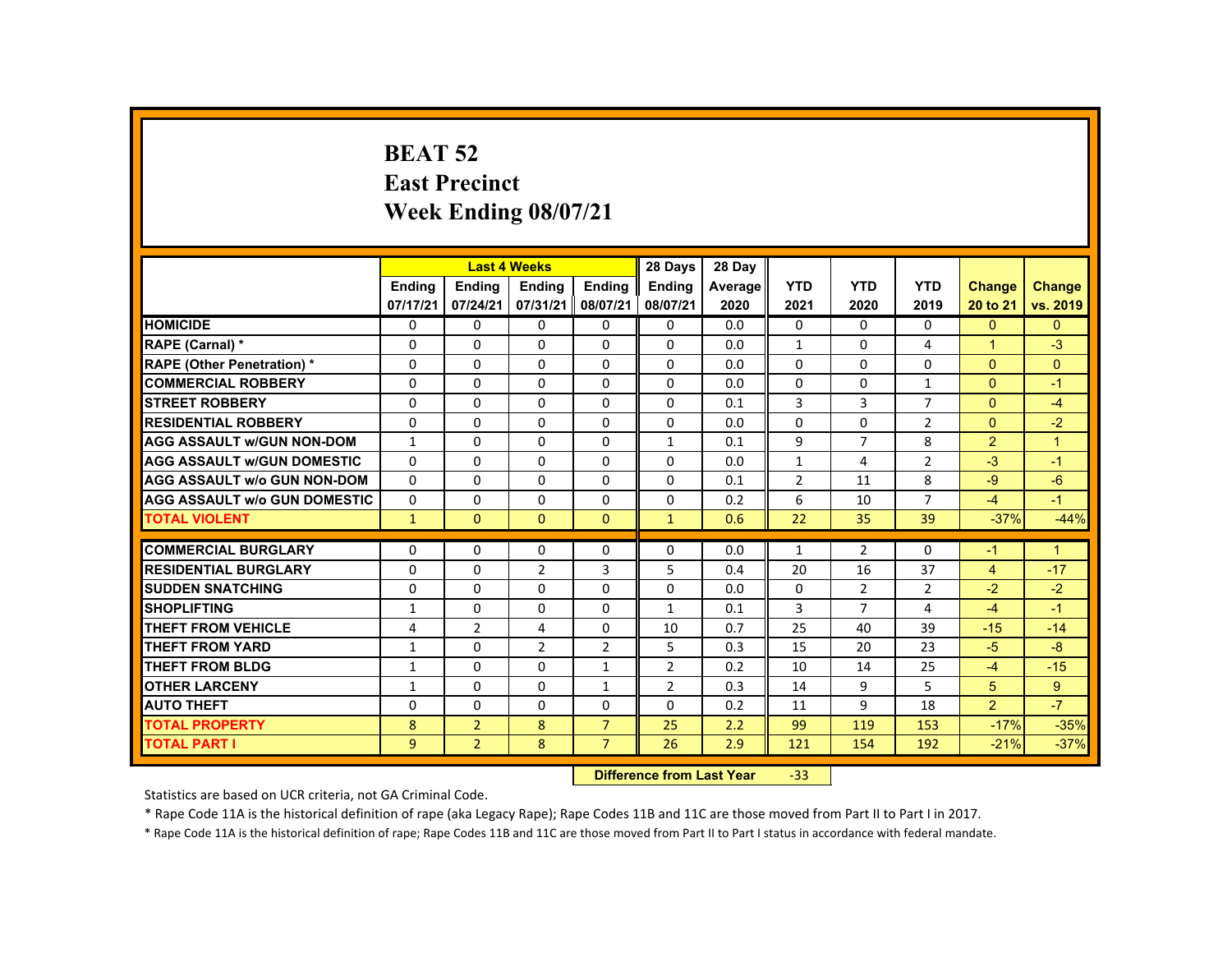## **BEAT 53 East Precinct Week Ending 08/07/21**

|                                     |                |                | <b>Last 4 Weeks</b> |                | 28 Days                   | 28 Day  |                |                |                |                |                      |
|-------------------------------------|----------------|----------------|---------------------|----------------|---------------------------|---------|----------------|----------------|----------------|----------------|----------------------|
|                                     | <b>Ending</b>  | <b>Ending</b>  | <b>Ending</b>       | <b>Ending</b>  | <b>Endina</b>             | Average | <b>YTD</b>     | <b>YTD</b>     | <b>YTD</b>     | <b>Change</b>  | <b>Change</b>        |
|                                     | 07/17/21       | 07/24/21       | 07/31/21            | 08/07/21       | 08/07/21                  | 2020    | 2021           | 2020           | 2019           | 20 to 21       | vs. 2019             |
| <b>HOMICIDE</b>                     | $\Omega$       | $\Omega$       | $\Omega$            | $\Omega$       | 0                         | 0.1     | $\mathbf{1}$   | $\Omega$       | $\Omega$       | $\mathbf{1}$   | $\mathbf{1}$         |
| RAPE (Carnal) *                     | $\Omega$       | $\Omega$       | $\Omega$            | $\mathbf{0}$   | $\Omega$                  | 0.0     | 3              | 0              | $\Omega$       | $\mathbf{3}$   | 3                    |
| <b>RAPE (Other Penetration) *</b>   | $\mathbf{0}$   | $\Omega$       | $\Omega$            | $\Omega$       | $\Omega$                  | 0.2     | $\Omega$       | 1              | $\Omega$       | $-1$           | $\Omega$             |
| <b>COMMERCIAL ROBBERY</b>           | $\mathbf{0}$   | $\Omega$       | $\Omega$            | $\Omega$       | $\Omega$                  | 0.0     | 0              | $\Omega$       | 0              | $\Omega$       | $\Omega$             |
| <b>STREET ROBBERY</b>               | $\Omega$       | $\Omega$       | $\Omega$            | $\Omega$       | $\Omega$                  | 0.6     | 4              | 4              | 6              | $\Omega$       | $-2$                 |
| <b>RESIDENTIAL ROBBERY</b>          | $\mathbf{0}$   | $\mathbf{0}$   | $\mathbf{0}$        | 0              | 0                         | 0.1     | 0              | 1              | 0              | $-1$           | $\overline{0}$       |
| <b>AGG ASSAULT W/GUN NON-DOM</b>    | $\mathbf{0}$   | $\Omega$       | $\Omega$            | $\Omega$       | $\Omega$                  | 1.2     | $\overline{7}$ | 10             | 6              | $-3$           | $\blacktriangleleft$ |
| <b>AGG ASSAULT W/GUN DOMESTIC</b>   | $\Omega$       | $\Omega$       | $\Omega$            | $\Omega$       | $\Omega$                  | 0.4     | $\mathbf{1}$   | 4              | $\overline{2}$ | $-3$           | $-1$                 |
| <b>AGG ASSAULT w/o GUN NON-DOM</b>  | $\Omega$       | $\Omega$       | $\Omega$            | $\Omega$       | $\Omega$                  | 1.2     | 8              | 8              | 5              | $\overline{0}$ | 3                    |
| <b>AGG ASSAULT W/o GUN DOMESTIC</b> | $\mathbf{1}$   | $\mathbf{0}$   | $\mathbf{0}$        | $\overline{2}$ | 3                         | 1.5     | 15             | 12             | 16             | 3              | $-1$                 |
| <b>TOTAL VIOLENT</b>                | $\mathbf{1}$   | $\mathbf{0}$   | $\mathbf{0}$        | 2 <sup>1</sup> | $\overline{3}$            | 5.2     | 39             | 40             | 35             | $-3%$          | 11%                  |
| <b>COMMERCIAL BURGLARY</b>          | $\mathbf{0}$   | $\Omega$       | $\Omega$            | $\Omega$       | $\Omega$                  | 0.2     | $\mathbf{1}$   | $\overline{2}$ | $\overline{2}$ | $-1$           | $-1$                 |
| <b>RESIDENTIAL BURGLARY</b>         | $\mathbf{1}$   | 3              | $\mathbf{1}$        | $\mathbf{1}$   | 6                         | 3.0     | 29             | 16             | 31             | 13             | $-2$                 |
| <b>SUDDEN SNATCHING</b>             | $\Omega$       | $\Omega$       | $\Omega$            | $\Omega$       | $\Omega$                  | 0.0     | $\Omega$       | $\Omega$       | $\mathbf{1}$   | $\mathbf{0}$   | $-1$                 |
| <b>SHOPLIFTING</b>                  | $\Omega$       | $\mathbf{1}$   | $\Omega$            | $\Omega$       | $\mathbf{1}$              | 0.2     | $\overline{2}$ | $\mathbf{1}$   | $\overline{2}$ | $\mathbf{1}$   | $\Omega$             |
| <b>THEFT FROM VEHICLE</b>           | $\mathbf{1}$   | $\overline{2}$ | 3                   | $\Omega$       | 6                         | 3.6     | 32             | 23             | 30             | 9 <sup>°</sup> | $\overline{2}$       |
| <b>THEFT FROM YARD</b>              | $\Omega$       | $\Omega$       | $\Omega$            | $\mathbf{1}$   | $\mathbf{1}$              | 1.0     | 8              | 10             | 5              | $-2$           | 3                    |
| <b>THEFT FROM BLDG</b>              | $\Omega$       | $\Omega$       | $\mathbf{0}$        | $\mathbf{0}$   | 0                         | 2.4     | 12             | 20             | 22             | $-8$           | $-10$                |
| <b>OTHER LARCENY</b>                | $\mathbf{0}$   | $\Omega$       | $\Omega$            | $\Omega$       | $\Omega$                  | 0.5     | $\overline{2}$ | 3              | 9              | $-1$           | $-7$                 |
| <b>AUTO THEFT</b>                   | $\mathbf{1}$   | $\overline{2}$ | $\mathbf{1}$        | 4              | 8                         | 1.6     | 23             | 10             | 12             | 13             | 11                   |
| <b>TOTAL PROPERTY</b>               | 3              | 8              | 5                   | 6              | 22                        | 12.4    | 109            | 85             | 114            | 28%            | $-4%$                |
| <b>TOTAL PART I</b>                 | $\overline{4}$ | 8              | 5                   | 8              | 25                        | 17.6    | 148            | 125            | 149            | 18%            | $-1%$                |
|                                     |                |                |                     |                | Difference from Loot Voor |         | າາ             |                |                |                |                      |

 **Difference from Last Year**r 23

Statistics are based on UCR criteria, not GA Criminal Code.

\* Rape Code 11A is the historical definition of rape (aka Legacy Rape); Rape Codes 11B and 11C are those moved from Part II to Part I in 2017.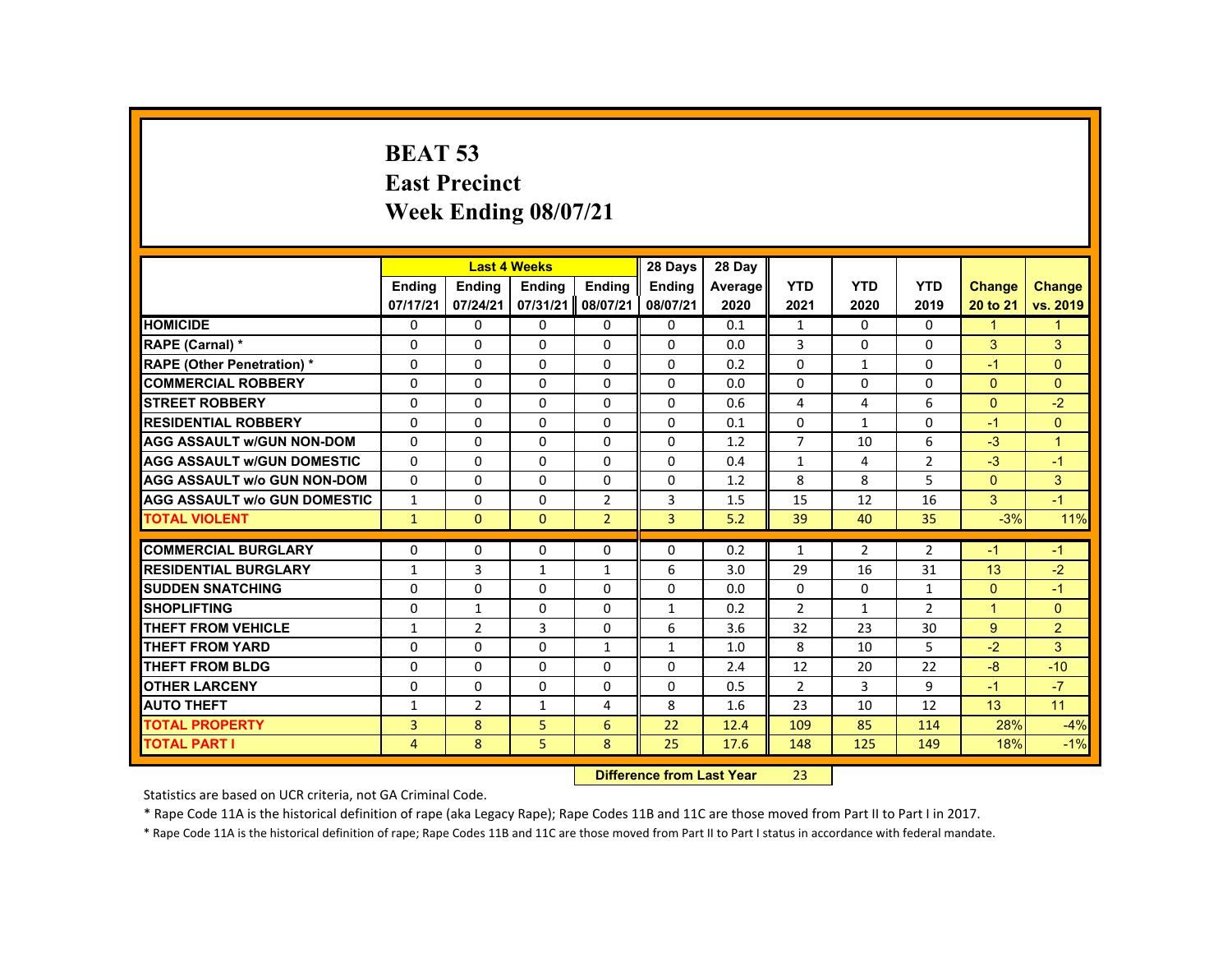#### **BEAT 54 East Precinct Week Ending 08/07/21**

|                                     |                |                                   | <b>Last 4 Weeks</b> |                | 28 Days        | 28 Day  |                |              |                |                      |                      |
|-------------------------------------|----------------|-----------------------------------|---------------------|----------------|----------------|---------|----------------|--------------|----------------|----------------------|----------------------|
|                                     | <b>Endina</b>  | Ending                            | <b>Endina</b>       | <b>Endina</b>  | Ending         | Average | <b>YTD</b>     | <b>YTD</b>   | <b>YTD</b>     | <b>Change</b>        | <b>Change</b>        |
|                                     | 07/17/21       | 07/24/21                          | 07/31/21            | 08/07/21       | 08/07/21       | 2020    | 2021           | 2020         | 2019           | 20 to 21             | vs. 2019             |
| <b>HOMICIDE</b>                     | $\Omega$       | $\Omega$                          | 0                   | $\Omega$       | 0              | 0.0     | 0              | $\Omega$     | $\Omega$       | $\Omega$             | $\mathbf{0}$         |
| RAPE (Carnal) *                     | 0              | $\Omega$                          | $\Omega$            | $\Omega$       | $\Omega$       | 0.0     | $\overline{2}$ | 0            | $\mathbf{1}$   | $\overline{2}$       | $\overline{1}$       |
| <b>RAPE (Other Penetration) *</b>   | $\Omega$       | $\Omega$                          | $\Omega$            | $\Omega$       | $\Omega$       | 0.2     | $\Omega$       | $\mathbf{1}$ | $\mathbf{1}$   | $-1$                 | $-1$                 |
| <b>COMMERCIAL ROBBERY</b>           | $\Omega$       | $\mathbf{1}$                      | $\Omega$            | $\Omega$       | $\mathbf{1}$   | 0.5     | 3              | 5            | $\mathbf{1}$   | $-2$                 | 2                    |
| <b>STREET ROBBERY</b>               | $\Omega$       | $\Omega$                          | $\Omega$            | $\Omega$       | $\Omega$       | 0.5     | $\mathbf{1}$   | $\mathbf{1}$ | 4              | $\Omega$             | $-3$                 |
| <b>RESIDENTIAL ROBBERY</b>          | 0              | 0                                 | 0                   | 0              | 0              | 0.0     | $\overline{2}$ | 0            | 0              | 2                    | $\overline{2}$       |
| <b>AGG ASSAULT W/GUN NON-DOM</b>    | $\Omega$       | $\Omega$                          | $\mathbf{1}$        | $\Omega$       | $\mathbf{1}$   | 1.5     | 13             | 9            | 15             | $\overline{4}$       | $-2$                 |
| <b>AGG ASSAULT W/GUN DOMESTIC</b>   | $\Omega$       | $\Omega$                          | $\Omega$            | $\Omega$       | $\Omega$       | 0.2     | $\Omega$       | $\mathbf{1}$ | $\mathbf{1}$   | $-1$                 | $-1$                 |
| <b>AGG ASSAULT w/o GUN NON-DOM</b>  | $\Omega$       | $\Omega$                          | $\Omega$            | $\Omega$       | $\Omega$       | 0.8     | 5              | 4            | 8              | $\blacktriangleleft$ | $-3$                 |
| <b>AGG ASSAULT W/o GUN DOMESTIC</b> | $\mathbf{1}$   | $\Omega$                          | $\Omega$            | $\Omega$       | $\mathbf{1}$   | 0.2     | $\overline{7}$ | 6            | 9              | $\mathbf{1}$         | $-2$                 |
| <b>TOTAL VIOLENT</b>                | $\mathbf{1}$   | $\mathbf{1}$                      | $\mathbf{1}$        | $\mathbf{0}$   | 3              | 3.8     | 33             | 27           | 40             | 22%                  | $-18%$               |
| <b>COMMERCIAL BURGLARY</b>          |                | $\Omega$                          |                     | $\Omega$       |                |         |                |              | 3              |                      | $-2$                 |
|                                     | 0              |                                   | $\mathbf{1}$        |                | 1              | 0.1     | $\mathbf{1}$   | $\mathbf{1}$ |                | $\mathbf{0}$         |                      |
| <b>RESIDENTIAL BURGLARY</b>         | $\Omega$       | $\Omega$                          | $\mathbf{1}$        | $\mathbf{1}$   | $\overline{2}$ | 2.5     | 10             | 19           | 23             | $-9$                 | $-13$                |
| <b>SUDDEN SNATCHING</b>             | 0              | 0                                 | 0                   | 0              | 0              | 0.2     | 0              | 0            | $\overline{2}$ | $\mathbf{0}$         | $-2$                 |
| <b>SHOPLIFTING</b>                  | $\mathbf{1}$   | $\overline{2}$                    | $\Omega$            | $\Omega$       | 3              | 4.1     | 29             | 32           | 20             | $-3$                 | 9                    |
| <b>THEFT FROM VEHICLE</b>           | $\overline{2}$ | $\Omega$                          | $\Omega$            | $\Omega$       | $\overline{2}$ | 3.5     | 16             | 23           | 43             | $-7$                 | $-27$                |
| <b>THEFT FROM YARD</b>              | $\Omega$       | $\mathbf{1}$                      | $\overline{2}$      | $\Omega$       | 3              | 2.0     | 14             | 9            | 14             | 5                    | $\Omega$             |
| <b>THEFT FROM BLDG</b>              | $\mathbf{1}$   | $\Omega$                          | $\mathbf{1}$        | $\mathbf{1}$   | 3              | 1.6     | 13             | 14           | 12             | $-1$                 | $\blacktriangleleft$ |
| <b>OTHER LARCENY</b>                | $\Omega$       | $\Omega$                          | $\Omega$            | $\Omega$       | $\Omega$       | 1.1     | 5              | 6            | 3              | $-1$                 | $\overline{2}$       |
| <b>AUTO THEFT</b>                   | $\Omega$       | $\Omega$                          | $\Omega$            | $\mathbf{1}$   | $\mathbf{1}$   | 1.9     | 16             | 14           | 21             | 2                    | $-5$                 |
| <b>TOTAL PROPERTY</b>               | 4              | $\overline{3}$                    | 5                   | 3              | 15             | 16.9    | 104            | 118          | 141            | $-12%$               | $-26%$               |
| <b>TOTAL PART I</b>                 | 5.             | 4                                 | 6                   | $\overline{3}$ | 18             | 20.7    | 137            | 145          | 181            | $-6%$                | $-24%$               |
|                                     |                | <b>Difference from Least Vanc</b> |                     | $\Omega$       |                |         |                |              |                |                      |                      |

 **Difference from Last Year**‐8

Statistics are based on UCR criteria, not GA Criminal Code.

\* Rape Code 11A is the historical definition of rape (aka Legacy Rape); Rape Codes 11B and 11C are those moved from Part II to Part I in 2017.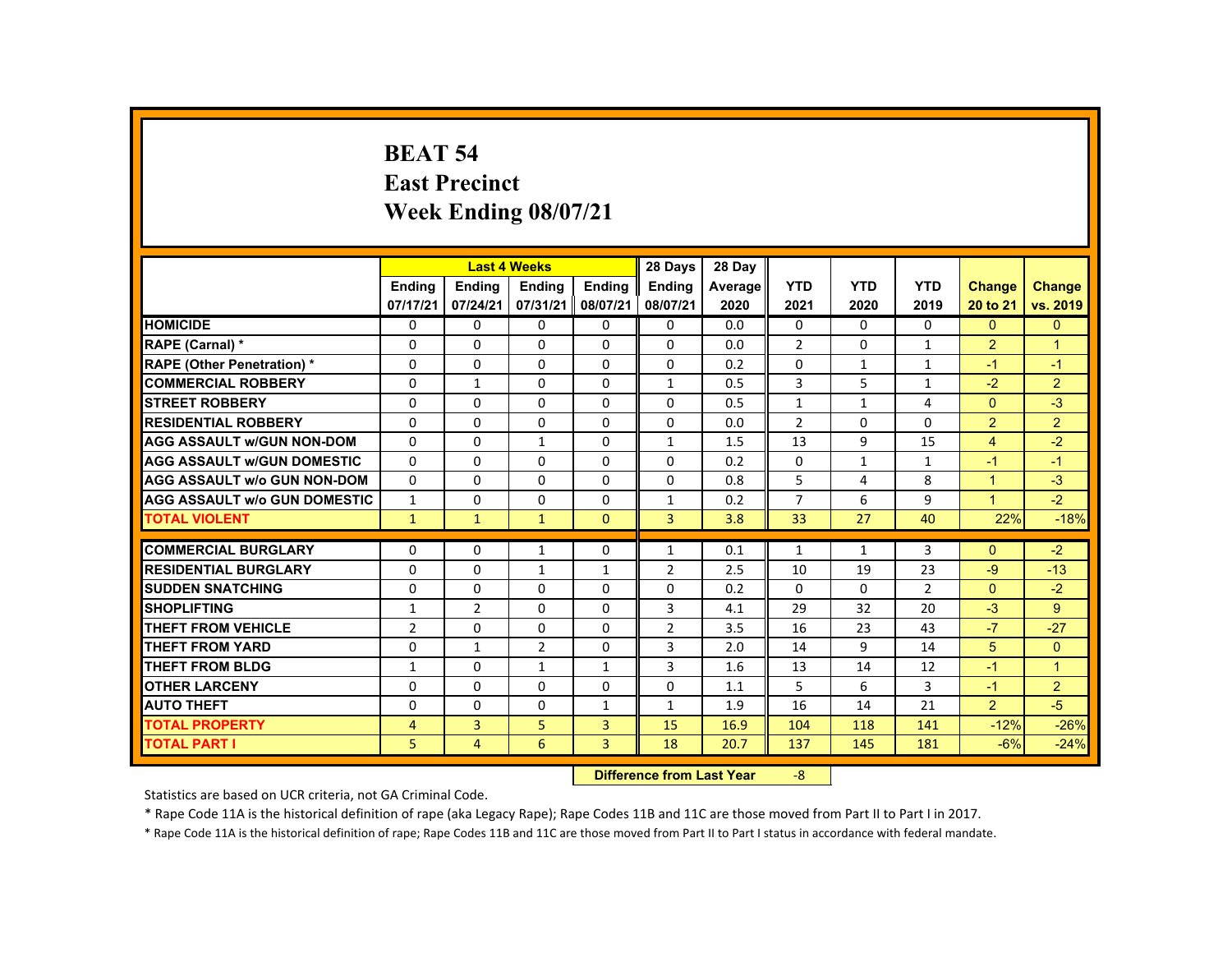## **BEAT 55 East Precinct Week Ending 08/07/21**

|                                     |                |                           | <b>Last 4 Weeks</b> |                | 28 Days        | 28 Day  |                |              |                |                |                |
|-------------------------------------|----------------|---------------------------|---------------------|----------------|----------------|---------|----------------|--------------|----------------|----------------|----------------|
|                                     | <b>Endina</b>  | Ending                    | <b>Endina</b>       | <b>Endina</b>  | <b>Endina</b>  | Average | <b>YTD</b>     | <b>YTD</b>   | <b>YTD</b>     | Change         | <b>Change</b>  |
|                                     | 07/17/21       | 07/24/21                  | 07/31/21            | 08/07/21       | 08/07/21       | 2020    | 2021           | 2020         | 2019           | 20 to 21       | vs. 2019       |
| <b>HOMICIDE</b>                     | $\Omega$       | $\Omega$                  | 0                   | $\Omega$       | 0              | 0.2     | $\mathbf{1}$   | $\mathbf{1}$ | $\mathbf{0}$   | $\mathbf{0}$   | $\mathbf{1}$   |
| RAPE (Carnal) *                     | $\Omega$       | $\Omega$                  | $\Omega$            | $\Omega$       | $\Omega$       | 0.0     | $\Omega$       | 0            | 3              | $\Omega$       | $-3$           |
| <b>RAPE (Other Penetration) *</b>   | $\Omega$       | $\Omega$                  | $\Omega$            | $\Omega$       | $\Omega$       | 0.0     | $\Omega$       | $\mathbf{1}$ | $\Omega$       | $-1$           | $\mathbf{0}$   |
| <b>COMMERCIAL ROBBERY</b>           | $\mathbf{1}$   | $\Omega$                  | $\Omega$            | $\mathbf{1}$   | $\overline{2}$ | 0.2     | $\overline{3}$ | $\Omega$     | $\Omega$       | 3              | 3              |
| <b>STREET ROBBERY</b>               | $\Omega$       | $\Omega$                  | $\Omega$            | $\Omega$       | $\Omega$       | 0.2     | $\Omega$       | 4            | $\overline{3}$ | $-4$           | $-3$           |
| <b>RESIDENTIAL ROBBERY</b>          | 0              | $\mathbf{0}$              | $\Omega$            | $\Omega$       | $\Omega$       | 0.1     | $\mathbf{1}$   | $\mathbf{1}$ | $\mathbf{1}$   | $\Omega$       | $\Omega$       |
| <b>AGG ASSAULT w/GUN NON- DOM</b>   | $\Omega$       | $\Omega$                  | $\Omega$            | $\Omega$       | $\Omega$       | 0.5     | 3              | 2            | 3              | $\mathbf{1}$   | $\Omega$       |
| <b>AGG ASSAULT w/GUN DOMESTIC</b>   | $\Omega$       | $\Omega$                  | $\Omega$            | $\Omega$       | $\Omega$       | 0.1     | $\Omega$       | $\Omega$     | 4              | $\Omega$       | $-4$           |
| AGG ASSAULT w/o GUN NON-DOM         | $\Omega$       | $\Omega$                  | $\Omega$            | $\Omega$       | $\Omega$       | 0.2     | $\overline{2}$ | 2            | 4              | $\Omega$       | $-2$           |
| <b>AGG ASSAULT W/o GUN DOMESTIC</b> | $\Omega$       | $\Omega$                  | $\Omega$            | $\Omega$       | $\Omega$       | 0.5     | $\overline{2}$ | 4            | 4              | $-2$           | $-2$           |
| <b>TOTAL VIOLENT</b>                | $\mathbf{1}$   | $\mathbf{0}$              | $\mathbf{0}$        | $\mathbf{1}$   | $\overline{2}$ | 2.0     | 12             | 15           | 22             | $-20%$         | $-45%$         |
|                                     |                |                           |                     |                |                |         |                |              |                |                |                |
| <b>COMMERCIAL BURGLARY</b>          | 0              | $\mathbf{0}$              | 0                   | $\Omega$       | 0              | 0.2     | 3              | 3            | 5              | $\Omega$       | $-2$           |
| <b>RESIDENTIAL BURGLARY</b>         | $\mathbf{1}$   | $\Omega$                  | $\Omega$            | $\mathbf{1}$   | $\overline{2}$ | 0.6     | 11             | 9            | 13             | $\overline{2}$ | $-2$           |
| <b>SUDDEN SNATCHING</b>             | 0              | $\mathbf{0}$              | 0                   | $\Omega$       | 0              | 0.0     | $\Omega$       | 0            | 2              | $\mathbf{0}$   | $-2$           |
| <b>SHOPLIFTING</b>                  | 3              | $\mathbf{1}$              | $\Omega$            | $\mathbf{1}$   | 5              | 9.7     | 117            | 89           | 139            | 28             | $-22$          |
| <b>THEFT FROM VEHICLE</b>           | $\overline{2}$ | 4                         | $\overline{3}$      | $\overline{7}$ | 16             | 2.5     | 42             | 25           | 38             | 17             | $\overline{4}$ |
| <b>THEFT FROM YARD</b>              | $\Omega$       | $\Omega$                  | $\mathbf{1}$        | $\mathbf{1}$   | $\overline{2}$ | 1.1     | $\overline{7}$ | 11           | 15             | $-4$           | $-8$           |
| <b>THEFT FROM BLDG</b>              | 0              | $\Omega$                  | 0                   | $\Omega$       | 0              | 1.1     | 4              | 14           | 11             | $-10$          | $-7$           |
| <b>OTHER LARCENY</b>                | $\Omega$       | $\Omega$                  | $\Omega$            | $\Omega$       | $\Omega$       | 0.2     | 3              | 6            | $\overline{2}$ | $-3$           | $\mathbf{1}$   |
| <b>AUTO THEFT</b>                   | 0              | $\Omega$                  | 0                   | $\overline{2}$ | $\overline{2}$ | 1.1     | 21             | 9            | 8              | 12             | 13             |
| <b>TOTAL PROPERTY</b>               | 6              | 5                         | $\overline{4}$      | 12             | 27             | 16.5    | 208            | 166          | 233            | 25%            | $-11%$         |
| <b>TOTAL PART I</b>                 | $\overline{7}$ | 5.                        | $\overline{4}$      | 13             | 29             | 18.5    | 220            | 181          | 255            | 22%            | $-14%$         |
|                                     |                | Difference from Look Vaca |                     | $20^{\circ}$   |                |         |                |              |                |                |                |

 **Difference from Last Year**r 39

Statistics are based on UCR criteria, not GA Criminal Code.

\* Rape Code 11A is the historical definition of rape (aka Legacy Rape); Rape Codes 11B and 11C are those moved from Part II to Part I in 2017.